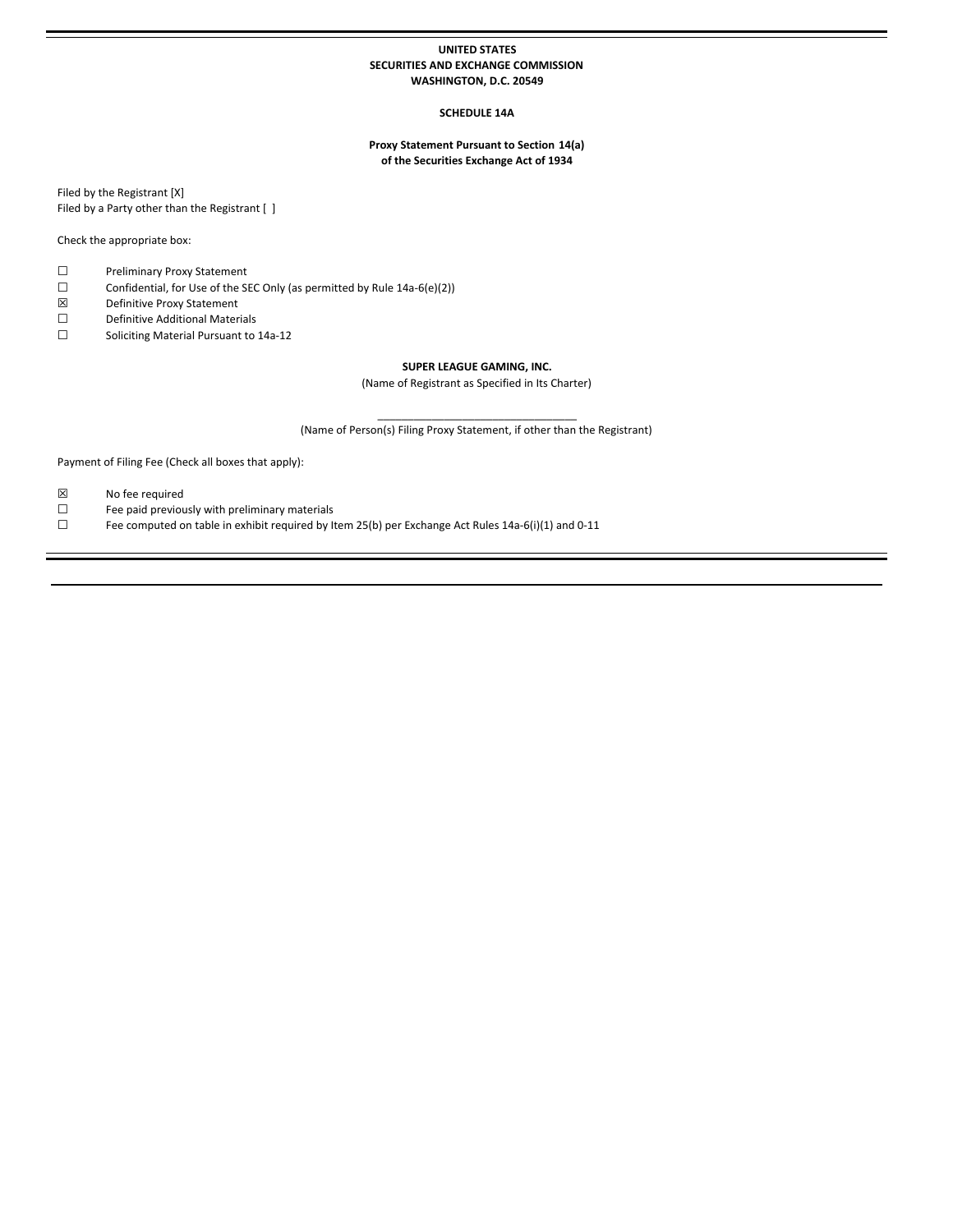

**Super League Gaming, Inc. 2912 Colorado Ave., Suite #203 Santa Monica, California 90404 (213) 421-1920**

May 2, 2022

Dear Fellow Stockholder:

On behalf of our management team and Board of Directors, I hope that you and your loved ones are healthy and safe as the world continues to operate amidst the uncertainty caused by the COVID-19 pandemic.

You are cordially invited to attend the 2022 annual meeting of stockholders (the "Annual Meeting" or the "Meeting") of Super League Gaming, Inc. (the "Company") to be held at 10:00 a.m., Pacific Time, on June 16, 2022. Details of the matters to be considered at the Meeting are included in the accompanying proxy statement.

Due to concerns about the COVID-19 pandemic and the related protocols implemented by federal, state and local governments, the Annual Meeting will be held via the Internet and will be a completely virtual meeting. You may attend and submit questions during the Annual Meeting on the Internet at *www.virtualshareholdermeeting.com/SLGG2022*.

During the Meeting until polls are closed, you may vote by logging into *www.virtualshareholdermeeting.com/SLGG2022* using your shareholder information provided on the proxy card accompanying this proxy statement.

Your vote is important, regardless of the number of shares you hold. We will begin mailing this proxy statement, copies of our Annual Report on Form 10-K for the year ended December 31, 2021 (the "Annual Report") and all other related materials on or about May 2, 2022. Even if you do not plan to attend the Annual Meeting, please read the enclosed proxy statement and vote your shares as promptly as possible by the Internet, telephone or mail. Voting promptly will save the Company additional expense in soliciting proxies and will ensure that your shares are represented at the Meeting.

We look forward to your participation in the Annual Meeting by attending virtually or by submitting your proxy.

Sincerely, /s/ Ann Hand Ann Hand Chief Executive Officer, President and Chair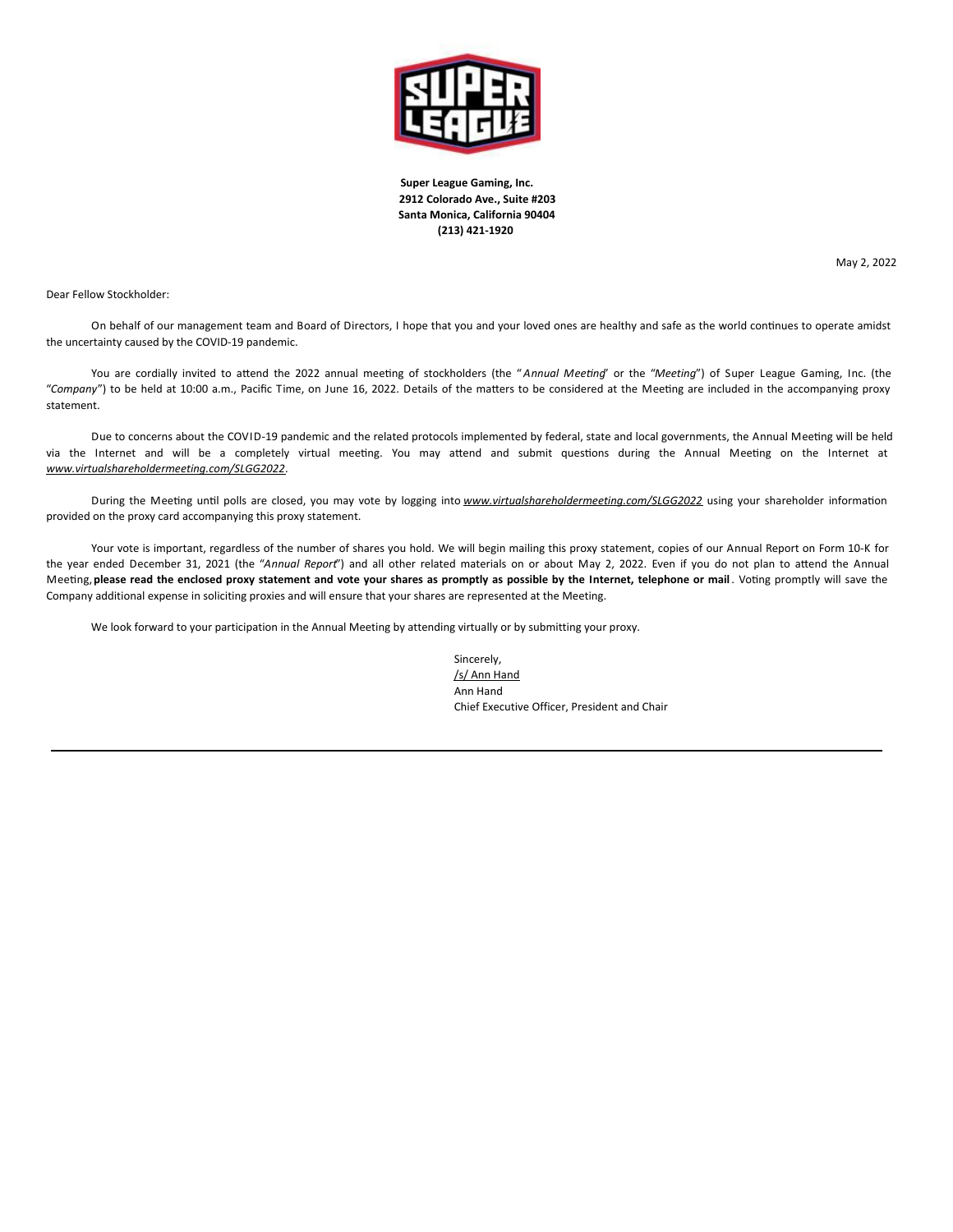

**Super League Gaming, Inc. 2912 Colorado Avenue, Suite #203 Santa Monica, California 90404 (213) 421-1920**

# **NOTICE OF ANNUAL MEETING OF STOCKHOLDERS To Be Held on June 16, 2022**

Dear Stockholders of Super League Gaming, Inc.:

We are pleased to invite you to attend the 2022 annual meeting of stockholders (the "Annual Meeting" or the "Meeting") of Super League Gaming, Inc., a Delaware corporation (the "Company"), which takes place on June 16, 2022 at 10:00 a.m., Pacific Time. The Annual Meeting will be a virtual meeting, held on the Internet at *www.virtualshareholdermeeting.com/SLGG2022*, for the following purposes:

- 1. to re-elect two of our current directors to serve as Class II directors until our 2025 annual meeting of stockholders, or until their respective successor is duly elected and qualified;
- 2. to approve an amendment to our Amended and Restated 2014 Stock Option and Incentive Plan (2014 *Plan*") to increase the number of shares of common stock, \$0.001 par value, available for issuance under the 2014 Plan by 1,250,000 shares;
- 3. to ratify the appointment of Baker Tilly US, LLP as our independent auditors for the fiscal year ending December 31, 2022; and
- 4. to vote upon such other matters as may properly come before the Annual Meeting and any adjournment or postponement thereof.

These matters are more fully discussed in the attached proxy statement.

Beginning on or about May 2, 2022, we mailed copies of this proxy statement, our Annual Report on Form 10-K for the year ended December 31, 2021 (the "Annual Report") and other related materials to stockholders entitled to receive notice of and to vote at the Meeting. Please refer to these materials for instructions regarding virtual attendance at the Annual Meeting and how to submit your vote for the proposals described in this proxy statement. This proxy statement and the Annual Report both are available online at: *http://materials.proxyvote.com/86804F*.

The close of business on April 18, 2022 (the "Record Date") has been fixed as the Record Date for the determination of stockholders entitled to notice of, and to vote at, the Annual Meeting or any adjournments or postponements thereof. Only holders of record of our common stock at the close of business on the Record Date are entitled to notice of, and to vote at, the Annual Meeting. A complete list of stockholders entitled to vote at the Annual Meeting will be available for examination by any of our stockholders for purposes pertaining to the Annual Meeting at our corporate offices, located at 2912 Colorado Avenue, Suite #203, Santa Monica, California 90404, during normal business hours for a period of ten days prior to the Annual Meeting, and at the Annual Meeting.

Whether or not you expect to attend the virtual Annual Meeting, we urge you to vote your shares as promptly as possible by Internet or telephone so that your shares may be represented and voted at the Annual Meeting. If your shares are held in the name of a bank, broker or other fiduciary, please follow the instructions on the voting instruction card furnished by the record holder.

Our Board of Directors recommends that you vote"FOR" each of the Class II director nominees identified in Proposal No. 1,"FOR" Proposal No. 2, and "FOR" **Proposal No. 3. Each of these Proposals are described in detail in the accompanying Proxy Statement.**

> **COPIES OF THE ANNUAL REPORT AND PROXY STATEMENT ARE AVAILABLE ONLINE AT:** *http://materials.proxyvote.com/86804F*

> > By Order of the Board of Directors, /s/ David Steigelfest David Steigelfest Chief Platform Officer, Corporate Secretary and Director

Santa Monica, California May 2, 2022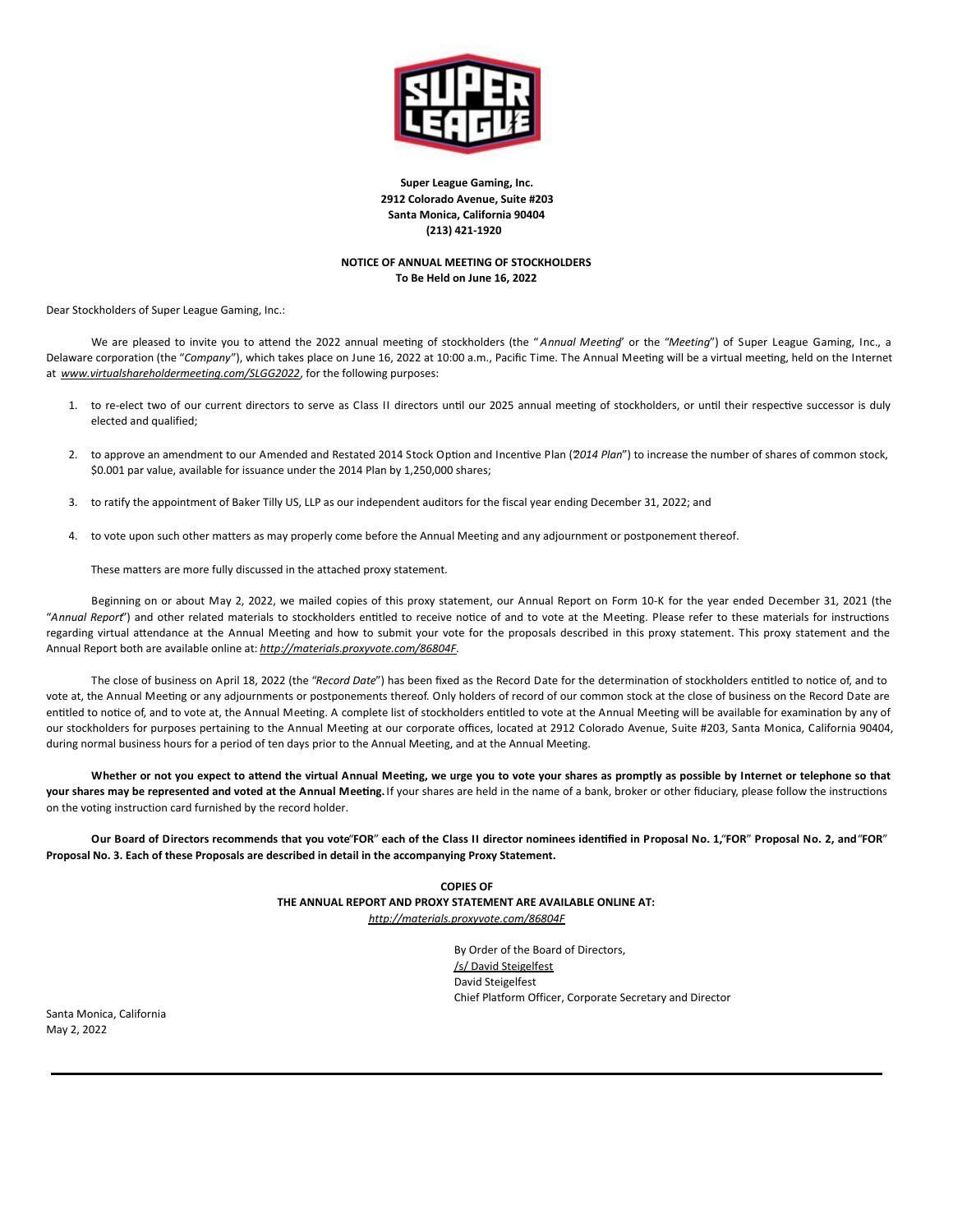

**Super League Gaming, Inc. 2912 Colorado Avenue, Suite #203 Santa Monica, California 90404 Tel. (213) 421-1920**

# **PROXY STATEMENT**

The enclosed proxy is solicited on behalf of the Board of Directors ("Board") of Super League Gaming, Inc., a Delaware corporation (the "Company"), for use at the Company's 2022 annual meeting of stockholders (the "Annual Meeting" or the "Meeting"). Due to concerns surrounding the ongoing COVID-19 pandemic and to assist in protecting the health and well-being of our stockholders and employees, the Meeting will take place exclusively in a virtual meeting format on June 16, 2022, at 10:00 a.m., Pacific Time, and will be held via the Internet at: *www.virtualshareholdermeeting.com/SLGG2022*.

Beginning on or about May 2, 2022, we mailed copies of this proxy statement, our Annual Report on Form 10-K for the year ended December 31, 2021 (the "Annual Report") and other related materials. Please refer to these materials for instructions regarding virtual attendance at the Annual Meeting and how to submit your vote for the proposals described in this proxy statement.

This proxy statement and the Annual Report can also be accessed free of charge online as of May 2, 2022 at: *http://materials.proxyvote.com/86804F.*

# **Voting**

The specific proposals to be considered and acted upon at our Annual Meeting are each described in this proxy statement. Only holders of our common stock, par value \$0.001 per share, as of the close of business on April 18, 2022 (the "Record Date") are entitled to notice of and to vote at the Annual Meeting. On the Record Date, there were 38,540,845 shares of common stock issued and outstanding. Each holder of common stock is entitled to one vote for each share held as of the Record Date.

# **Quorum**

In order for any business to be conducted at the Annual Meeting, a quorum must be present. The presence at the Annual Meeting, either by virtual attendance or by proxy, of holders of our common stock entitled to vote and representing at least a majority of our outstanding voting power will constitute a quorum for the transaction of business. If you submit a properly executed proxy, regardless of whether you abstain from voting on one or more matters, your shares will be counted as present at the Annual Meeting for the purpose of establishing a quorum. Shares that constitute broker non-votes will also be counted as present at the Annual Meeting for the purpose of establishing a quorum. If a quorum is not present at the scheduled time of the Annual Meeting, the stockholders who are present may adjourn the Annual Meeting until a quorum is present. The time and place of the adjourned Annual Meeting will be announced at the time the adjournment is taken, and no other notice will be given. An adjournment will have no effect on the business that may be conducted at the Annual Meeting.

## **Attendance at the Virtual Special Meeting**

We will host the virtual Meeting live online, via Internet webcast. You may attend the Meeting virtually by visiting *www.virtualshareholdermeeting.com/SLGG2022*. The Internet webcast will start at 10:00 a.m., Pacific Time, on June 16, 2022.

To access the virtual Meeting, please go to *www.virtualshareholdermeeting.com/SLGG2022*. You will have the option to log in to the virtual Meeting as a "Stockholder" with a control number or as a "Guest." If you are a stockholder of record as of the Record Date, you may log in as a "Stockholder" using the control number and password for the Meeting, both of which can be found on your proxy card. If you are not a stockholder of record, but hold shares through an intermediary, such as a bank or broker, trustee or nominee (sometimes referred to as holding in "street name"), you may attend the Meeting as "Guest" by entering your name and email address. As a "Guest", you will have access to the Meeting materials and will be able to ask questions during the Meeting, but you will not be able to vote during the Meeting.

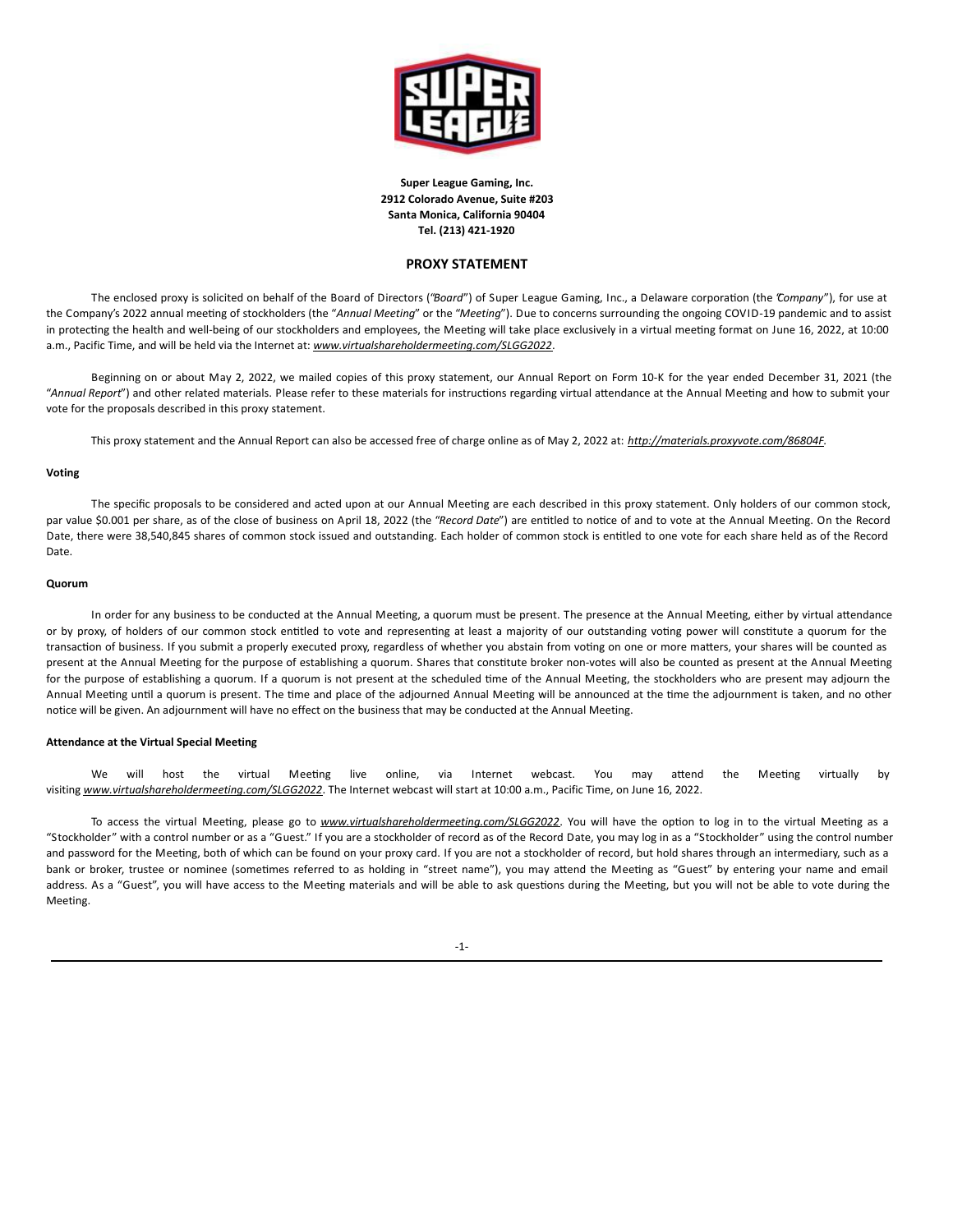If you hold your shares through an intermediary, such as a bank or broker, and you desire to vote during the Meeting, you must register in advance to attend the Meeting as a "Stockholder". To register to attend the virtual Meeting as a "Stockholder", you must provide proof of beneficial ownership as of the Record Date, such as an account statement, legal proxy from your broker, or similar evidence of ownership along with your name and email address to Issuer Direct.

Whether you attend the Meeting as a "Stockholder" or as a "Guest", please allow yourself ample time for the online check-in procedures.

# **Questions at the Special Meeting**

By accessing www.virtualshareholdermeeting.com/SLGG2022 on the Internet, our stockholders will be able to submit questions in writing in advance of or during the Meeting, vote, view the Meeting procedures, and obtain copies of proxy materials. Stockholders will need their unique control number which appears on the proxy card accompanying this Proxy Statement and the instructions that accompanied the proxy materials.

## **Voting**

If you are a stockholder of record as of the Record Date, there are four ways you can vote:

- (1) By the Internet: If you are a stockholder as of the Record Date, you may vote over the Internet by following the instructions provided on your proxy card.
- (2) By Telephone: You may vote by telephone by following the instructions on your proxy card.
- (3) By Postal Mail: If you requested printed copies of proxy materials and are a stockholder as of the Record Date, you may vote by mailing your proxy as described in the proxy materials.
- (4) During the Meeting: You will have the ability to attend the virtual Meeting and vote online via the Internet during the Meeting. The Meeting will be a virtual only meeting and can be accessed on the Internet at *www.virtualshareholdermeeting.com/SLGG2022*. Submitting a proxy will not prevent a stockholder from attending the Meeting virtually, revoking an earlier-submitted proxy in accordance with the process outlined below and voting online during the Meeting.

In order to be counted, proxies submitted electronically by telephone or the Internet must be received by 11:59 p.m., Eastern Standard Time, on June 15, 2022. Proxies submitted by postal mail must be received before the start of the virtual Meeting.

# **If you hold your shares through a bank or broker, please follow their instructions.**

# **Required Vote for Approval**

The vote required for each proposal and the treatment and effect of abstentions and broker non-votes with respect to each proposal is as follows:

| No. | Proposal                                                                                                                                                                                                                                             | <b>Vote Required</b>                                                                                                                                         |
|-----|------------------------------------------------------------------------------------------------------------------------------------------------------------------------------------------------------------------------------------------------------|--------------------------------------------------------------------------------------------------------------------------------------------------------------|
| 1.  | Election of the two Class II director nominees named in this proxy<br>statement, each for a term of three years.                                                                                                                                     | For each director, the number of votes cast for the director's election must<br>exceed the number of votes withheld or cast against the director's election. |
| 2.  | To approve an amendment to our Amended and Restated 2014 Stock<br>Option and Incentive Plan ("2014 Plan") to increase the number of shares of<br>common stock, \$0.001 par value, available for issuance under the 2014 Plan<br>by 1,250,000 shares; | Affirmative vote of a majority of the votes cast.                                                                                                            |
| З.  | Ratification of the appointment of Baker Tilly US, LLP as the Company's<br>independent registered public accounting firm for the fiscal year ending<br>December 31, 2022.                                                                            | Affirmative vote of a majority of the votes cast.                                                                                                            |

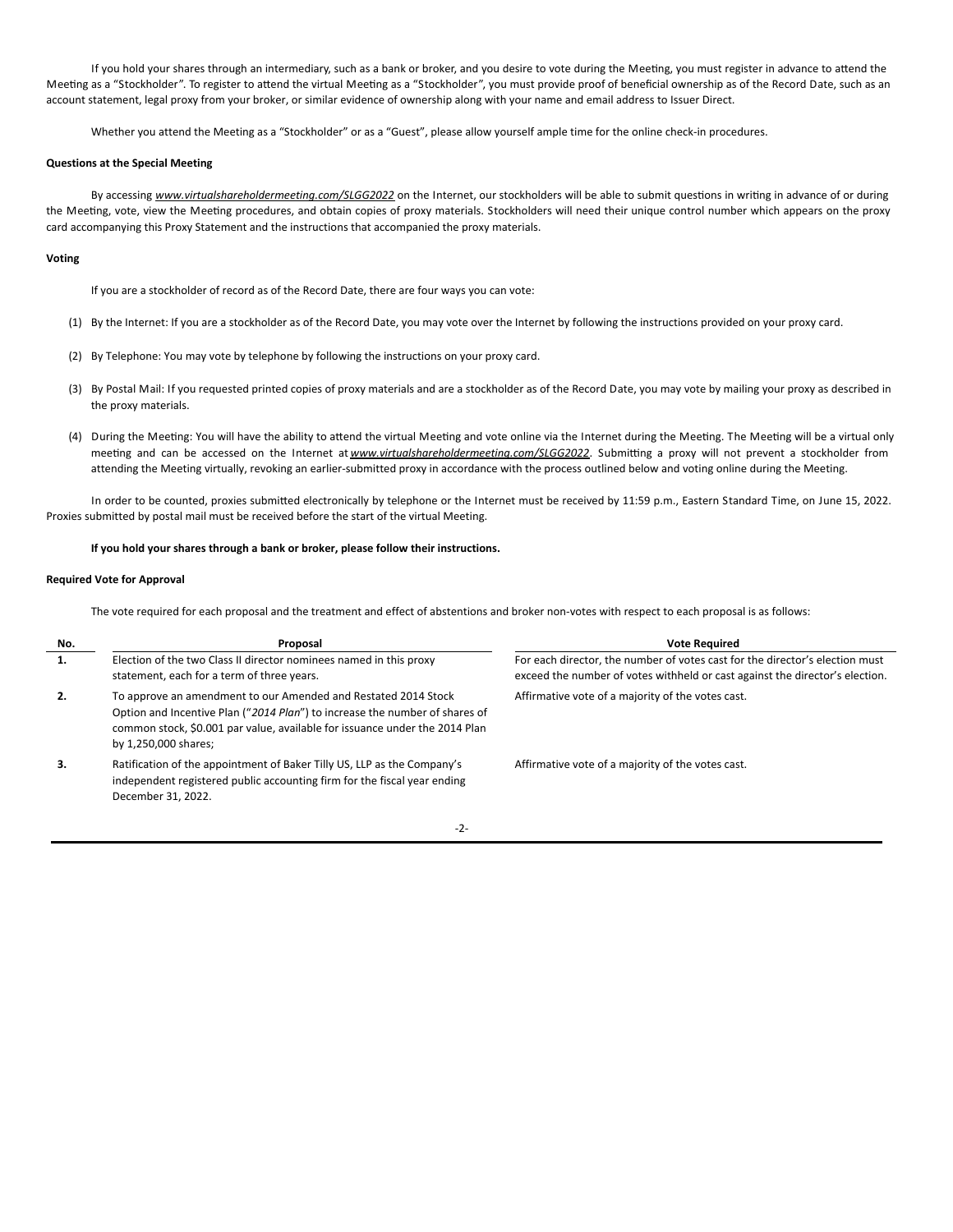#### **Broker Non-Votes**

A "broker non-vote" occurs when a nominee (typically a broker or bank) holding shares for a beneficial owner (typically referred to as shares being held in "street name") submits a proxy for the Annual Meeting, but does not vote on a particular proposal because the nominee has not received voting instructions from the beneficial owner and does not have discretionary authority to vote the shares with respect to that proposal.

Brokers and other nominees may vote on "routine" proposals on behalf of beneficial owners who have not furnished voting instructions, subject to the rules applicable to broker nominees concerning transmission of proxy materials to beneficial owners, and subject to any proxy voting policies and procedures of those firms. The ratification of the independent registered public accountants, for example, is a routine proposal. Brokers and other nominees may not vote on "non-routine" proposals, unless they have received voting instructions from the beneficial owner. The election of directors is considered a "non-routine" proposal. This means that brokers and other firms must obtain voting instructions from the beneficial owner to vote on these matters; otherwise, they will not be able to cast a vote for such "nonroutine" proposal. If your shares are held in the name of a broker, bank or other nominee, please follow their voting instructions so you can instruct your broker on how to vote your shares.

### **Voting and Revocation of Proxies**

If your proxy is properly returned to the Company, the shares represented thereby will be voted at the Annual Meeting in accordance with the instructions specified thereon. If you return your proxy without specifying how the shares represented thereby are to be voted, the proxy will be voted (i) FOR the election of the two Class II director nominees identified in this proxy statement, (ii)FOR the amendment to the 2014 Plan, (iii) FOR ratification of the appointment of Baker Tilly US, LLP as our independent auditors for the current fiscal year, and (iii) in the discretion of the proxy holders on any other matter that may properly come before the Annual Meeting or any adjournment or postponement thereof.

You may revoke or change your proxy at any time before the Annual Meeting by filing, with our Corporate Secretary at our principal executive offices, located at 2912 Colorado Avenue, Suite #203, Santa Monica, California 90404, a notice of revocation or another signed proxy with a later date. You may also revoke your proxy by attending the Annual Meeting and voting virtually. Attendance at the virtual Annual Meeting alone will not revoke your proxy. If you are a stockholder whose shares are not registered in your own name, you will need additional documentation from your broker or record holder to vote personally at the virtual Annual Meeting.

## **No Appraisal Rights**

The stockholders of the Company have no dissenter's or appraisal rights in connection with any of the proposals described herein.

#### **Solicitation**

We will bear the entire cost of solicitation, including the preparation, printing and mailing of this proxy statement, the proxy card and any other solicitation materials or services we may use in connection with the virtual Meeting or any adjournment thereof, as well as the preparation and posting of all proxy materials furnished to the stockholders in connection with the Meeting or any adjournment thereof. We have retained Broadridge to assist in the solicitation of proxies for the Meeting as well as all of the services listed above. We expect that the remuneration to Broadridge for all of its services will be approximately \$100,000, plus reimbursement for out-of-pocket expenses.

Copies of any solicitation materials will be furnished to brokerage houses, fiduciaries and custodians holding shares in their names that are beneficially owned by others so that they may forward the solicitation materials to such beneficial owners. In addition, we may reimburse such persons for their costs in forwarding the solicitation materials to such beneficial owners. The original solicitation of proxies may be supplemented by a solicitation, by telephone, email or other means, by our directors, officers or employees. No additional compensation will be paid to these individuals for any such services.

-3-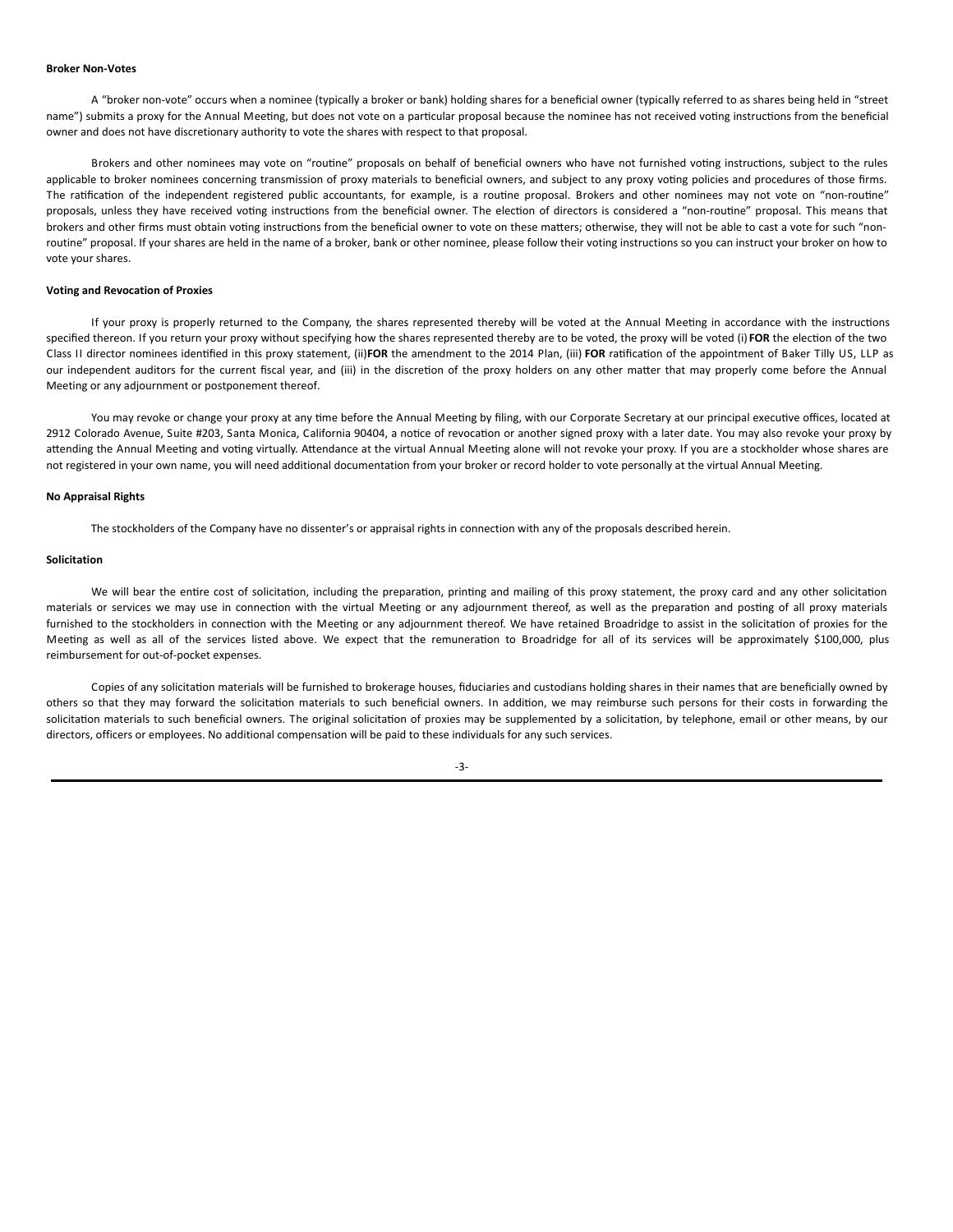## **MATTERS TO BE CONSIDERED AT THE ANNUAL MEETING**

## **PROPOSAL NO. 1**

# **ELECTION OF TWO CLASS II DIRECTOR NOMINEES**

#### **General**

Our Amended and Restated Bylaws ("*Bylaws*") provide that the number of directors that constitute the entire Board of Directors (the " *Board*") shall be fixed from time to time by resolution adopted by a majority of the entire Board, but that in no event shall the number be less than one. Our Board currently consists of the following seven persons:

| Ann Hand                                     |                             |
|----------------------------------------------|-----------------------------|
| Chief Executive Officer, President and Chair |                             |
| Jeff Gehl*                                   | <b>Kristin Patrick</b>      |
| Independent Director                         | <b>Independent Director</b> |
| Mark Jung                                    | <b>David Steigelfest</b>    |

*Independent Director* **Michael Keller\***

*Independent Director*

*Chief Platform Officer, Corporate Secretary and Director*

**Michael Wann** *Chief Strategy Officer and Director*

Director Nominees at the Annual Meeting

 $\overline{\phantom{a}}$  , where  $\overline{\phantom{a}}$  , where  $\overline{\phantom{a}}$ 

At our 2020 annual meeting of stockholders, our stockholders approved, and we effected an amendment to our Amended and Restated Certificate of Incorporation (our "Charter") to classify our Board of Directors into three classes with staggered three-year terms (with the exception of the expiration of the initial Class I and Class II directors). Pursuant to this amendment to our Charter, our Board is now classified into three classes with staggered three-year terms (with the exception of the initial Class I and Class II directors), designated as follows:

- *Class I*, comprised of two directors, Kristin Patrick and David Steigelfest (with terms expiring at our 2024 annual meeting of stockholders);
- *Class II*, comprised of two directors, Jeff Gehl and Michael Keller (with terms expiring at our 2022 annual meeting of stockholders).
- *Class III*, comprised of three directors, Ann Hand, Mark Jung and Michael Wann (with terms expiring at our 2023 annual meeting of stockholders).

Jeff Gehl and Michael Keller, each of whom are currently serving terms which expire at our Annual Meeting, have been nominated by our Nominating and Governance Committee for election as the Class II directors at the Annual Meeting. If any of the director nominees is unable or unwilling to serve as a nominee for the office of director at the date of the Annual Meeting or any postponement or adjournment thereof, the proxies may be voted for a substitute nominee, designated by the proxy holders or by the present Board to fill such vacancy, or for the balance of those nominees named without nomination of a substitute, and the Board may be reduced accordingly. The Board has no reason to believe that any of such nominees will be unwilling or unable to serve if elected as a director.

# **Required Vote and Recommendation**

At the recommendation of the Nominating and Governance Committee, the Board has nominated Jeff Gehl and Michael Keller for re-election as Class II directors, each for a three-year term.

Mr. Gehl and Mr. Keller have each consented to being named as a director nominee in this proxy statement and agreed to serve if re-elected. Set forth below is information about the two director nominees, including each such individual's principal occupation, business experience and qualifications that led the Company's Board of Directors to conclude that each such director nominee should serve on the Board of Directors.

**The Board of Directors unanimously recommends that you vote FOR Messrs. Gehl and Keller.**

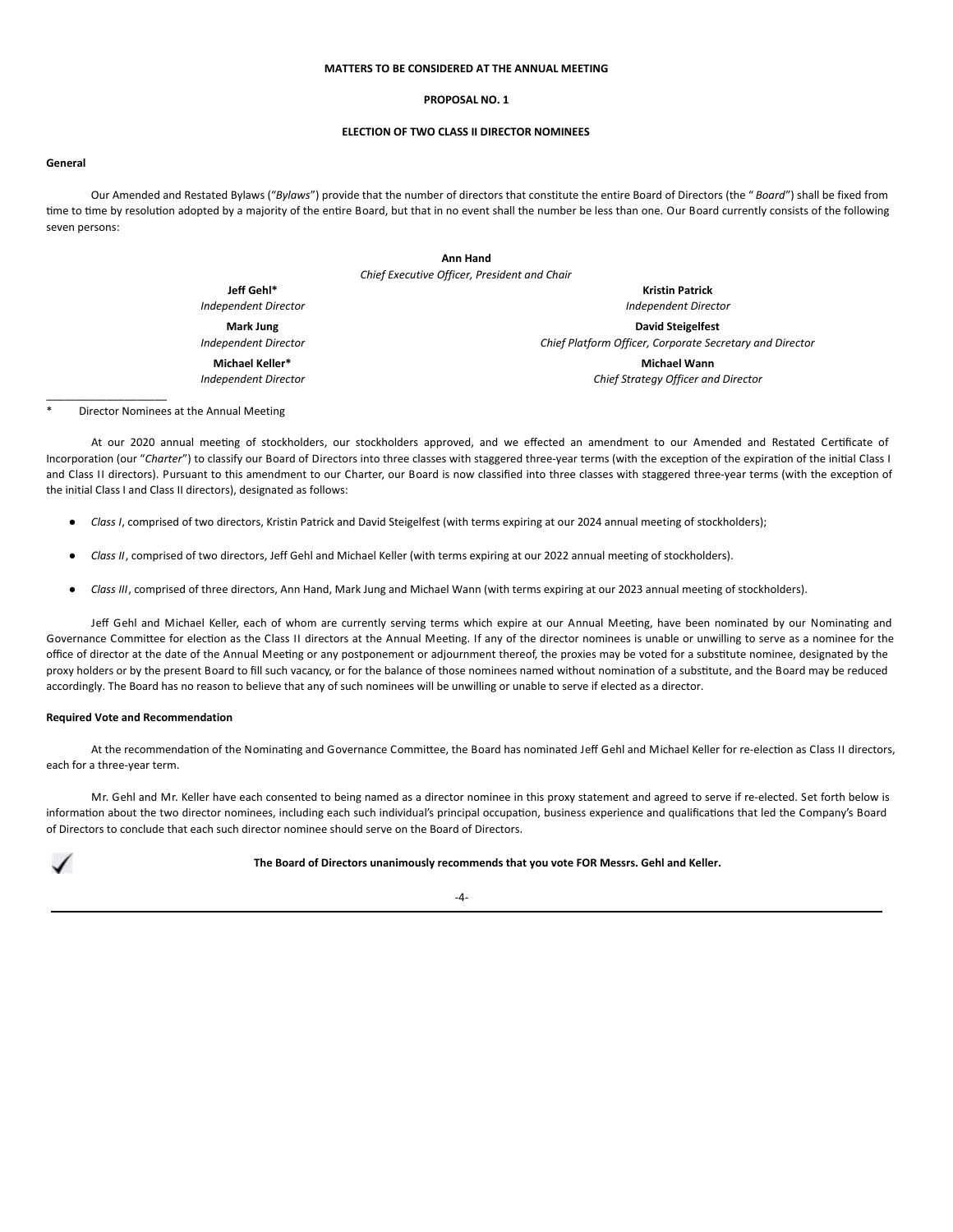## **Director Biographies**

The following section sets forth certain information regarding the nominees for election as directors and the standing directors of the Company.

#### *Director Nominees with Terms Expiring at the Annual Meeting*

### **Jeff Gehl**

## *Independent Director*

Mr. Gehl has served as a director on our Board since 2015. Mr. Gehl is a co-owner at VLOC LLC. Since 2001, Mr. Gehl has been a Managing Partner of RCP Advisors. Mr. Gehl is responsible for leading RCP's client relations function and covering private equity fund managers in the western United States. He is a General Partner of BKM Capital Partners, L.P. Previously, Mr. Gehl was an Advisor at Troy Capital Partners until 2018. In addition, Mr. Gehl founded and served as Chairman and Chief Executive Officer of MMI, a technical staffing company, and acquired Big Ballot, Inc., a sports marketing firm. He currently serves as a Director of P10 Industries, Inc., a Director of Veritone, Inc. (NASDAQ: VERI) and an Advisory Board member of several of RCP's underlying funds, as well as Accel-KKR and Seidler Equity Partners. Mr. Gehl was the Manager of VLOC. Mr. Gehl received the 1989 "Entrepreneur of the Year" award from University of Southern California's Entrepreneur Program. He obtained a Bachelor of Science in Business Administration from the University of Southern California's Entrepreneur Program.

Mr. Gehl's wide range of experience in financing, developing and managing high-growth technology companies, as well as his entrepreneurial experience, has considerably broadened the Board's perspective, particularly as the Company engaged in capital raising activities to fund the early stages of its development. Mr. Gehl also serves as our Board-designated "audit committee financial expert," as the Chair of the Board's Audit Committee and as a member of the Nominating and Governance Committee.

# **Michael Keller**

## *Independent Director*

Mr. Keller has served as a director on our Board since November 2018. From July 2014 to February 2018, Mr. Keller served as an advisor and board member for Cake Entertainment, an independent entertainment company specializing in the production, distribution, development, financing and brand development of kids' and family properties, as managing director of Tiedemann Wealth Management from March 2008 to December 2013, as co-founder and principal of Natrica USA, LLC from August 2006 to March 2008 and as Senior Vice President of Brown Brothers Harriman Financial Services from July 1996 to June 2006. Mr. Keller earned a Bachelor of Arts in History from Colby College.

With over 15 years of experience in asset and portfolio management, and experience in helping companies gain exposure for their products and services, including in the entertainment industry, we believe Mr. Keller provides our Board with useful insight that will help us as we allocate resources to expand the utility of our platform and other technologies. Mr. Keller also serves as Chair of the Board's Nominating and Governance Committee and as a member of the Audit Committee and the Compensation Committee.

## -5-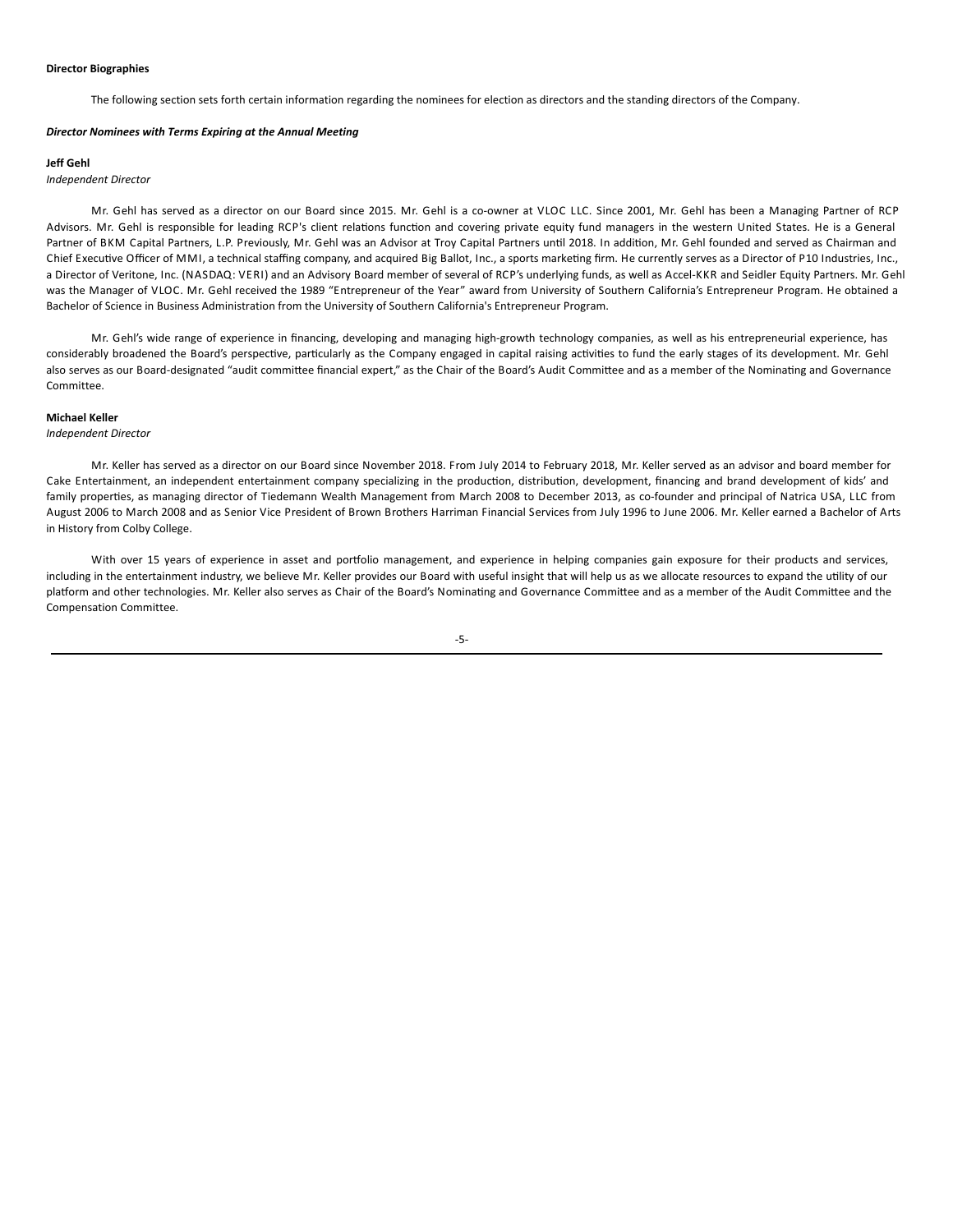## **Ann Hand**

## *Chief Executive Officer, President, Chair of the Board*

Ms. Hand has served as our Chief Executive Officer, President and Chair of our Board since June 2015. Over the past 20 years, Ms. Hand has served as a marketfacing executive with a track record in brand creation and turn- around with notable delivery at the intersection of social impact with consumer trends and technology to create bold offers, drive consumer preference and deliver bottom line results. Prior to joining the Company, from 2009 to 2015, Ms. Hand served as Chief Executive Officer and as a director of Project Frog, a venture-backed firm with a mission to democratize healthy, inspired buildings that are better, faster, greener, and more affordable than traditional construction. From 1998 through 2008, Ms. Hand served in various senior executive positions with BP plc, including Senior Vice President, Global Brand Marketing & Innovation from 2005 to 2008, during which time she led many award-winning integrated marketing campaigns and oversaw the entire brand portfolio of B2C and B2B brands, including BP, Castrol, Arco, am/pm and Aral. Additionally, she served as Chief Executive, Global Liquefied Gas Business Unit with full P&L accountability across 15 countries and 3,000 staff, covering operations, logistics, sales and marketing with over \$3 billion in annual revenue. Ms. Hand was recognized by Goldman Sachs - "100 Most Intriguing Entrepreneurs" in 2014, by Fortune - "Top 10 Most Powerful Women Entrepreneurs" in 2013, and Fast Company – "100 Most Creative People" in 2011. Ms. Hand earned a Bachelor of Arts in Economics from DePauw University, an MBA from Northwestern's Kellogg School of Management, and completed executive education at Cambridge, Harvard and Stanford Universities.

Ms. Hand's extensive background in corporate leadership and her practical experience in brand creation and turn-arounds directly align with the Company's focus, and ideally position her to make substantial contributions to the Board, both as Chair of the Board and as the leader of the Company's executive team.

-6-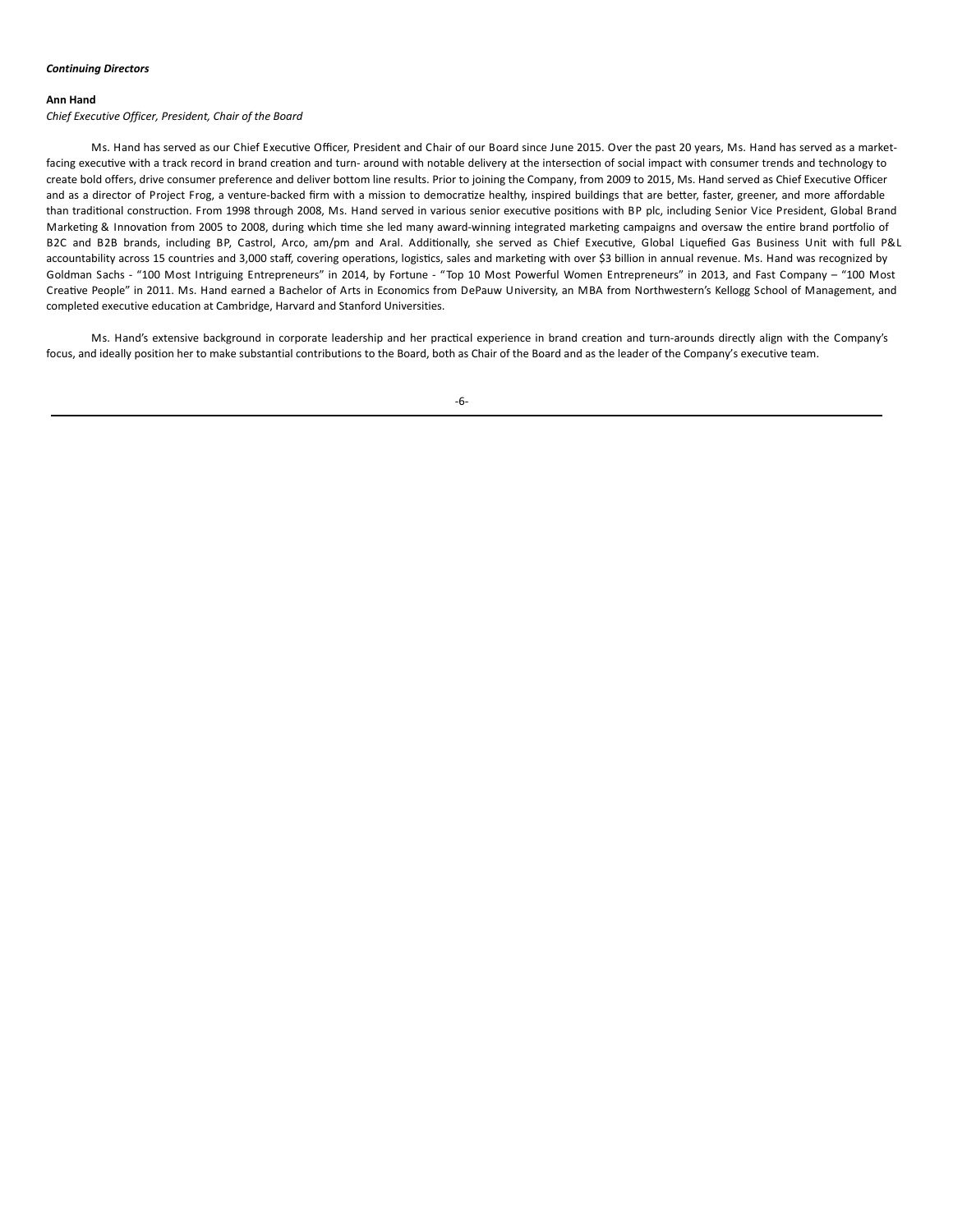## **Mark Jung**

*Independent Director*

Mr. Jung has served as a director on our Board since July 2019. Mr. Jung currently serves as an independent consultant to multiple media and technology companies. Previously, Mr. Jung served on the board of directors of Accela, a leading provider of cloud-based productivity and civic engagement solutions for government, from March 2016 to April 2019. During his tenure on the board of Accel, Mr. Jung also held executive management positions for Accela, including as Chairman and interim Chief Executive Officer from August 2016 to March 2017 and from April 2018 to October 2018, as well as serving as Executive Chairman from March 2017 to April 2018. Prior to Accela, Mr. Jung served as Executive Chairman of OL2, a leading cloud solutions provider for gaming and graphics-rich applications, from May 2013 to March 2015. Currently, Mr. Jung serves as a member of the board of directors of Millennium Trust Company, a leading financial services company offering niche alternative custody solutions to institutions, advisors and individuals; lnMar, a provider of intelligent commerce network solutions; Samba Safety, a provider of driver risk management solutions; and ReadyUp, a provider of an esports platform for player networking and team management. Mr. Jung graduated with a BS in engineering from Princeton University and received his MBA from Stanford University Graduate School of Business.

With over three decades of experience serving as a C-suite executive at several prominent companies within the digital entertainment and video game industries, and extensive public and private board member experience, we believe Mr. Jung provides our Board with invaluable knowledge and insight regarding key strategies and best practices for building gaming communities and creating a demand for gaming-related content in the market that can accelerate our audience development and content monetization strategies, and will also share key learnings with Super League gained from his experience navigating the transition of companies from private to public. Mr. Jung also serves as Chair of the Board's Compensation Committee and as a member of the Audit Committee.

### **Kristin Patrick**

## *Independent Director*

Ms. Patrick has served as a director on our Board since November 2018, and currently serves as President and Chief Marketing Officer of Eros Innovations, a position she has held since January 2019. Previously, Ms. Patrick served as Global Chief Marketing Officer of Soda Brand at Pepsico, Inc., a position she held from June 2013 to January 2019. Prior to her time with Pepsico, Inc., Ms. Patrick served as Chief Marketing Officer of Playboy Enterprises, Inc. from November 2011 to June 2013, and as Executive Vice President of Marketing Strategy for William Morris Endeavor from January 2010 to November 2011. Ms. Patrick has also held senior marketing positions at Liz Claiborne's Lucky Brand, Walt Disney Company, Calvin Klein, Revlon and NBC Universal and Gap, Inc. A Brandweek "Next Gen Marketer" and Reggie Award recipient, Ms. Patrick received her Bachelor of Arts from Emerson College and J.D. from Southwestern University.

As we continue to expand the visibility of our Brand, we believe Ms. Patrick will provide instrumental input on our marketing efforts, and will assist the Board and management with initiating marketing programs to enable us to meet our short-term and long-term growth objectives. Ms. Patrick also serves as a member of the Board's Compensation Committee and the Nominating and Governance Committee.

### **David Steigelfest**

*Chief Platform Officer, Corporate Secretary, Director*

Mr. Steigelfest co-founded the Company in 2014 and has served as a director on our Board since that time. In addition, Mr. Steigelfest served has our Chief Platform Officer since May 2018. An attorney by education, David has served as an executive and entrepreneur in the digital and technology space for more than 20 years. Prior to co-founding the Company in 2014, Mr. Steigelfest founded rbidr LLC, a media and technology startup and a pioneer in yield management and price optimization software, where he served as Chief Executive Officer from 2008 to 2013. From 2013 to 2014, Mr. Steigelfest worked for Cosi Consulting, where he provided management consulting services ranging from complex project management, PMO, software design, 3rd party software integration and migration, enterprise content management, data management and system-based regulatory compliance to various Fortune 500 companies. From 2001 to 2008, Mr. Steigelfest worked on Wall Street at Deutsche Bank, where he oversaw various multi-million-dollar change management projects. In addition, Mr. Steigelfest previously served as Vice President of eCommerce at Starguide Digital Networks, where he had responsibility over the streaming media portal, CoolCast. CoolCast utilized satellite technology to distribute high quality streaming content into multi-cast enabled networks bypassing Internet bottlenecks. Prior to Starguide, Mr. Steigelfest served as the Director of Product Management at Gateway Computers, where he oversaw Gateway.com and Gateway's business-to-business extranet system, eSource. In addition, Mr. Steigelfest has consulted for companies of all sizes throughout his career addressing a wide variety of IT and business challenges, including complex business process change, software implementation and e-commerce. Mr. Steigelfest received a Bachelor of Arts in International Relations and Psychology from Syracuse University, and a JD with an emphasis in business transactions and business law from Widener University School of Law.

As a co-founder of the Company and a lead developer of the Company's platform, Mr. Steigelfest provides the Board with critical insight into the technological aspects of the Company's operations and the ongoing development of the platform, attributes that make Mr. Steigelfest a particularly valued member of the Board.

#### **Michael Wann**

## *Chief Strategy Officer and Director*

Mr. Wann joined the Company in June 2021. Prior to joining Super League, Mr. Wann served as Chief Executive Officer of Mobcrush Streaming, Inc. (" *Mobcrush*") from May 2017 until Super League's acquisition of Mobcrush in June 2021. Prior to Mobcrush, Mr. Wann served as Chief Revenue Officer and as an advisor for Fullscreen, Inc. from January 2014 to December 2017. Mr. Wann has also held various senior management positions at Tastemade, SpinMedia, Inc. and Demand Media. Mr. Wann holds a BA in Political Science and Government, and an MBA from University of Redlands.

As the Company continues to expand its innovative creator-centric advertising model, the Board believes Mr. Wann's deep experience in the entertainment industry and the monetization of digital content is essential in guiding the Company' strategy moving forward. In addition, Mr. Wann provides the Board with valuable insight on integrations of the Company's recent acquisitions and forming the Company's future business plans.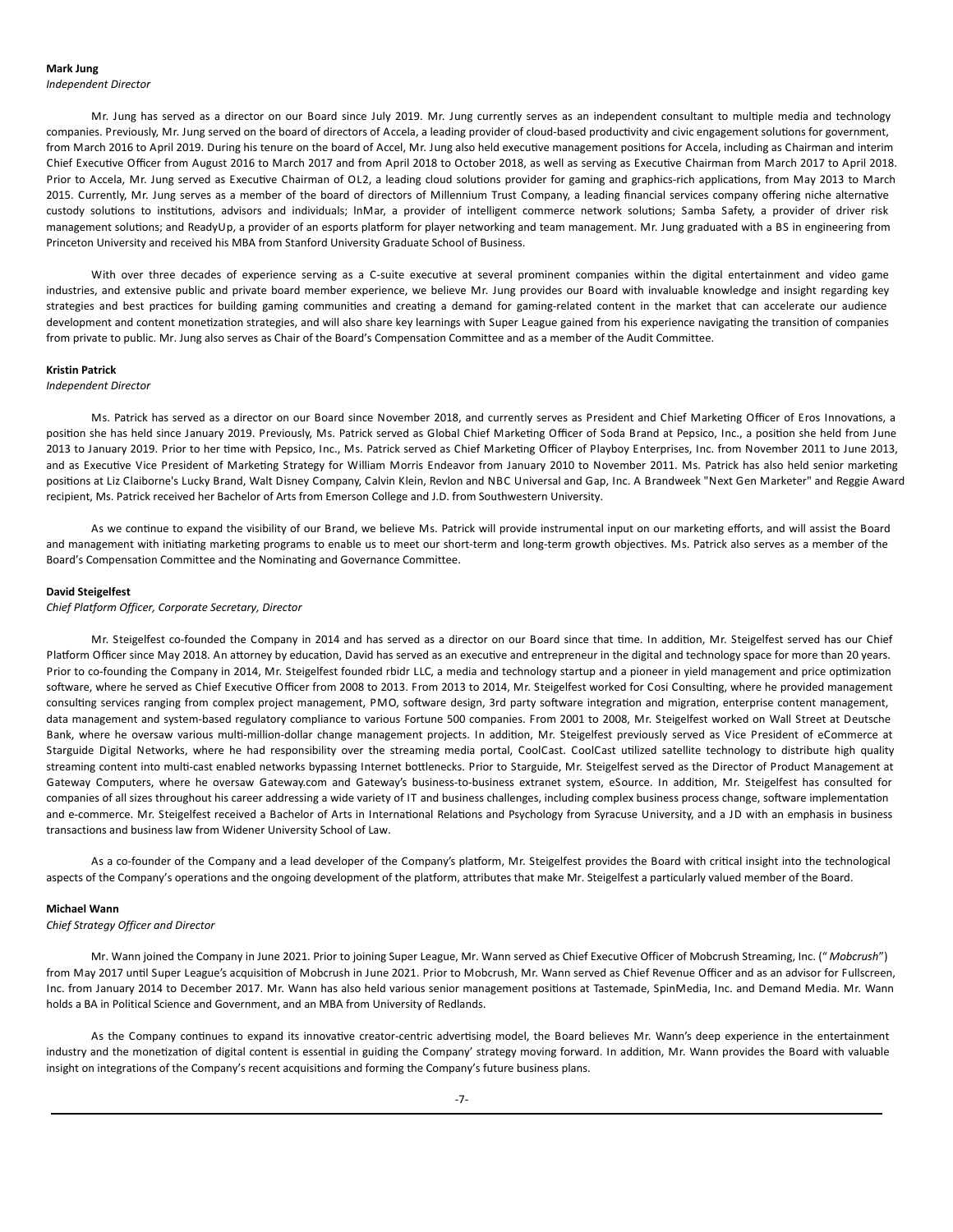### **Board Composition and Election of Directors**

## *Board Composition*

Our Board currently consists of the following seven members:

|                   |     |                                                          |           |                       | <b>Committee</b>   |           |            |
|-------------------|-----|----------------------------------------------------------|-----------|-----------------------|--------------------|-----------|------------|
| Name              | Age | <b>Positions</b>                                         | Class     | <b>Director Since</b> | <b>Memberships</b> |           |            |
|                   |     |                                                          |           |                       | Α                  | <b>CP</b> | <b>NCG</b> |
| Ann Hand          | 53  | Chief Executive Officer, President, Chair                | Class III | 2015                  |                    |           |            |
| Jeff Gehl*        | 53  | Director Nominee                                         | Class II  | 2015                  | C                  |           | M          |
| Mark Jung         | 59  | Independent Director                                     | Class III | 2019                  | M                  | U         |            |
| Michael Keller*   | 51  | Director Nominee                                         | Class II  | 2018                  | M                  | M         | U          |
| Kristin Patrick   | 51  | Independent Director                                     | Class I   | 2018                  |                    | M         | M          |
| David Steigelfest | 54  | Chief Platform Officer, Corporate Secretary and Director | Class I   | 2014                  |                    |           |            |
| Michael Wann      | 50  | Chief Strategy Officer and Director                      | Class III | 2021                  |                    |           |            |

\* – Director Nominee

A – Audit Committee

C – Committee Chair

CP – Compensation Committee

NCG – Nominating and Governance Committee

M – Committee Member

Our Board is authorized to appoint persons to the offices of Chair of the Board of Directors, Vice Chair of the Board of Directors, Chief Executive Officer, President, one or more Vice Presidents, Chief Financial Officer, Treasurer, one or more Assistant Treasurers, Secretary, one or more Assistant Secretaries, and such other officers as may be determined by the Board. The Board may also empower the Chief Executive Officer, or in absence of a Chief Executive Officer, the President, to appoint such other officers and agents as our business may require. Any number of offices can be held by the same person.

## *Director Independence*

Our Board has determined that the following four of our seven directors qualify as independent directors, as determined in accordance with the Listing Rule 5605 of the Nasdaq Stock Market: Messrs. Gehl, Keller and Jung, and Ms. Patrick. Nasdaq Listing Rule 5605 includes a series of objective tests, including that the director is not, and has not been for at least three years, one of our employees and that neither the director nor any of his family members has engaged in various types of business dealings with us. In addition, as required by Nasdaq Stock Market listing rules, our Board has made a subjective determination as to each independent director that no relationships exist, which, in the opinion of our Board, would interfere with the exercise of independent judgment in carrying out the responsibilities of a director. In making these determinations, our Board reviewed and discussed information provided by the directors and us with regard to each director's business and personal activities and relationships as they may relate to us and our management.

Ms. Hand, our President and Chief Executive Officer, is a first cousin of Mr. Gehl, a member of our Board. There are no other family relationships among any of our directors or executive officers.

### **Role of Board in Risk Oversight Process**

Our Board has responsibility for the oversight of the Company's risk management processes and, either as a whole or through its committees, regularly discusses with management our major risk exposures, their potential impact on our business, and the steps we take to manage them. The risk oversight process includes receiving regular reports from Board committees and members of senior management to enable our Board to understand our risk identification, risk management and risk mitigation strategies with respect to areas of potential material risk, including operations, finance, legal, regulatory, strategic and reputational risk. Cybersecurity risk is a key consideration in our operational risk management capabilities. We are in the process of instituting a formal information security management program, which will be subject to oversight by, and reporting to, our Board. Given the nature of our operations and business, cybersecurity risk may manifest itself through various business activities and channels and is thus considered an enterprise-wide risk which is subject to control and monitoring at various levels of management throughout the business. Our Board will oversee and review reports on significant matters of corporate security, including cybersecurity. In addition, we maintain specific cyber insurance through our corporate insurance program, the adequacy of which is subject to review and oversight by our Board.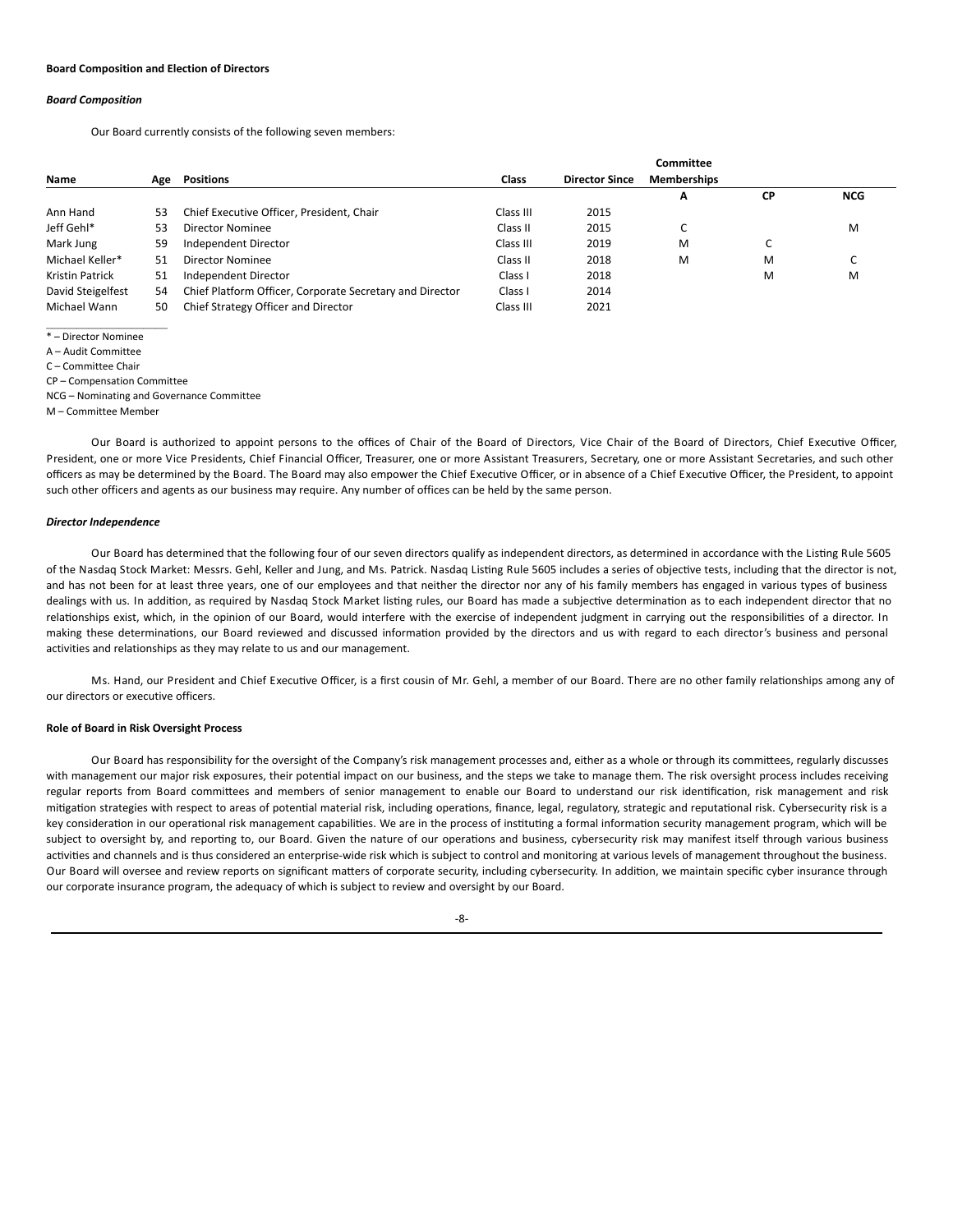Our Audit Committee reviews information regarding liquidity and operations and oversees our management of financial risks. Periodically, our Audit Committee reviews our policies with respect to risk assessment, risk management, loss prevention and regulatory compliance. Oversight by the Audit Committee includes direct communication with our external auditors, and discussions with management regarding significant risk exposures and the actions management has taken to limit, monitor or control such exposures. Our Compensation Committee is responsible for assessing whether any of our compensation policies or programs has the potential to encourage excessive risk-taking. Matters of significant strategic risk are considered by our Board as a whole.

## **Board Committees and Independence**

Our Board has established the following three standing committees: Audit Committee, Compensation Committee, and Nominating and Governance Committee. Our Board has adopted written charters for each of these committees, copies of which are available under the Corporate Governance section of our website at *http://ir.superleague.com*.

# *Audit Committee*

Our Audit Committee is currently comprised of Jeff Gehl, who serves as the Audit Committee Chair, Michael Keller and Mark Jung, each of whom are independent directors as determined in accordance with the rules of the Nasdaq Stock Market. The Audit Committee's main function is to oversee our accounting and financial reporting processes and the audits of our financial statements. The Audit Committee met four times during the year ended December 31, 2021. Pursuant to its charter, the Audit Committee's responsibilities include, among other things:

- appointing, compensating, retaining, evaluating, terminating, and overseeing our independent registered public accounting firm;
- reviewing with our independent registered public accounting firm the scope and results of their audit;
- approving the audit and non-audit services to be performed by our independent registered public accounting firm;
- evaluating the qualifications, independence and performance of our independent registered public accounting firm;
- reviewing the design, implementation, adequacy and effectiveness of our internal accounting controls and our critical accounting policies;
- reviewing and discussing our annual audited financial statements and quarterly financial statements with management and the independent auditor, including our disclosures under "Management's Discussion and Analysis of Financial Condition and Results of Operations," prior to the release of such information;
- reviewing and reassessing the adequacy of the Audit Committee's charter, at least annually;
- reviewing, overseeing and monitoring the integrity of our financial statements and our compliance with legal and regulatory requirements as they relate to financial statements or accounting matters;
- reviewing on a periodic basis, or as appropriate, our policies with respect to risk assessment and management, and our plan to monitor, control and minimize such risks and exposures, with the independent public accountants, internal auditors, and management;
- reviewing any earnings announcements and other public announcements regarding our results of operations;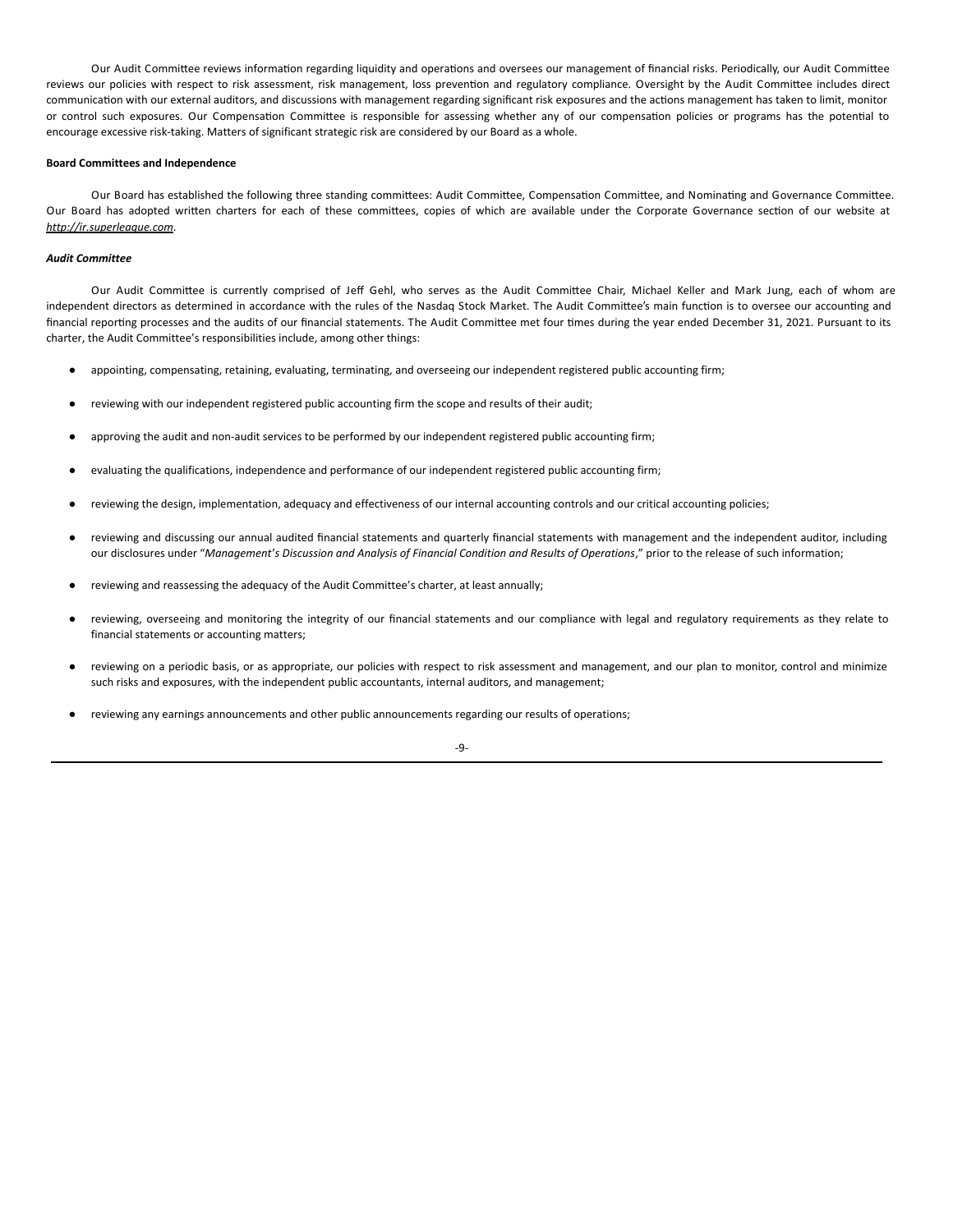- preparing the report that the SEC requires in our annual proxy statement, upon becoming subject to the Securities Exchange Act of 1934, as amended (" *Exchange Act*");
- complying with all preapproval requirements of Section 10A(i) of the Exchange Act and all Securities and Exchange Commission (*SEC*") rules relating to the administration by the Audit Committee of the auditor engagement to the extent necessary to maintain the independence of the auditor as set forth in 17 CFR Part 210.2-01(c)(7);
- administering the policies and procedures for the review, approval and/or ratification of related party transactions involving the Company or any of its subsidiaries; and
- making other recommendations to the Board on such matters, within the scope of its function, as may come to its attention and which in its discretion warrant consideration by the Board.

Our Board has affirmatively determined that all members of our Audit Committee meet the requirements for independence and financial literacy under the applicable rules and regulations of the SEC and the Nasdaq Stock Market. Our Board has determined that Mr. Gehl qualifies as an "audit committee financial expert" as defined by applicable SEC rules and has the requisite financial sophistication as defined under the applicable Nasdaq Stock Market rules and regulations. The Audit Committee operates under a written charter that satisfies the applicable standards of the SEC and the Nasdaq Stock Market.

# *Compensation Committee*

Our Compensation Committee is currently comprised of Mark Jung, who serves as the Compensation Committee Chair, Kristin Patrick and Michael Keller, each of whom are independent directors as determined in accordance with the rules of the Nasdaq Stock Market. The Compensation Committee's main function is to assist our Board in the discharge of its responsibilities related to the compensation of our executive officers. The Compensation Committee met eleven times during the year ended December 31, 2021. Pursuant to its charter, the Compensation Committee is primarily responsible for, among other things:

- reviewing our compensation programs and arrangements applicable to our executive officers, including all employment-related agreements or arrangements under which compensatory benefits are awarded or paid to, or earned or received by, our executive officers, and advising management and the Board regarding such programs and arrangements;
- reviewing and recommending to the Board the goals and objectives relevant to CEO compensation, evaluating CEO performance in light of such goals and objectives, and determining CEO compensation based on the evaluation;
- retaining, reviewing and assessing the independence of compensation advisers;
- monitoring issues associated with CEO succession and management development;
- overseeing and administering our equity incentive plans;
- reviewing and making recommendations to our Board with respect to compensation of our executive officers and senior management;
- reviewing and making recommendations to our Board with respect to director compensation;
- endeavoring to ensure that our executive compensation programs are reasonable and appropriate, meet their stated purpose (which, among other things, includes rewarding and creating incentives for individuals and Company performance), and effectively serve the interests of the Company and our stockholders; and
- upon becoming subject to the Exchange Act, preparing and approving an annual report on executive compensation and such other statements to stockholders which are required by the SEC and other governmental bodies.

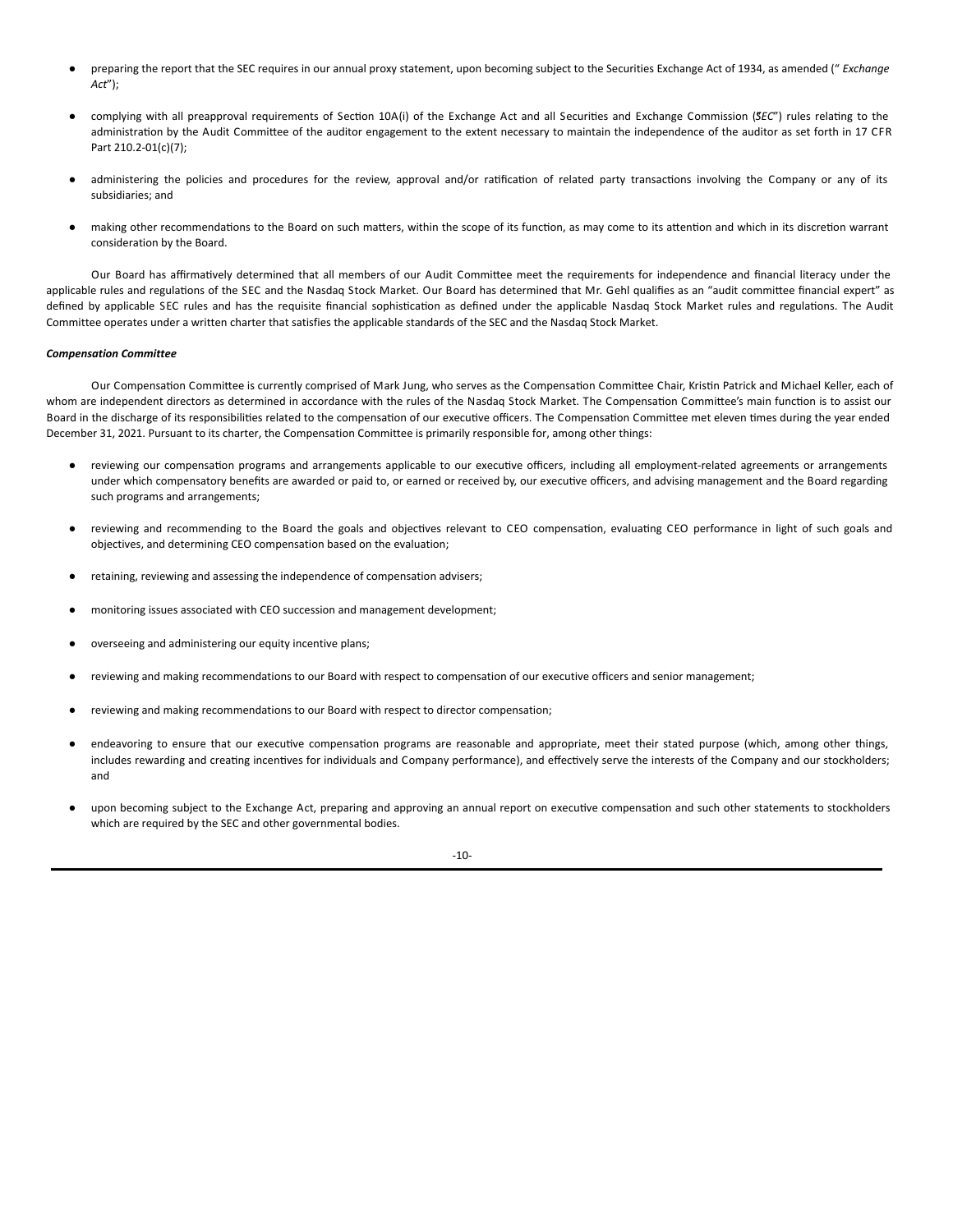### *Nominating and Governance Committee*

Our Nominating and Governance Committee is currently comprised of Michael Keller, who serves as the Nominating and Governance Committee Chair, Kristin Patrick and Jeff Gehl, each of whom are independent directors as determined in accordance with the rules of the Nasdaq Stock Market. The Nominating and Governance Committee met four times during the year ended December 31, 2021. Pursuant to its charter, the Nominating and Governance Committee is primarily responsible for, among other things:

- assisting the Board in identifying qualified candidates to become directors, and recommending to our Board nominees for election at the next annual meeting of stockholders;
- leading the Board in its annual review of the Board's performance;
- recommending to the Board nominees for each Board committee and each committee Chair;
- reviewing and overseeing matters related to the independence of Board and committee members, in light of the independence requirement of the Nasdaq Stock Market and the rules and regulations of the SEC;
- overseeing the process of succession planning of our CEO and other executive officers; and
- developing and recommending to the Board corporate governance guidelines, including our Code of Business Conduct, applicable to the Company.

## **Board Qualifications and Experience**

Our Nominating and Governance Committee is responsible for reviewing with the Board, on an annual basis, the appropriate characteristics, skills and experience required for the Board as a whole and its individual members. In evaluating the suitability of individual candidates (both new candidates and current members), the Nominating and Governance Committee, in recommending candidates for election, and the Board, in approving (and, in the case of vacancies, appointing) such candidates, will take into account many factors, including the following:

- personal and professional integrity, ethics and values;
- experience in corporate management, such as serving as an officer or former officer of a publicly-held company;
- experience as a board member or executive officer of another publicly-held company;
- strong finance experience;
- diversity of expertise and experience in substantive matters pertaining to our business relative to other board members;
- diversity of background and perspective, including, but not limited to, with respect to age, gender, race, place of residence and specialized experience;
- experience relevant to our business industry and with relevant social policy concerns; and
- relevant academic expertise or other proficiency in an area of our business operations.

Currently, our Board evaluates each individual in the context of the Board as a whole, with the objective of assembling a group that can best maximize the success of the business and represent stockholder interests through the exercise of sound judgment using its diversity of experience in these various areas.

# **Board Diversity**

Our seven directors come from diverse backgrounds. We comply with Nasdaq Listing Rule 5605(f), which requires Nasdaq-listed companies to have at least two diverse directors, including one self-identified woman and one individual who self-identifies as an underrepresented minority or as LGBTQ+.

The table below provides certain highlights of the composition of our Board members and nominees as of May 2, 2022. Each of the categories listed in the table below has the meaning as it is used in Nasdaq Listing Rule 5605(f).

|                                     | <b>Board Diversity Matrix</b> |      |                   |                                |
|-------------------------------------|-------------------------------|------|-------------------|--------------------------------|
|                                     | (As of May 2, 2022)           |      |                   |                                |
| <b>Total Number of Directors</b>    |                               |      |                   |                                |
|                                     | Female                        | Male | <b>Non-Binary</b> | <b>Did Not Disclose Gender</b> |
| <b>Gender Identity</b>              |                               |      |                   |                                |
| <b>Directors</b>                    |                               | 5    |                   |                                |
| <b>Demographic Background</b>       |                               |      |                   |                                |
| African American or Black           | –                             | –    |                   |                                |
| Alaskan Native or Native American   |                               |      |                   |                                |
| Asian                               |                               |      |                   |                                |
| Hispanic or Latinx                  |                               |      |                   |                                |
| Native Hawaiian or Pacific Islander |                               |      |                   |                                |
| White                               |                               | з    |                   |                                |
| Two or More Races or Ethnicities    |                               |      |                   |                                |
| LGBTQ+                              |                               |      |                   |                                |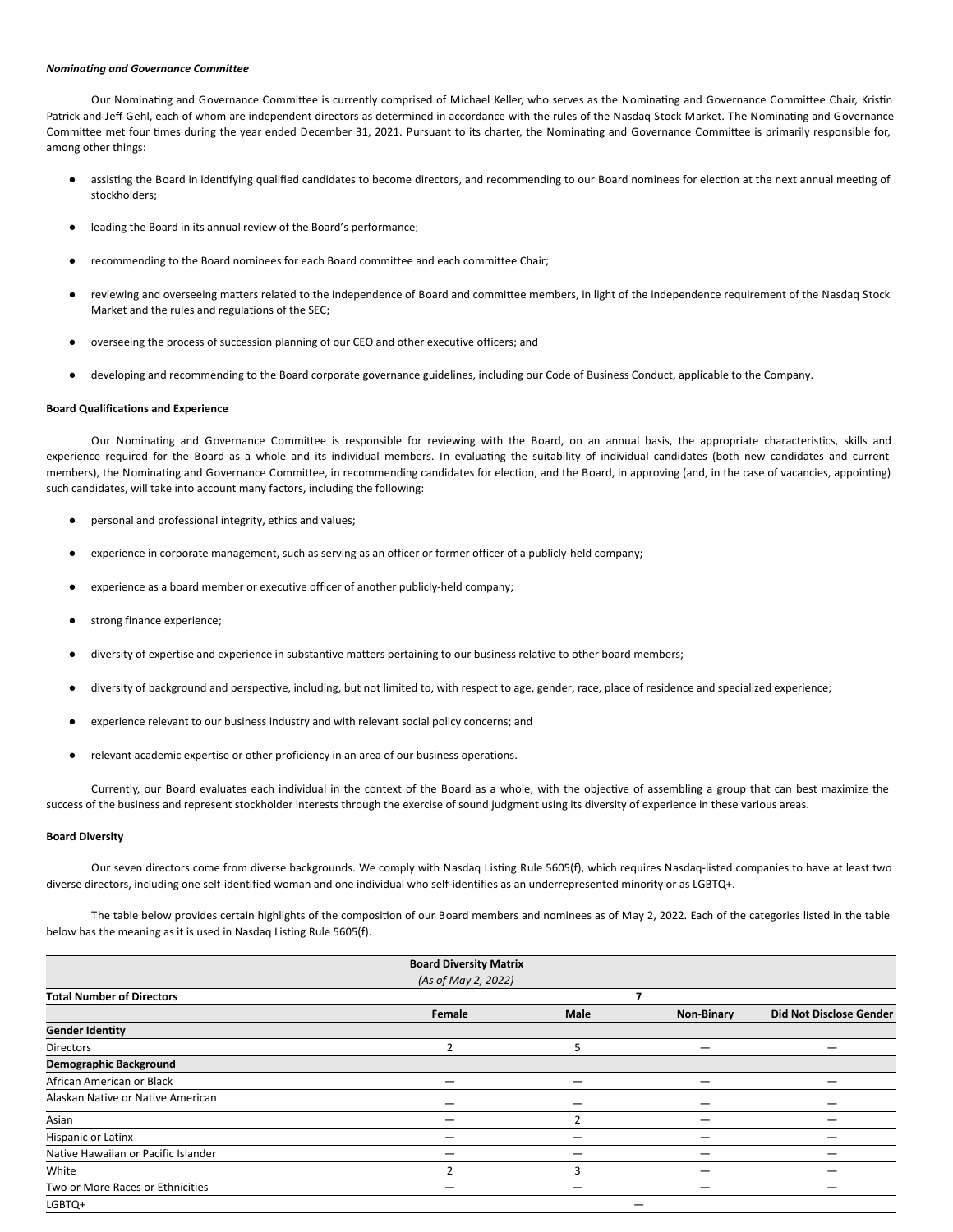\* Did not disclose with respect to LGBTQ+ background.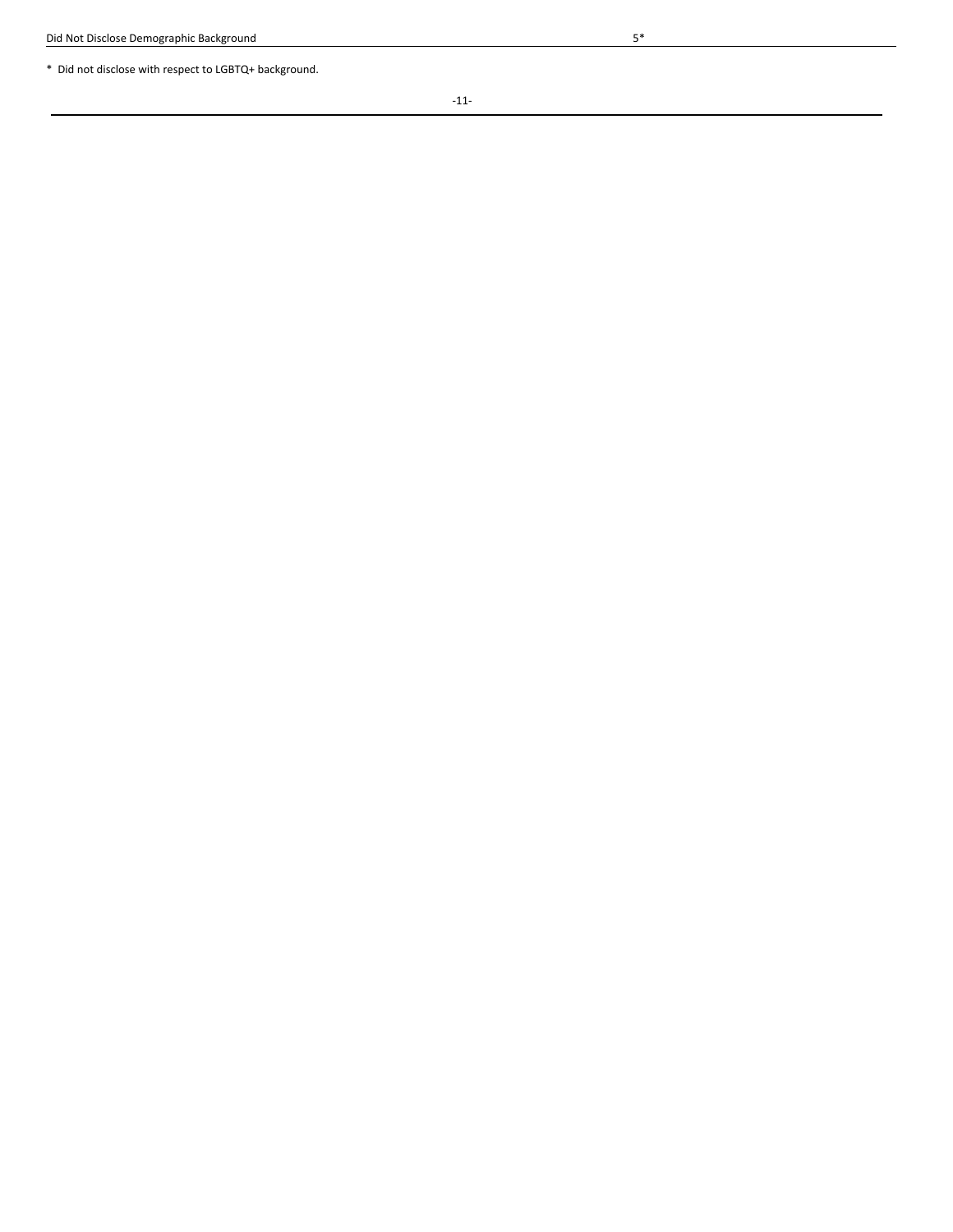### **Compensation Committee Interlocks and Insider Participation**

At no time have any of the members of our Compensation Committee been one of our officers or employees. None of our executive officers currently serves, or in the past year has served, as a member of the board of directors or Compensation Committee of any other entity that has one or more executive officers on our Board of Directors or Compensation Committee.

## **Our Board**'**s Leadership Structure**

Our Board has discretion to determine whether to separate or combine the roles of Chair and Chief Executive Officer. Ms. Hand has served in both roles since 2015, and our Board continues to believe that her combined role is most advantageous to the Company and its stockholders. Ms. Hand possesses in-depth knowledge of the issues, opportunities and risks facing us, as well as our business and our industry. Ms. Hand is best positioned to fulfill the Chair's responsibility to develop meeting agendas that focus the Board's time and attention on critical matters and to facilitate constructive dialogue among Board members on strategic issues.

In addition to Ms. Hand's leadership, the Board maintains effective independent oversight through a number of governance practices, including open and direct communication with management, input on meeting agendas, and regular executive sessions.

## **Code of Business Conduct and Ethics**

We have adopted a Code of Business Conduct and Ethics applicable to our employees, officers and directors. We provide our Code of Business Conduct and Ethics under the Corporate Governance section of our website athttp://ir.superleague.com. We intend to disclose any future amendments to certain provisions of our Code of Business Conduct and Ethics, or waivers of these provisions, on our website or in our filings with the SEC under the Exchange Act.

# **Limitation of Liability and Indemnification**

Our Charter and Bylaws provide the indemnification of our directors and officers to the fullest extent permitted under the Delaware General Corporation Law ("DGCL"). In addition, the Charter provides that our directors shall not be personally liable to us or our shareholders for monetary damages for breach of fiduciary duty as a director and that if the DGCL is amended to authorize corporate action further eliminating or limiting the personal liability of directors, then the liability of our directors shall be eliminated or limited to the fullest extent permitted by the DGCL, as so amended.

As permitted by the DGCL, we have entered into or plan to enter into separate indemnification agreements with each of our directors and certain of our officers that require us, among other things, to indemnify them against certain liabilities which may arise by reason of their status as directors, officers or certain other employees. We expect to obtain and maintain insurance policies under which our directors and officers are insured, within the limits and subject to the limitations of those policies, against certain expenses in connection with the defense of, and certain liabilities that might be imposed as a result of, actions, suits or proceedings to which they are parties by reason of being or having been directors or officers. The coverage provided by these policies may apply whether or not we would have the power to indemnify such person against such liability under the provisions of the DGCL.

We believe that these provisions and agreements are necessary to attract and retain qualified persons as our officers and directors. At present, there is no pending litigation or proceeding involving our directors or officers for whom indemnification is required or permitted, and we are not aware of any threatened litigation or proceeding that may result in a claim for indemnification.

# **Stockholder Communications**

If you wish to communicate with the Board of Directors, you may send your communication in writing to:

Super League Gaming, Inc. 2912 Colorado Avenue, Suite #203 Santa Monica, California 90404 Attn: Corporate Secretary

You must include your name and address in the written communication and indicate whether you are a stockholder of the Company. Our Corporate Secretary will review any communication received from a stockholder, and all material and appropriate communications from stockholders will be forwarded to the appropriate director or directors or committee of the Board of Directors based on the subject matter.

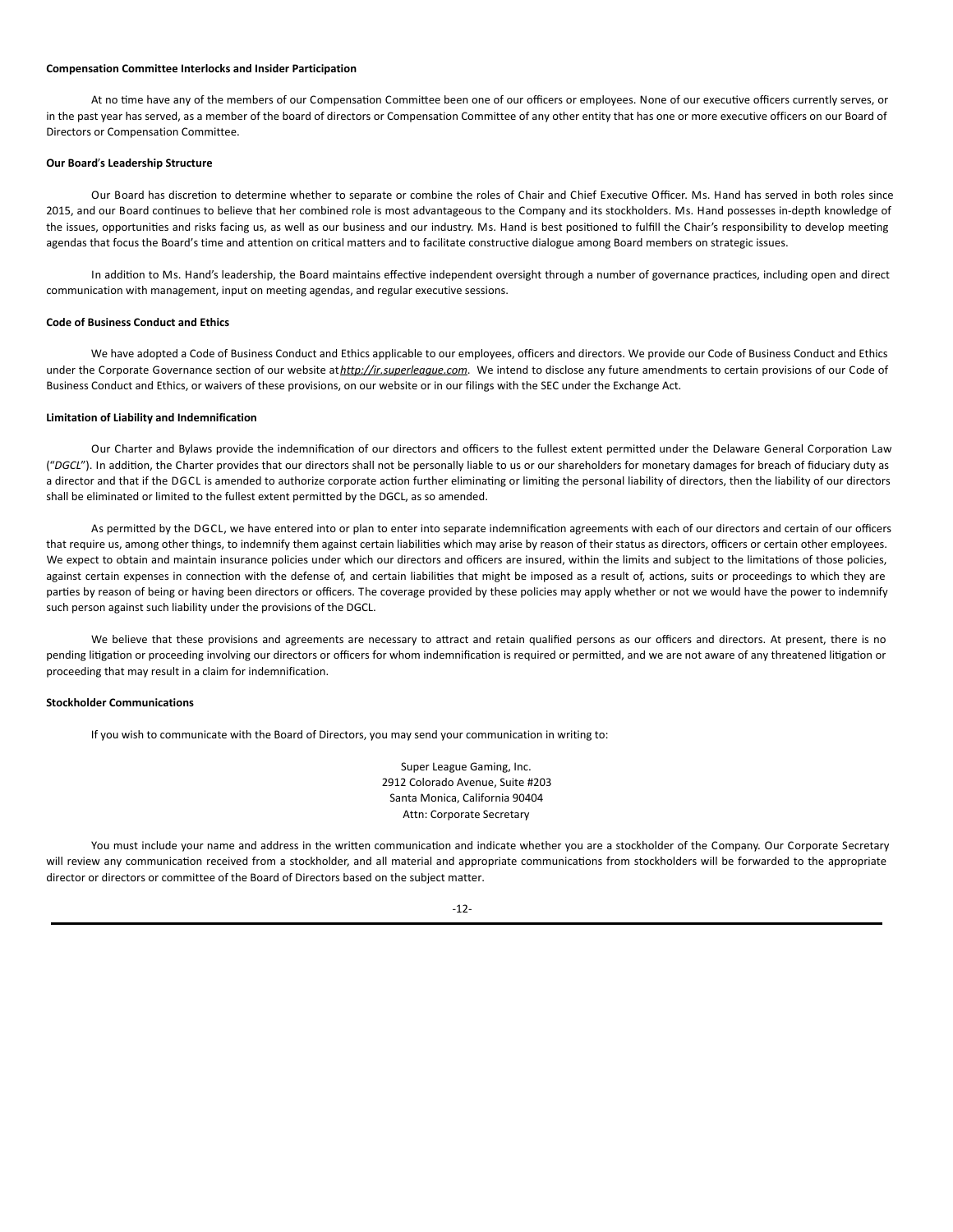## **Section 16(a) Beneficial Ownership Reporting Compliances**

Section 16(a) of the Exchange Act requires our officers, directors, and persons who beneficially own more than 10% of our common stock to file reports of ownership and changes in ownership with the SEC. Officers, directors, and greater-than-ten-percent shareholders are also required by the SEC to furnish us with copies of all Section 16(a) forms that they file.

Based solely on a review of copies of such reports furnished to our Company and representation that no other reports were required during the fiscal year ended December 31, 2020, we believe that all persons subject to the reporting requirements pursuant to Section 16(a) filed the required reports on a timely basis with the SEC.

# **NON-EXECUTIVE DIRECTOR COMPENSATION**

On January 31, 2019, and as amended on August 13, 2019, effective July 1, 2019, our Board adopted a director compensation plan for our non-employee directors, the details of which are presented in the table below. We do not provide deferred compensation or retirement plans for non-employee directors.

# **Schedule of Director Fees**

| <b>Compensation Element</b>                          |  |           | Equity $(2)$ |           |  |
|------------------------------------------------------|--|-----------|--------------|-----------|--|
| <b>Annual Retainer</b>                               |  | 25.000(3) |              | 60,000(4) |  |
| <b>Audit Committee Chair</b>                         |  | 15.000    |              |           |  |
| <b>Compensation Committee Chair</b>                  |  | 10.000    |              |           |  |
| Nominating and Governance Committee Chair            |  | 5.000     |              |           |  |
| Audit and Nominating and Governance Committee Member |  | 5.000     |              |           |  |
| <b>Compensation Committee Member</b>                 |  | 3.500     |              |           |  |

(1) Cash compensation is payable in equal installments on a quarterly basis; *provided*, *however*, that no monthly cash retainer will be paid after any termination of service.

(2) Equity awards will be issuable in the form of restricted stock units ("RSUs"). On the date of the Company's annual meeting of stockholders, each director will receive RSUs at a per share price equal to the closing price of the Company's common stock on the grant date, which RSU will become fully vested on the one-year anniversary of the initial grant date.

(3) Any new non-employee director appointed to the Board will receive cash compensation equal to a prorated portion of the annual retainer amount.

(4) Any new non-employee director appointed to the Board will receive RSUs having a grant date value equal to a prorated portion of annual RSU award amount, which RSUs will become fully vested on the earlier of (i) the one-year anniversary of the initial grant date or (ii) the next annual meeting of the Company's stockholders.

-13-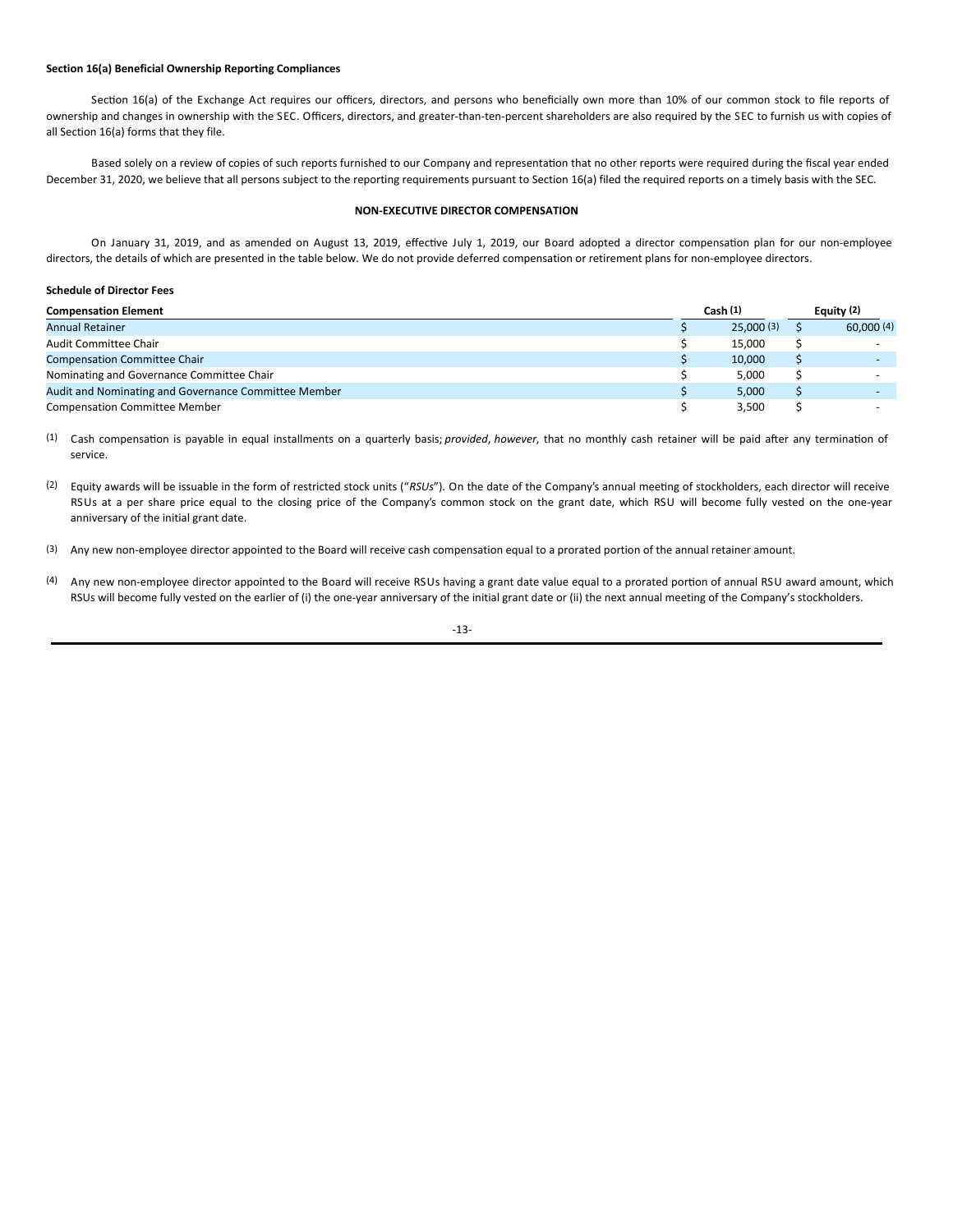## **2021 Summary Table of Director Compensation**

The following table sets forth the compensation awarded to, earned by, or paid to each person who served as a non-employee director during the fiscal year ended December 31, 2021:

| Name                 | <b>Fees Earned</b><br>or Paid<br>in Cash (\$) | <b>Stock</b><br>Awards $(5)(1)$ | Other<br>Compensation (\$) | Total (\$) |
|----------------------|-----------------------------------------------|---------------------------------|----------------------------|------------|
| Jeff Gehl (2)        | 40,000                                        | 60,000                          |                            | 100,000    |
| Mark Jung (3)(4)     | 40,000                                        | 60,000                          | 90,000                     | 190,000    |
| Michael Keller (5)   | 38,500                                        | 60,000                          |                            | 98,500     |
| Kristian Patrick (6) | 28,500                                        | 60,000                          |                            | 88,500     |

(1) The following table presents: (a) the aggregate number of RSUs granted during the year ended December 31, 2021, the grant date fair values of which are reflected in the table above; (b) the aggregate number of outstanding unvested RSUs at December 31, 2021; and (c) the aggregate number of outstanding options (both vested and unvested) at December 31, 2021. All RSUs granted during the year ended December 31, 2021 vest in equal monthly installments over a 48-month period beginning on the grant date.

The grant date fair value is calculated in accordance with the FASB's Accounting Standards Codification Topic 718, Compensation – Stock Compensation (ASC 718'). The methodology used to calculate the estimated value of the equity awards granted is set forth under Note 2 and Note 8 to the audited Financial Statements as of and for the years ended December 31, 2021 and 2020, included in our Annual Report on Form 10-K for the year ended December 31, 2021. These amounts do not represent the actual value, if any, that may be realized by the individuals listed in the table.

|         |                                                                         | <b>Restricted Stock Awards Listed in</b><br>the Table Above            |                                                                                               | Aggregate Awards as of<br>December 31, 2021             |  |
|---------|-------------------------------------------------------------------------|------------------------------------------------------------------------|-----------------------------------------------------------------------------------------------|---------------------------------------------------------|--|
| Name    | Number of<br><b>Unvested</b><br><b>Shares</b><br>of Restricted<br>Stock | <b>Number of Vested</b><br><b>Shares of</b><br><b>Restricted Stock</b> | Aggregate<br>Number of<br><b>Unvested</b><br><b>Restricted Stock</b><br>Awards<br>Outstanding | Aggregate<br>Number of<br><b>Options</b><br>Outstanding |  |
| Gehl    | 12,474                                                                  | $\overline{\phantom{a}}$                                               | 12,474                                                                                        | 25,001                                                  |  |
| Jung    | 12,474                                                                  | $\sim$                                                                 | 12,474                                                                                        | ٠                                                       |  |
| Keller  | 12,474                                                                  | ٠                                                                      | 12,474                                                                                        | ۰.                                                      |  |
| Patrick | 12,474                                                                  | ٠                                                                      | 12,474                                                                                        | ۰                                                       |  |

(2) Amounts paid to Mr. Gehl consist of his annual retainer and Audit Committee Chair fees, as described above.

- (3) Amounts paid to Mr. Jung consist of his annual retainer, Compensation Committee Chair fees, and Audit Committee member fees, as described above.
- (4) In connection with Mr. Jung's appointment as a director on our Board, the Company and Mr. Jung entered into the Consulting Agreement (defined below), pursuant to which Mr. Jung will provide the Company with strategic advice and planning services for which Mr. Jung receives a cash payment of \$7,500 per month from the Company. The Consulting Agreement had an initial term that extended to December 31, 2019, was extended through June 30, 2020, and continues on a month-tomonth basis, upon mutual agreement of Mr. Jung and the Company.
- (5) Amounts paid to Mr. Keller consist of his annual retainer, Nominating and Governance Committee Chair fees, Compensation Committee member fees and Audit Committee member fees, as described above. Mr. Keller was appointed to the Compensation Committee in April 2020.
- (6) Amounts paid to Ms. Patrick consist of her annual retainer and Compensation Committee member fees, as described above.

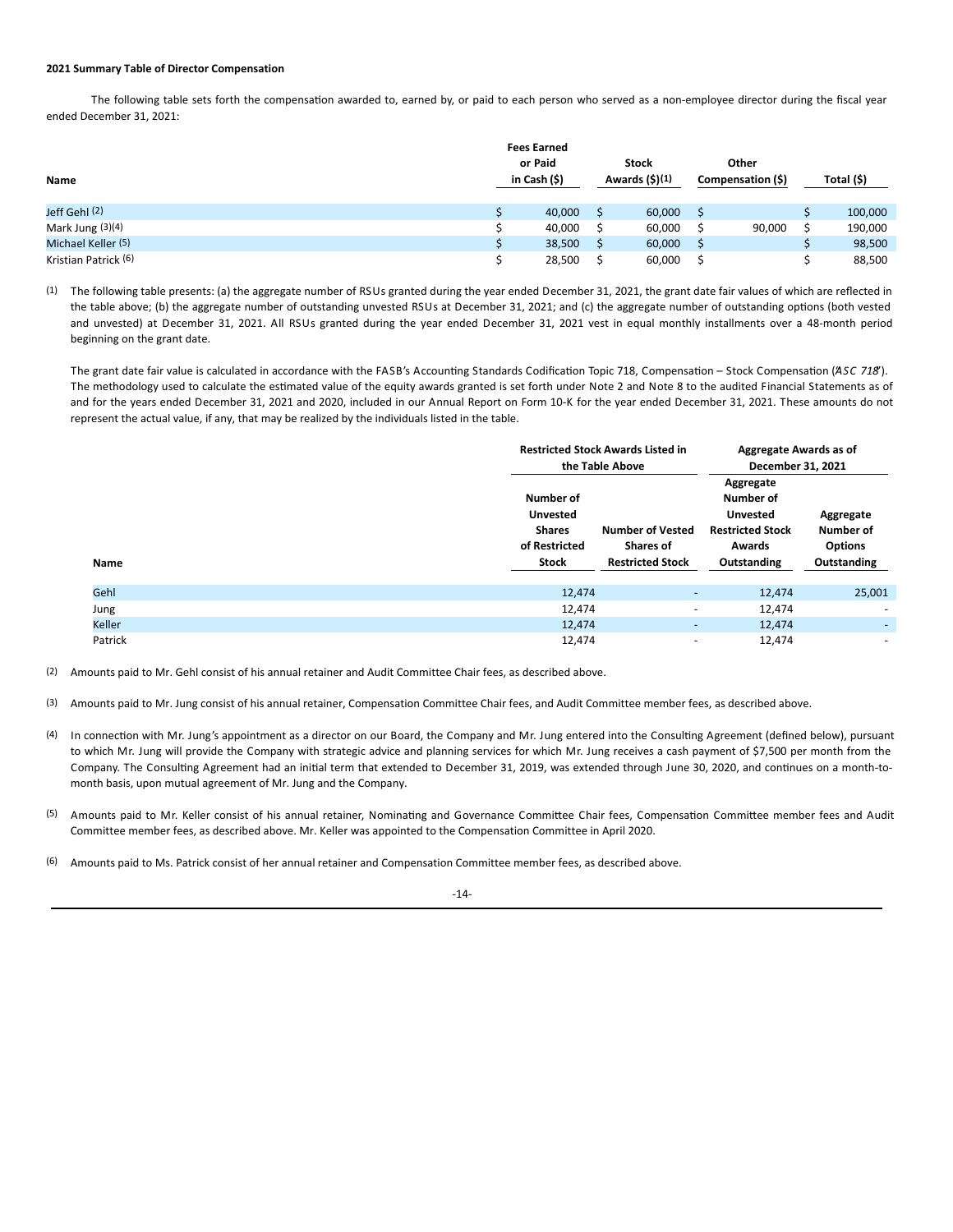# **EXECUTIVE OFFICERS AND EXECUTIVE COMPENSATION**

# **Executive Officers**

Our executive officers are appointed by the Board and serve at the discretion of the Board, subject to the terms of any employment agreements they may have with the Company. The following is a brief description of the present and past business experience of each of the Company's current executive officers.

| Name              | Age | Positions                                                |
|-------------------|-----|----------------------------------------------------------|
| Ann Hand          | 53  | Chief Executive Officer, President and Chair             |
| Clayton Haynes    | 52  | <b>Chief Financial Officer</b>                           |
| Matt Edelman      | 52  | <b>Chief Commercial Officer</b>                          |
| David Steigelfest | 54  | Chief Platform Officer, Corporate Secretary and Director |
| Michael Wann      | 50  | Chief Strategy Officer and Director                      |

#### **Ann Hand**

*Chief Executive Officer, President, Chair of the Board*

Please see Ms. Hand's biography in the preceding section under the heading "*Director Biographies* – *Continuing Directors*" on page 6.

## **Clayton Haynes**

*Chief Financial Officer*

Mr. Haynes was appointed as our Chief Financial Officer in August 2018. From 2001 to August 2018, Mr. Haynes served as Chief Financial Officer, Senior Vice President of Finance and Treasurer of Acacia Research Corporation (NASDAQ: ACTG), an industry-leading intellectual property licensing and enforcement and technology investment company. From 1992 to March 2001, Mr. Haynes was employed by PricewaterhouseCoopers LLP, ultimately serving as a Manager in the Audit and Business Advisory Services practice, where he provided and managed full scope financial statement audit and business advisory services for public and private company clients with annual revenues up to \$1 billion in a variety of sectors, including manufacturing, distribution, oil and gas, engineering, aerospace and retail. Mr. Haynes received a Bachelor of Arts in Economics and Business/Accounting from the University of California at Los Angeles, an MBA from the University of California at Irvine Paul Merage School of Business and is a Certified Public Accountant (Inactive).

### **Matt Edelman**

*Chief Commercial Officer*

Mr. Edelman oversees the Company's revenue, marketing, content, creative services and business development activities, and has served as our Chief Commercial Officer since July 2017. Mr. Edelman is the owner of PickTheBrain, a leading digital self-improvement business, a board member and marketing committee member of the Epilepsy Foundation of Greater Los Angeles and has over 20 years of experience working in the digital and traditional media and entertainment industries. Since 2001, he has served as an advisor and consultant to numerous digital and media companies, including, amongst others, Nike, Marvel, MTV, Sony Pictures, 20th Century Fox and TV Guide. Prior to joining the Company, from 2014 to 2017, Mr. Edelman served as the Head of Digital Operations and Marketing Solutions at WME-IMG (now Endeavor), where he was responsible for several areas, including digital audience and revenue growth through content, social media and paid customer acquisition across the company's global live events business within sports, fashion, culinary and entertainment verticals; digital marketing services for consumer brands, college athletics programs and talent; and management of direct-to-consumer digital content businesses, including both eSports and Fashion OTT properties. From 2010 to 2013, Mr. Edelman served as the Chief Executive Officer of Glossi (previously ThisNext), an authoring platform enabling individuals to create their own digital magazines. Previously, Mr. Edelman also founded and/or served in executive positions at multiple early-stage digital media companies. Mr. Edelman earned a Bachelor of Arts in Politics from Princeton University.

## **David Steigelfest**

*Chief Platform Officer, Corporate Secretary and Director*

Please see Mr. Steigelfest's biography in the preceding section under the heading "*Director Biographies* – *Continuing Directors*" on page 7.

### **Michael Wann**

*Chief Strategy Officer and Director*

Please see Mr. Wann's biography in the preceding section under the heading "*Director Biographies* – *Continuing Directors*" on page 7.

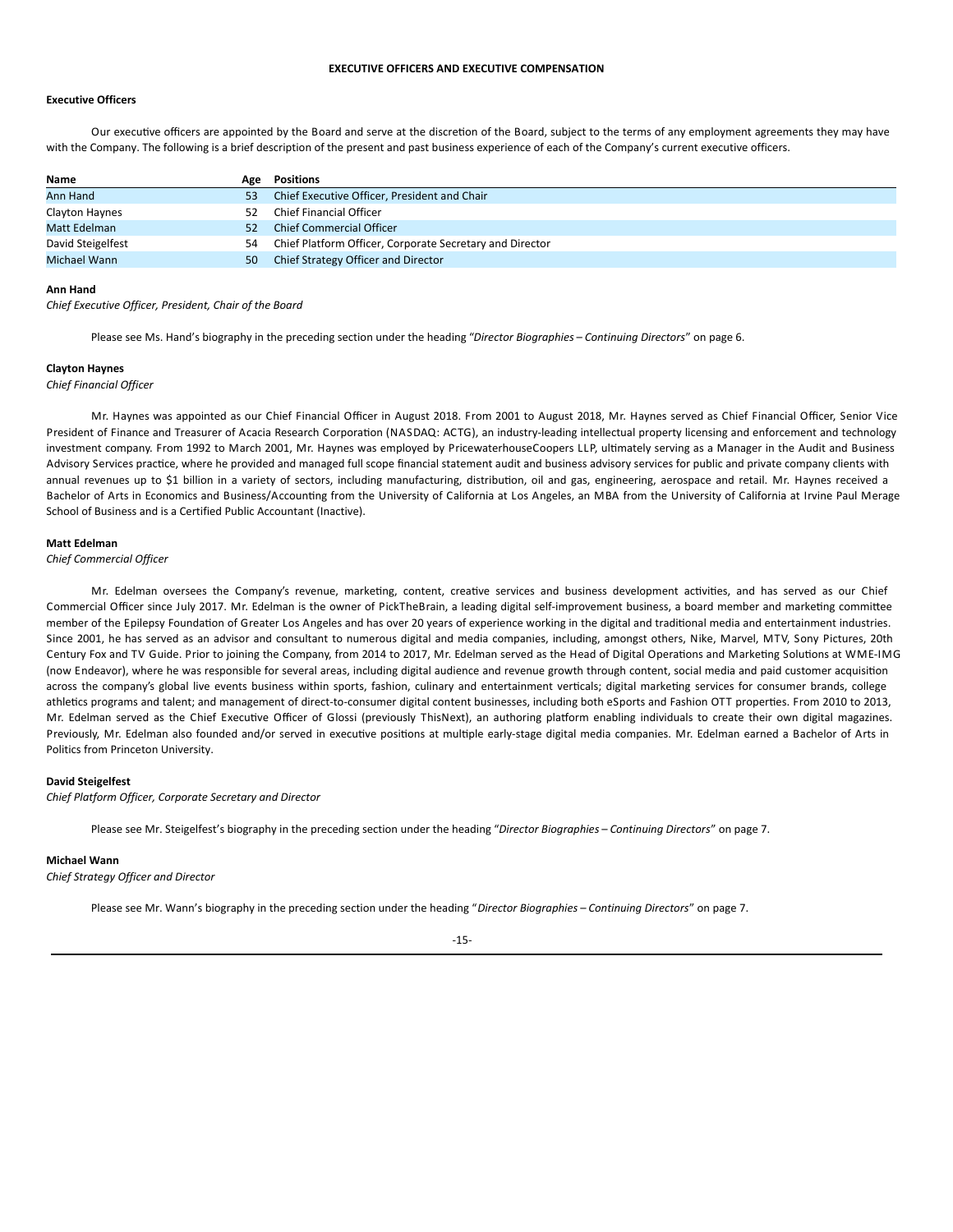## **Summary Compensation Table**

We are an emerging growth company for purposes of the SEC's executive compensation disclosure rules. In accordance with such rules, we are required to provide a Summary Compensation Table and an Outstanding Equity Awards at Fiscal Year End Table, as well as limited narrative disclosures regarding executive compensation for our last two completed fiscal years. Further, our reporting obligations extend only to our "named executive officers," who are those individuals serving as our principal executive officer and our two other most highly compensated executive officers who were serving as executive officers at December 31, 2021, the end of the last completed fiscal year (the "*Named Executive Officers*").

We have identified Ann Hand, David Steigelfest and Matt Edelman as our Named Executive Officers for the year ended December 31, 2021. Our Named Executive Officers for our fiscal year ending December 31, 2022 are subject to change, as we may hire or appoint new executive officers.

For the fiscal years ended December 31, 2021 and 2020, compensation for our Named Executive Officers was as follows:

| Name and principal position                           | Year | Salary (\$) |   | Bonus (\$)     | <b>Stock Awards</b><br>(\$)(1) | Option<br>Awards $(5)(1)$ | Total (\$) |
|-------------------------------------------------------|------|-------------|---|----------------|--------------------------------|---------------------------|------------|
| Ann Hand                                              | 2021 | 400.000     |   | 134,000(2)(3)  | 340.000                        | 472.000                   | 1,346,000  |
| Chief Executive Officer, President                    | 2020 | 400,000     |   | 184.000(2)(4)  | $\sim$                         | 437.000(5)                | 1,021,000  |
|                                                       |      |             |   |                |                                |                           |            |
| David Steigelfest                                     | 2021 | 300.000     |   | $80.400^{(3)}$ | 109.000                        | 105.000                   | 594,400    |
| <b>Chief Platform Officer and Corporate Secretary</b> | 2020 | 300.000     |   | $80.000^{(4)}$ | $\sim$                         | $183,000^{(6)}$           | 563,000    |
|                                                       |      |             |   |                |                                |                           |            |
| Matt Edelman                                          | 2021 | 300,000     | S | 80,400(3)      | 104.000                        | 100.000                   | 584,400    |
| <b>Chief Commercial Officer</b>                       | 2020 | 300.000     |   | $80.000^{(4)}$ | $\sim$                         | $218.000^{(7)}$           | 598,000    |

 $(1)$  This column represents the grant date fair value calculated in accordance with the FASB's Accounting Standards Codification Topic 718, Compensation – Stock Compensation ("ASC 718"). The methodology used to calculate the estimated value of the equity awards granted is set forth under Note 2 and Note 8 to the audited Financial Statements as of and for the years ended December 31, 2021 and 2020, included in our Annual Report on Form 10-K for the year ended December 31, 2021. These amounts do not represent the actual value, if any, that may be realized by the Named Executive Officers.

- (2) Refer to "Employment Agreements and Potential Payments upon Termination or Change of Control" below for additional information. For Ms. Hand, the bonus amounts earned pursuant to her employment agreement for fiscal years 2021 and 2020 totaled \$0 and \$50,000, respectively.
- (3) Includes executive bonus amounts earned in connection with the 2021 executive bonus program approved at the discretion of the Board.
- (4) Includes executive bonus amounts earned in connection with the 2020 executive bonus program approved at the discretion of the Board.
- (5) On February 11, 2020, Ms. Hand canceled 150,000 stock options with original grant dates of June 16, 2017 and October 31, 2018 and exercise prices of \$9.00 and \$10.80, respectively, in exchange for 67,500 RSUs, pursuant to a Board approved exchange. The 2020 equity award information above excludes the RSUs issued in the exchange and the reissuance of 48,667 options on February 11, 2020, with the same terms of the original stock option granted, representing the reissuance of the balance of the original stock option not included in the exchange. The RSUs issued in the exchange vest over two years commencing on the grant date, with 50% of the RSUs vesting at the end of the first year, and 50% vesting at the end of the second year. The fair value of the stock options canceled in the exchange did not exceed the fair value of the RSUs issued in the exchange, therefore no additional stock compensation expense was recognized under ASC 718.
- (6) On February 11, 2020, Mr. Steigelfest canceled 70,000 stock options with original grant dates of June 16, 2017 and October 31, 2018 and exercise prices of \$9.00 and \$10.80, respectively, in exchange for31,500 RSUs, pursuant to a Board approved exchange. The 2020 equity award information above excludes the RSUs issued in the exchange and the reissuance of 96,667 options on February 11, 2020, with the same terms of the original stock options granted, representing the reissuance of the balance of the original stock options not included in the exchange. RSUs issued in the exchange vest over two years commencing on the grant date, with 50% of the RSUs vesting at the end of the first year, and 50% vesting at the end of the second year. The fair value of the stock options canceled in the exchange did not exceed the fair value of the RSUs issued in the exchange, therefore no additional stock compensation expense was recognized under ASC 718.
- (7) On February 11, 2020, Mr. Edelman canceled 100,000 stock options with original grant dates of July 24, 2017, June 29, 2018 and October 31, 2018 and an exercise price of \$10.80, in exchange for 45,000 RSUs, pursuant to a Board approved exchange. The 2020 equity award information above excludes the RSUs issued in the exchange and the reissuance of 7,107 options on February 11, 2020, with the same terms of the original stock options granted, representing the reissuance of the balance of the original stock options not included in the exchange. The RSUs issued in the exchange vest over two years commencing on the grant date, with 50% of the RSUs vesting at the end of the first year, and 50% vesting at the end of the second year. The fair value of the stock options canceled in the exchange did not exceed the fair value of the RSUs issued in the exchange, therefore no additional stock compensation expense was recognized under ASC 718.

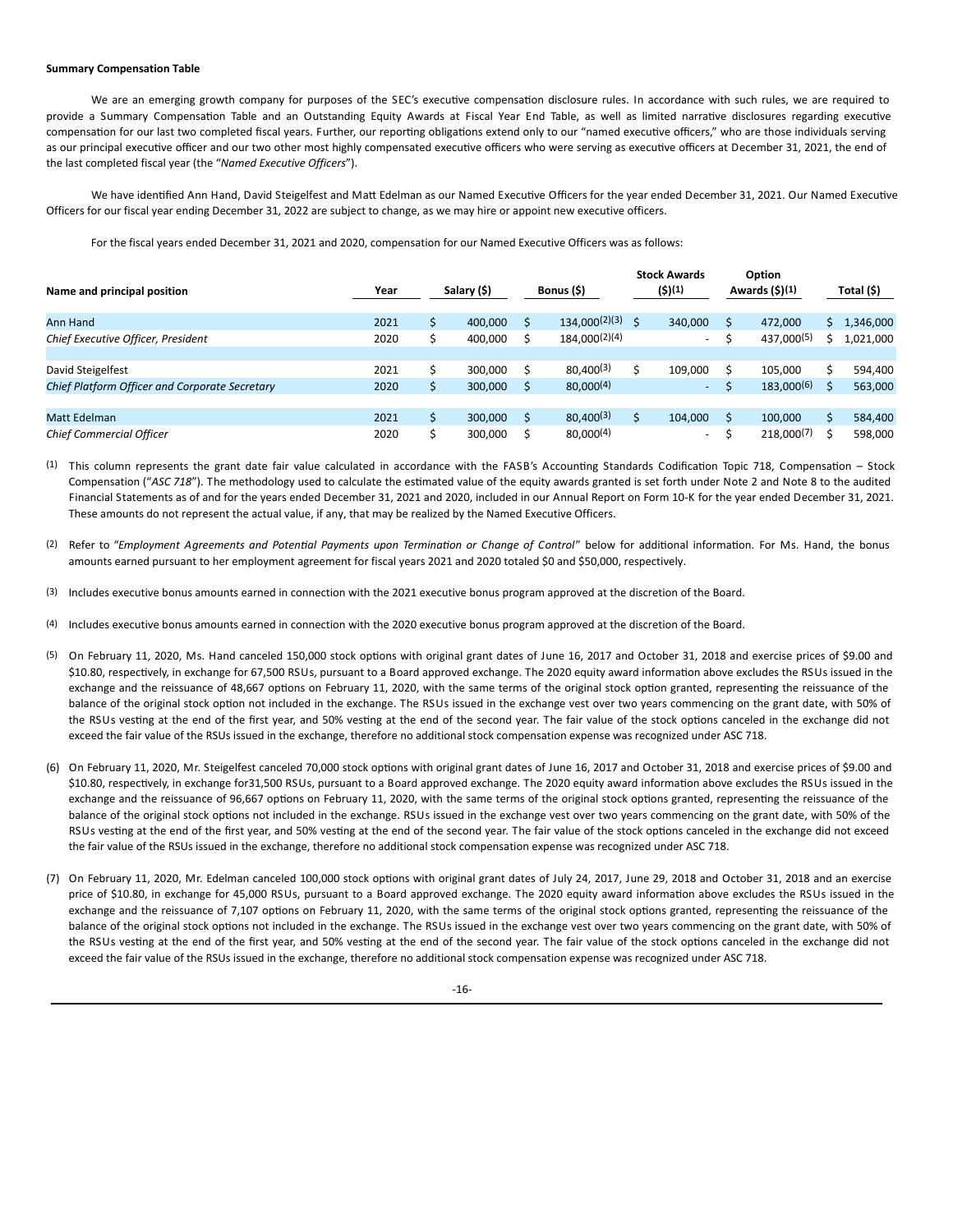### **Elements of Compensation**

Our executive compensation program consisted of the following components of compensation during the years ended December 31, 2021 and 2020:

# *Base Salary*

Each of our executive officers receives a base salary for the expertise, skills, knowledge and experience he or she offers to our management team. The base salary of each of our executive officers is re-evaluated annually, and may be adjusted to reflect:

- the nature, responsibilities, and duties of the officer's position;
- the officer's expertise, demonstrated leadership ability, and prior performance;
- the officer's salary history and total compensation, including annual equity incentive awards; and
- the competitiveness of the officer's base salary.

## *Executive Bonus*

The Compensation Committee assesses the level of the executive officer's achievement of meeting individual goals, as well as that executive officer's contribution towards our business objectives. Bonus amounts depend on the level of achievement of individual performance goals, with a target bonus generally set as a percentage of base salary and based on the achievement of pre-determined milestones. For the year ended December 31, 2021, each of our Named Executive Officers was awarded a bonus by the Compensation Committee in the amount set forth in the Summary Compensation Table above. At the time of this proxy statement, the Compensation Committee has not determined or awarded a bonus to any Named Executive Officer for the fiscal year ended December 31, 2021. Payment of a bonus to any of our Named Executive Officers for fiscal 2022, if any, is at the discretion of the Compensation Committee which may consider factors other than attainment of individual or corporate goals in its determination of bonus amounts to be granted.

## *Equity Incentive Awards*

We believe that to attract and retain management, key employees and non-management directors, the compensation paid to these persons should include, in addition to base salary, annual equity incentives. Our Compensation Committee determines the amount and terms of equity-based compensation granted to each individual. In determining whether to grant certain equity awards to our executive officers, the Compensation Committee assesses the level of the executive officer's achievement of meeting individual goals, as well as the executive officer's contribution towards goals of the Company. All equity awards issued to our Named Executive Officers during the years ended December 31, 2021 and 2020 were issued under our 2014 Plan.

### **Employment Agreements and Potential Payments upon Termination or Change of Control**

### Employment Agreements with Named Executive Officers

## *Ann Hand*

On January 5, 2022, we entered into an employment agreement with Ms. Hand, which provides that Ms. Hand shall continue to serve as our Chief Executive Officer, President and Chair of the Board. The term of the agreement is through December 31, 2024 (the "*Hand Initial Term*"), and provided that neither party provides 30 days' notice prior to the expiration of the Hand Initial Term or a Renewal Term (defined below) of their intent to allow the agreement to expire and thereby terminate, the agreement shall continue in effect for successive periods of one year (each, a "Hand Renewal Term"). The employment agreement with Ms. Hand provides for a base annual salary of \$425,000, which amount may be increased annually, at the sole discretion of the Board. Additionally, Ms. Hand shall be entitled to (i) an annual cash bonus, the amount of which shall be determined by our Compensation Committee, (ii) health insurance for herself and her dependents, for which the Company shall pay 90% of the premiums, (iii) reimbursement for all reasonable business expenses, and (iv) participate in the Company's annual variable compensation plan approved by the Board. As additional compensation, Ms. Hand was issued a grant of 900,000 performance stock units ('PSUs") (the "Hand PSUs"), with equal increments of 20% of the Hand PSUs vesting upon the 60 day volume weighted average price of the Company's Common Stock (the "60-Day VWAP") reaching (A) \$4.75 per share, (B) \$6.00 per share, (C) \$7.00 per share, (D) \$8.00 per share, and (E) \$9.00 per share. Ms. Hand has been granted the Hand PSUs in lieu of participating in the equity-grant component, granted pursuant to the Plan, of the Company's annual executive compensation plan during the Hand Initial Term.

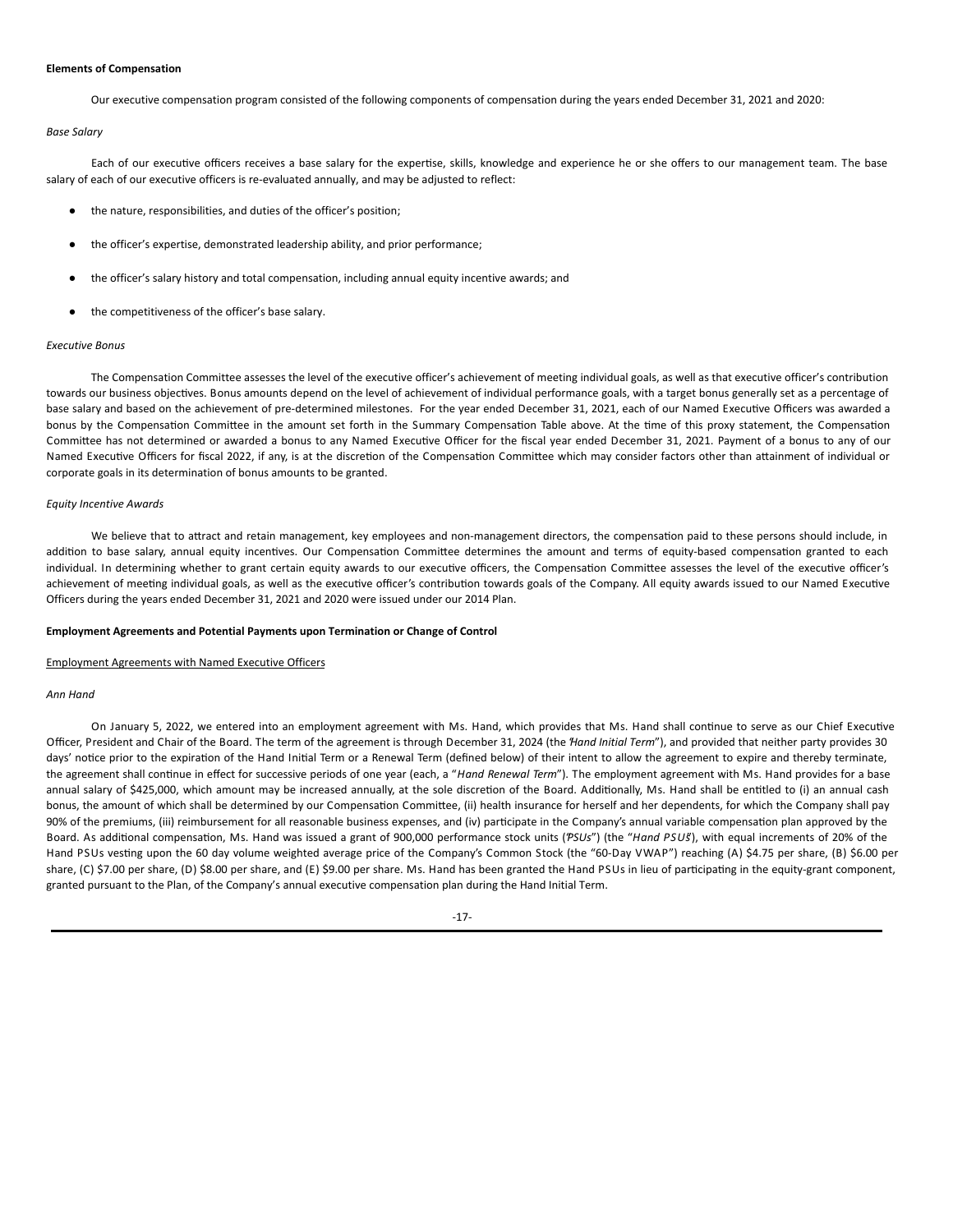Ms. Hand's employment agreement is terminable by either party at any time. In the event of termination by us without Cause or by Ms. Hand for Good Reason, as those terms are defined in the agreement, she shall receive a severance package consisting of the following: (i) all accrued obligations as of the termination date; (ii) a cash payment equal to the greater of (A) her base annual salary for 18 months, or (B) the remaining payments due for the term of the agreement; and (iii) the immediate vesting of all options, RSUs and PSUs, that utilize time-based vesting, set to vest over the 18 month period from and after the Termination Date; and (iv) 270,000 of the Hand PSUs shall immediately vest. In the event of termination by us with Cause or by Ms. Hand without Good Reason, Ms. Hand shall be entitled to all salary and benefits accrued prior to the termination date, and nothing else; *provided, however*, that Ms. Hand shall be entitled to exercise that portion of the Hand Warrant that has vested as of the effective date of the termination until the Hand Warrant's expiration.

Ms. Hand's employment agreement replaces a prior employment agreement entered into by the Company and Ms. Hand on June 16, 2017, as amended and restated on November 15, 2018.

# *David Steigelfest*

On January 5, 2022, we entered into an employment agreement with Mr. Steigelfest, which provides that Mr. Steigelfest shall continue to serve as our Chief Platform Officer. The initial term of the agreement is three years (the "Steigelfest Initial Term"), and provided that neither party provides 30 days' notice prior to the expiration of the Steigelfest Initial Term or a Steigelfest Renewal Term of their intent to allow the agreement to expire and thereby terminate, the agreement shall con7nue in effect for successive periods of one year (each, a "*Steigelfest Renewal Term*"). The employment agreement with Mr. Steigelfest provides for a base annual salary of \$330,000, which amount may be increased annually, at the sole discretion of the Board. Additionally, Mr. Steigelfest shall be entitled to (i) health insurance for himself and his dependents, for which the Company shall pay 50% of the premiums, (ii) reimbursement for all reasonable business expenses, and (iv) annual variable compensation plan approved by the Board. As additional compensation, Mr. Steigelfest was issued a grant of 150,000 performance stock units ('PSUs") (the "Steigelfest PSUs"), with equal increments of 20% of the Steigelfest PSUs vesting upon the 60 day volume weighted average price of the Company's Common Stock (the "60-Day VWAP") reaching (A) \$4.75 per share, (B) \$6.00 per share, (C) \$7.00 per share, (D) \$8.00 per share, and (E) \$9.00 per share. Mr. Steigelfest has been granted the Steigelfest PSUs in lieu of participating in the equity-grant component, granted pursuant to the Plan, of the Company's annual executive compensation plan during the Steigelfest Initial Term.

In the event the Company terminates Mr. Steigelfest without Cause, or Mr. Steigelfest resigns for Good Reason (each as defined in the agreement), Mr. Steigelfest will be entitled to a cash payment equal to 12 months of the Steigelfest Base Pay from the date of such termination. In the event the Company terminates Mr. Steigelfest for Cause, or, Mr. Steigelfest resigns without Good Reason, Mr. Steigelfest shall be only be entitled to salary and benefits accrued prior to such date, provided that Mr. Steigelfest shall retain the right for 90 days from the date of such termination or resignation to exercise any Awards which are vested as of such date. In the event of a Change-In-Control (as defined in the agreement), the vesting of all Awards granted to Mr. Steigelfest shall accelerate, and all such Awards shall be considered fully vested immediately prior to such Change-In-Control.

Mr. Steigelfest's employment agreement replaces a prior employment agreement entered into by the Company and Mr. Steigelfest on October 31, 2016, as amended and restated on November 1, 2018.

# *Matt Edelman*

On January 5, 2022, we entered into an employment agreement with Mr. Edelman, which provides that Mr. Edelman shall continue to serve as our Chief Commercial Officer. The initial term of the agreement is three years (the "Edelman Initial Term"), and provided that neither party provides 30 days' notice prior to the expiration of the Edelman Initial Term or a Edelman Renewal Term of their intent to allow the agreement to expire and thereby terminate, the agreement shall continue in effect for successive periods of one year (each, a "*Edelman Renewal Term*"). The employment agreement with Mr. Edelman provides for a base annual salary of \$330,000, which amount may be increased annually, at the sole discretion of the Board. Additionally, Mr. Edelman shall be entitled to (i) health insurance for himself and his dependents, for which the Company shall pay 50% of the premiums, (ii) reimbursement for all reasonable business expenses, and (iv) annual variable compensation plan approved by the Board. As additional compensation, Mr. Edelman was issued a grant of 150,000 performance stock units ("PSUs") (the "Edelman PSUs"), with equal increments of 20% of the Edelman PSUs vesting upon the 60 day volume weighted average price of the Company's Common Stock (the "*60-Day VWAP*") reaching (A) \$4.75 per share, (B) \$6.00 per share, (C) \$7.00 per share, (D) \$8.00 per share, and (E) \$9.00 per share. Mr. Edelman has been granted the Edelman PSUs in lieu of participating in the equity-grant component, granted pursuant to the Plan, of the Company's annual executive compensation plan during the Hand Initial Term.

-18-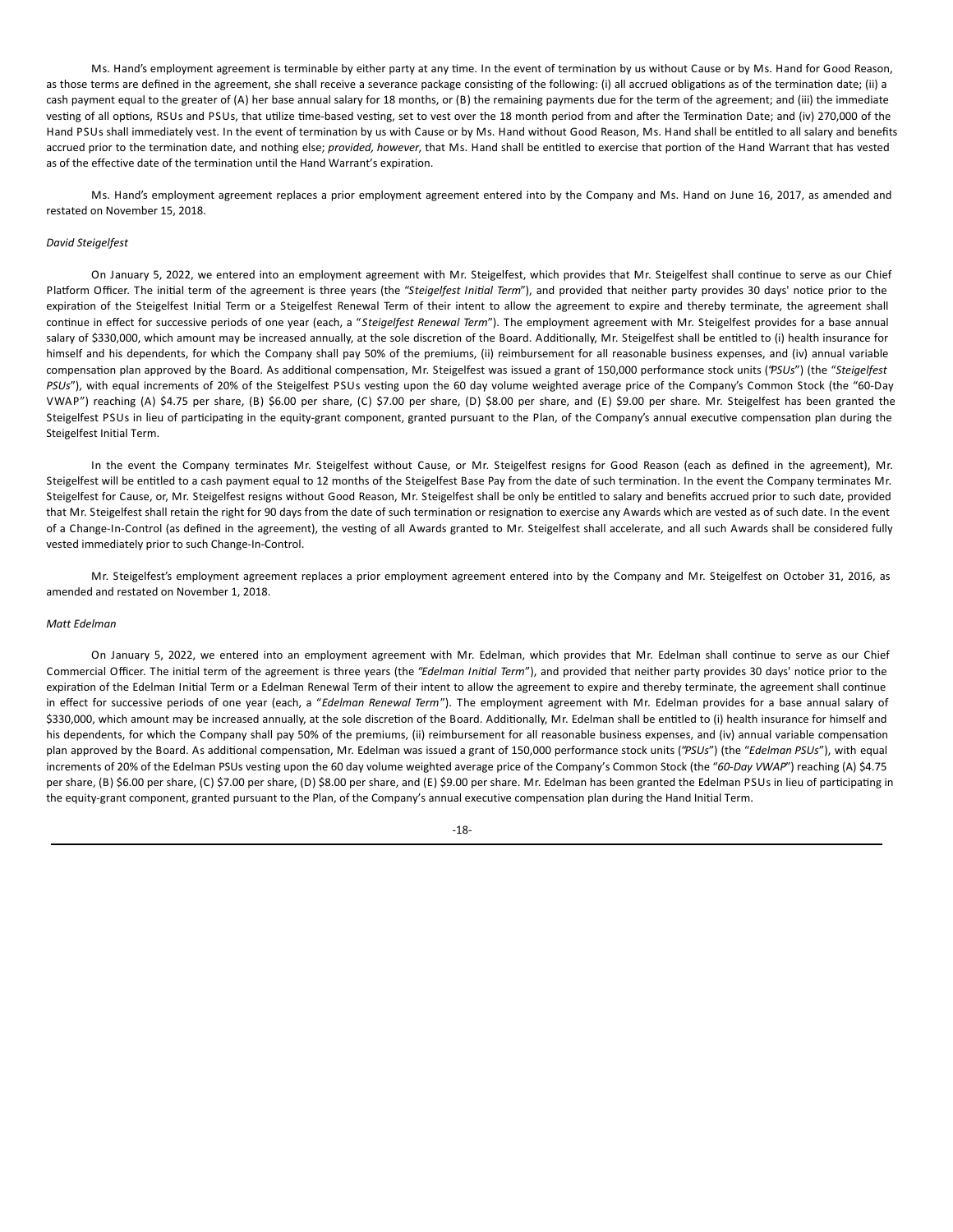In the event the Company terminates Mr. Edelman without Cause, or Mr. Edelman resigns for Good Reason (each as defined in the agreement), Mr. Edelman will be entitled to a cash payment equal to six months of the Edelman Base Pay from the date of such termination. In the event the Company terminates Mr. Edelman for Cause, or, Mr. Edelman resigns without Good Reason, Mr. Edelman shall be only be entitled to salary and benefits accrued prior to such date, provided that Mr. Edelman shall retain the right for 90 days from the date of such termination or resignation to exercise any Awards which are vested as of such date. In the event of a Change-In-Control (as defined in the agreement), the vesting of all Awards granted to Mr. Edelman shall accelerate, and all such Awards shall be considered fully vested immediately prior to such Change-In-Control.

Mr. Edelman's employment agreement replaces a prior employment agreement entered into by the Company and Mr. Edelman on November 1, 2018.

## Employment Agreement with Other Executive Officers

## *Michael Wann*

On January 5, 2022, we entered into an executive employment agreement with Mr. Wann to serve as our Chief Strategy Officer and Executive Vice President of Sales, which serves as an amendment and restatement of the existing executive employment agreement of Mr. Wann dated June 1, 2021. The agreement provides that Mr. Wann will continue to serve as the Company's Chief Strategy Officer and Executive Vice President of Sales, for a term beginning on the Effective Date, and concluding on the third anniversary thereof (the "Wann Initial Term"), and, provided that neither party provides 30 days' notice prior to the expiration of the Wann Initial Term or a Wann Renewal Term (defined below) of their intent to allow the Wann Employment Agreement to expire and thereby terminate, the Wann Employment Agreement shall continue in effect for successive periods of one year (each, a "*Wann Renewal Term*").

Pursuant to the Wann Employment Agreement, Mr. Wann will be entitled to (i) an annual base salary of \$330,000, which may be increased annually at the sole discretion of the Company's Board (the "Wann Base Salary"); (ii) participation in the Company's annual variable compensation plan approved by the Board; (iii) in conjunction with Mr. Wann's prior executive employment agreement executed on June 1, 2021, Mr. Wann was issued a grant, pursuant to the 2014 Plan, of 120,000 nonqualified options to purchase the Company's Common Stock ("Options"), exercisable for a period of 10 years at the closing trading price as listed on the Nasdaq Capital Market as of the June 1, 2021, with 25% of the Options vesting an the one-year anniversary of June 1, 2021, and the remaining Options vesting in 36 equal monthly installments thereafter; (iv) participate in the Company's health insurance plan offered by the Company to its employees; (v) participate in the Company's 401(k) Plan; and (vi) reimbursement for all reasonable business expenses.

In the event the Company terminates Mr. Wann without Cause, or Mr. Wann resigns for Good Reason (each as defined in the agreement), Mr. Wann will be entitled to a cash payment equal to: (i) three months of the Wann Base Salary if such termination or resignation occurs prior to the one-year anniversary of the Effective Date; (ii) six months of the Wann Base Salary if such termination or resignation occurs after the one-year anniversary of the Effective Date, but before the two-year anniversary of the Effective Date; (iii) nine months of the Wann Base Pay if such termination or resignation occurs after the two-year anniversary of the Effective Date, but before the three-year anniversary of the Effective Date; or (iv) 12 months of the Wann Base Salary if such termination or resignation occurs after the three-year anniversary of the Effective Date. In the event the Company terminates Mr. Wann for Cause, or, Mr. Wann resigns without Good Reason, Mr. Wann shall only be entitled to salary and benefits accrued prior to such date, provided that Mr. Wann shall retain the right for 90 days from the date of such termination or resignation to exercise any Awards which are vested as of such date. In the event of a Change-In-Control (as defined in the agreement), the vesting of all Awards granted to Mr. Wann shall accelerate, and all such Awards shall be considered fully vested immediately prior to such Change-In-Control.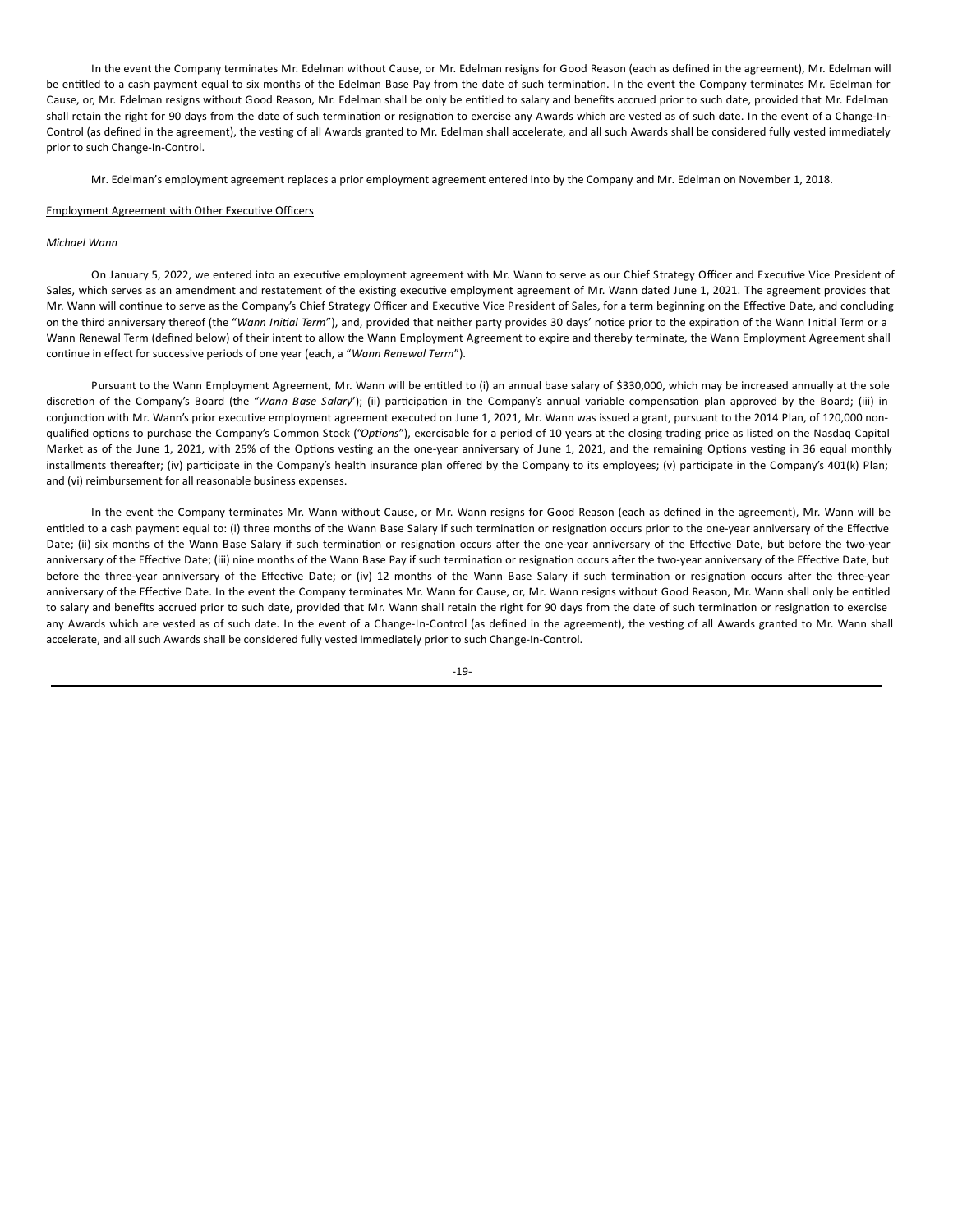## **Outstanding Equity Awards at Fiscal Year-End**

The following table discloses outstanding stock option awards held by each of the Named Executive Officers as of December 31, 2021:

|                                      |                                                                                                                         | <b>Option/Warrant Awards</b>                                                                            | <b>Stock Awards</b>                                |                                    |                                                                        |  |                                                                                     |
|--------------------------------------|-------------------------------------------------------------------------------------------------------------------------|---------------------------------------------------------------------------------------------------------|----------------------------------------------------|------------------------------------|------------------------------------------------------------------------|--|-------------------------------------------------------------------------------------|
| Name                                 | Number of<br>securities<br>underlying<br>unexercised<br>options/<br>Grant<br>warrants (#)<br><b>Exercisable</b><br>Date | Number of<br>securities<br>underlying<br>unexercised<br>options/<br>warrants<br>$($ #)<br>Unexercisable | Option/<br>warrant<br><b>Exercise</b><br>price(\$) | Option/ warrant<br>expiration date | Number of<br>shares or units<br>of stock that<br>have not<br>vested(#) |  | <b>Market value</b><br>of shares or<br>units of stock<br>that have not<br>vested(#) |
| <b>Ann Hand</b>                      | 6/5/15<br>166,667                                                                                                       | $\blacksquare$                                                                                          | \$<br>9.00                                         | 6/5/25                             |                                                                        |  |                                                                                     |
|                                      | 6/16/17<br>51,334                                                                                                       | $\overline{\phantom{a}}$                                                                                | \$<br>9.00                                         | 6/15/27                            |                                                                        |  |                                                                                     |
|                                      | 6/16/17<br>100,000                                                                                                      | ÷.                                                                                                      | \$<br>10.80                                        | 6/6/27                             |                                                                        |  |                                                                                     |
|                                      | 10/31/18<br>250,000                                                                                                     |                                                                                                         | \$<br>10.80                                        | 10/31/28                           |                                                                        |  |                                                                                     |
|                                      | 48,667 (1)<br>2/11/20                                                                                                   | ÷.                                                                                                      | \$<br>10.80                                        | 10/30/28                           |                                                                        |  |                                                                                     |
|                                      | 2/11/20                                                                                                                 |                                                                                                         | $\overline{\phantom{a}}$                           |                                    | 33,750 (1) \$                                                          |  | 79,650                                                                              |
|                                      | 66,667<br>8/5/20                                                                                                        | 133,333 (2) \$                                                                                          | 2.88                                               | 8/3/30                             |                                                                        |  |                                                                                     |
|                                      | 5/27/21                                                                                                                 | 93,110 (3) \$                                                                                           | 4.81                                               | 5/27/31                            |                                                                        |  |                                                                                     |
|                                      | 5/27/21<br>11,667                                                                                                       | 28,333 (4) \$                                                                                           | 4.81                                               | 5/27/31                            |                                                                        |  |                                                                                     |
|                                      | 5/27/21                                                                                                                 |                                                                                                         |                                                    |                                    | 70,590 (5) \$                                                          |  | 166,592                                                                             |
|                                      |                                                                                                                         |                                                                                                         |                                                    |                                    |                                                                        |  |                                                                                     |
| 10/16/14<br><b>David Steigelfest</b> | 116,667                                                                                                                 | $\sim$                                                                                                  | \$<br>0.30                                         | 10/15/24                           |                                                                        |  |                                                                                     |
|                                      | 833<br>12/21/15                                                                                                         |                                                                                                         | \$<br>9.00                                         | 12/21/25                           |                                                                        |  |                                                                                     |
|                                      | 25,833 (6)<br>2/11/20                                                                                                   | $\omega$                                                                                                | \$<br>9.00                                         | 6/15/27                            |                                                                        |  |                                                                                     |
|                                      | 2/11/20<br>47,223 (7)                                                                                                   | 23,611                                                                                                  | \$<br>10.80                                        | 10/31/28                           |                                                                        |  |                                                                                     |
|                                      | 2/11/20                                                                                                                 | $\blacksquare$                                                                                          | $\overline{\phantom{a}}$                           |                                    | 15,750 (7) \$                                                          |  | 37,170                                                                              |
|                                      | 28,000<br>8/5/20                                                                                                        | 56,000 (8) \$                                                                                           | 2.88                                               | 8/3/30                             |                                                                        |  |                                                                                     |
|                                      | 5/27/21                                                                                                                 | 29,760 (9) \$                                                                                           | 4.81                                               | 5/27/31                            |                                                                        |  |                                                                                     |
|                                      | 5/27/21                                                                                                                 |                                                                                                         |                                                    |                                    | 22,560(10) \$                                                          |  | 53,241                                                                              |
|                                      |                                                                                                                         |                                                                                                         |                                                    |                                    |                                                                        |  |                                                                                     |
| <b>Matt Edelman</b>                  | 2/11/20<br>5,392(11)                                                                                                    | 1,715                                                                                                   | \$<br>10.80                                        | 6/29/28                            |                                                                        |  |                                                                                     |
|                                      | 2/11/20                                                                                                                 |                                                                                                         |                                                    |                                    | $22,500(11)$ \$                                                        |  | 53,100                                                                              |
|                                      | 8/5/20<br>33,333                                                                                                        | 66,667(12) \$                                                                                           | 2.88                                               | 8/3/30                             |                                                                        |  |                                                                                     |
|                                      | 5/27/21                                                                                                                 | 28,400(13) \$                                                                                           | 4.81                                               | 5/27/31                            |                                                                        |  |                                                                                     |
|                                      | 5/27/21                                                                                                                 |                                                                                                         |                                                    |                                    | $21,530(14)$ \$                                                        |  | 50,810                                                                              |

 $(1)$  On February 11, 2020, Ms. Hand canceled 150,000 stock options with original grant dates of June 16, 2017 and October 31, 2018 and exercise prices of \$9.00 and \$10.80, respectively, in exchange for 67,500 RSUs, pursuant to a Board approved exchange. The outstanding equity award table above includes the RSUs issued in the exchange and reflects the reissuance of 48,667 options on February 11, 2020, with the same terms of the original stock option granted, representing the reissuance of the balance of the original stock option grants not included in the exchange. The RSUs issued in the exchange vest over two years commencing on the grant date, with 50% of the RSUs vesting at the end of the first year, and 50% vesting at the end of the second year.

- (2) Represents an option to purchase shares of our common stock, which option vests in equal monthly installments over a 48-month period beginning on the grant date of August 5, 2020.
- (3) Represents an option to purchase shares of our common stock, which option vests in equal monthly installments over a 48-month period beginning on February 1, 2021.
- (4) Represents an option to purchase shares of our common stock, which option vests in equal monthly installments over a 24-month period beginning on May 27, 2021.
- (5) Represents a grant of 70,590 RSUs granted on May 27, 2021, which vests in three equal annual installments beginning on February 1, 2021.
- (6) Represents an option to purchase shares of our common stock. 8,834 shares of the original option were returned to the Issuer on February 11, 2020.
- (7) On February 11, 2020, Mr. Steigelfest canceled 70,000 stock options with original grant dates of June 16, 2017 and October 31, 2018 and exercise prices of \$9.00 and \$10.80, respectively, in exchange for 31,500 RSUs, pursuant to a Board approved exchange. The outstanding equity award table above includes the RSUs issued in the exchange and reflects the reissuance of 96,667 options on February 11, 2020, with the same terms of the original stock options granted, representing the reissuance of the balance of the original stock option grants not included in the exchange. The RSUs issued in the exchange vest over two years commencing on the grant date, with 50% of the RSUs vesting at the end of the first year, and 50% vesting at the end of the second year. A balance of 70,834 remained of the option exchanged, which originally vested with respect to 25,000 shares on October 31, 2019, and the remainder vesting at a rate of 2,084 shares per month, becoming fully vested on October 30, 2022. 29,166 shares of the original option were returned to the Issuer on February 11, 2020.
- (8) Represents an option to purchase shares of our common stock, which option vests in equal monthly installments over a 48-month period beginning on the grant date of August 5, 2020.
- (9) Represents an option to purchase shares of our common stock, which option vests in equal monthly installments over a 48-month period beginning on February 1, 2021.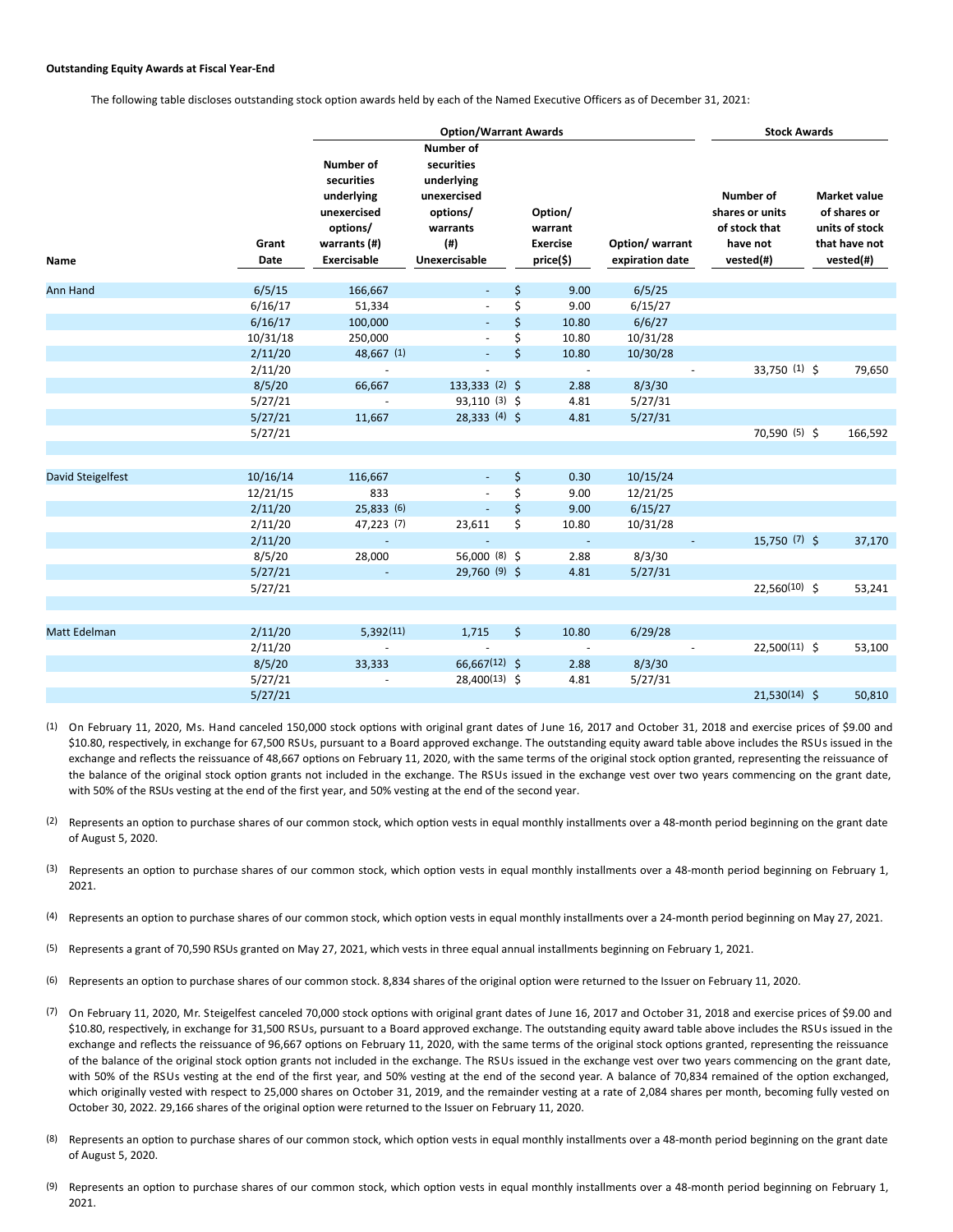(10) Represents a grant of 22,560 RSUs granted on May 27, 2021, which vests in three equal annual installments beginning on February 1, 2021.

- (11) On February 11, 2020, Mr. Edelman canceled 100,000 stock options with original grant dates of July 24, 2017, June 29, 2018 and October 31, 2018 and an exercise price of \$10.80, in exchange for 45,000 RSUs, pursuant to a Board approved exchange. The outstanding equity award table above includes the RSUs issued in the exchange and reflects the reissuance of 7,107 options on February 11, 2020, with the same terms of the original stock options granted, representing the reissuance of the balance of the original stock option grants not included in the exchange. The RSUs issued in the exchange vest over two years commencing on the grant date, with 50% of the RSUs vesting at the end of the first year, and 50% vesting at the end of the second year. The options exchanged vested with respect to 4,167 shares on October 31, 2019, and then at a rate of 348 shares per month thereafter. 9,560 shares of the original option were returned to the Issuer on February 11, 2020.
- (12) Represents an option to purchase shares of our common stock, which option vests in equal monthly installments over a 48-month period beginning on the grant date of August 5, 2020.
- (13) Represents an option to purchase shares of our common stock, which option vests in equal monthly installments over a 48-month period beginning on February 1, 2021.
- (14) Represents a grant of 21,530 RSUs granted on May 27, 2021, which vests in three equal annual installments beginning on February 1, 2021.

-20-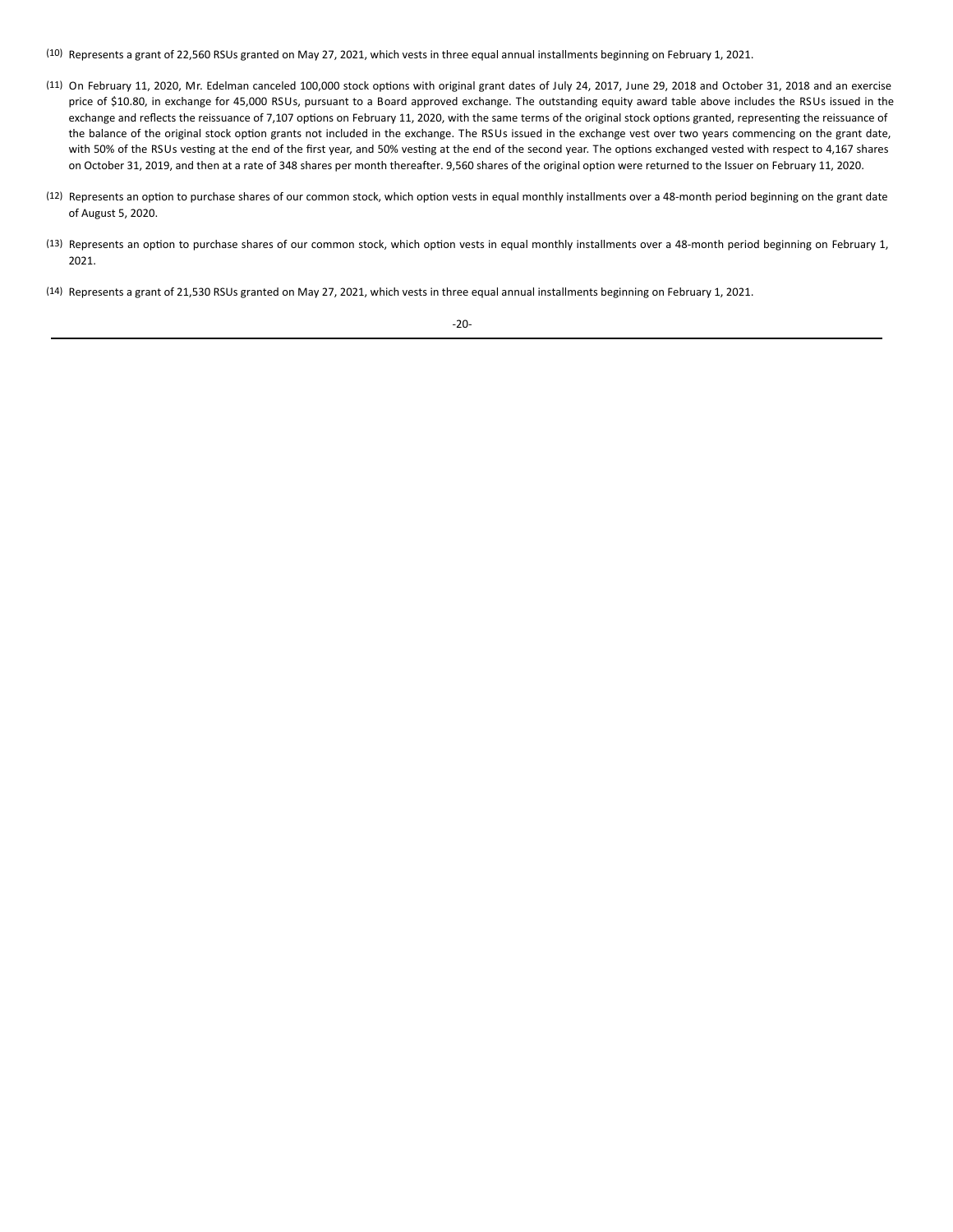### **Securities Authorized for Issuance under Equity Compensation Plans**

The following table provides a summary of the securities authorized for issuance under our equity compensation plans as of December 31, 2021.

| Plan category                                              | <b>Number of securities</b><br>to be issued upon<br>Weighted-average<br>exercise price of<br>exercise of<br>outstanding options,<br>outstanding options,<br>warrants and rights<br>warrants and rights<br>(a)(1)<br>(b) |   |      | <b>Number of securities</b><br>remaining available<br>for future issuance<br>under equity<br>compensation plans<br>(excluding securities<br>reflected in column<br>(a)) |
|------------------------------------------------------------|-------------------------------------------------------------------------------------------------------------------------------------------------------------------------------------------------------------------------|---|------|-------------------------------------------------------------------------------------------------------------------------------------------------------------------------|
|                                                            |                                                                                                                                                                                                                         |   |      | (c)                                                                                                                                                                     |
| Equity compensation plans approved by security holders     |                                                                                                                                                                                                                         |   |      |                                                                                                                                                                         |
| 2014 Plan                                                  | 2,330,000                                                                                                                                                                                                               | S | 5.18 | 1,841,000                                                                                                                                                               |
| Equity compensation plans not approved by security holders |                                                                                                                                                                                                                         |   |      |                                                                                                                                                                         |
| Total                                                      | 103,000                                                                                                                                                                                                                 |   | 5.20 |                                                                                                                                                                         |

(1) Excludes 361,000 shares of common stock issuable upon the vesting of RSUs as of December 31, 2021.

# **Stock Option and Incentive Plan**

## *Amended and Restated 2014 Stock Option and Incentive Plan*

The Super League 2014 Stock Option and Incentive Plan (the 2014 Plan<sup>"</sup>) was approved by the Board of Directors and the stockholders of Super League in October 2014. The Plan was subsequently amended in May 2015, May 2016, July 2017 and October 2018. The Plan allows grants of stock options, stock awards and performance shares with respect to common stock of the Company to eligible individuals, which generally includes directors, officers, employees, advisors and consultants. The Plan provides for both the direct award and sale of shares of common stock and for the grant of options to purchase shares of common stock. Options granted under the Plan include non-statutory options as well as incentive options intended to qualify under Section 422 of the Internal Revenue Code of 1986, as amended.

The Board of Directors administers the Plan and determines which eligible individuals are to receive option grants or stock issuances under the Plan, the times when the grants or issuances are to be made, the number of shares of common stock subject to each grant or issuance, the status of any granted option as either an incentive stock option or a non-statutory stock option under the federal tax laws, the vesting schedule to be in effect for the option grant or stock issuance and the maximum term for which any granted option is to remain outstanding. The 2014 Plan was subsequently amended in May 2015, May 2016, July 2017, October 2018, May 2020 and April 2021. The maximum number of shares of common stock issuable under the 2014 Plan is currently 5.0 million shares, subject to adjustments for stock splits, stock dividends or other similar changes in our common stock or our capital structure.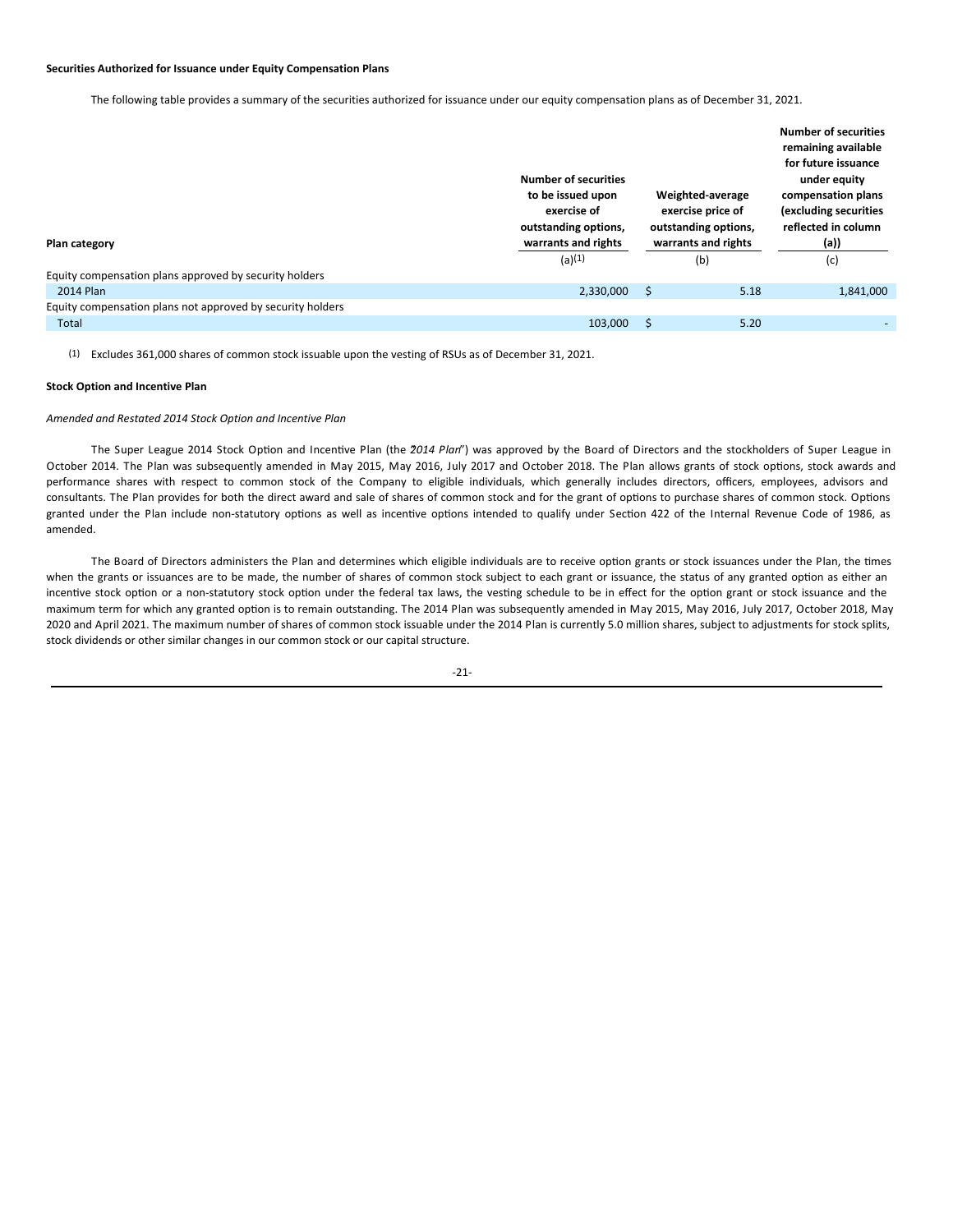## **CERTAIN RELATIONSHIPS AND RELATED PARTY TRANSACTIONS**

In connection with Mr. Jung's appointment as a director on our Board, the Company and Mr. Jung entered into a consulting agreement (the 'Consulting Agreement"), pursuant to which Mr. Jung will provide the Company with strategic advice and planning services for which Mr. Jung will receive a cash payment of \$7,500 per month from the Company. The Consulting Agreement had an initial term that continued until December 31, 2019, and was extended through December 31, 2020 upon mutual agreement of Mr. Jung and the Company, and continued on a month-to-month basis during 2021.

### **Related Party Transaction Policy**

Our Board recognizes the fact that transactions with related persons present a heightened risk of conflicts of interests and/or improper valuation (or the perception thereof). Accordingly, our Board has adopted a written policy addressing the approval of transactions with related persons, in conformity with the requirements for issuers having publicly held common stock listed on the Nasdaq Capital Market. Pursuant to our Related Persons Transactions Policy (the 'Policy'), any related-person transaction, and any material amendment or modification of a related-person transaction, is required to be reviewed and approved or ratified by the Board's Audit Committee, which shall be composed solely of independent directors who are disinterested, or in the event that a member of the Audit Committee is a Related Person, as defined below, then by the disinterested members of the Audit Committee; *provided, however*, that in the event that management determines that it is impractical or undesirable to delay the consummation of a related person transaction until a meeting of the Audit Committee, then the Chair of the Audit Committee may approve such transaction in accordance with this policy; such approval must be reported to the Audit Committee at its next regularly scheduled meeting. In determining whether to approve or ratify any related person transaction, the Audit Committee must consider all of the relevant facts and circumstances and shall approve only those transactions that are deemed to be in the best interests of the Company.

Pursuant to our Policy and SEC rules, a "related person transaction" includes any transaction, arrangement or relationship which: (i) the Company is a participant; (ii) the amount involved exceeds \$120,000; and (iii) an executive officer, director or director nominee, or any person who is known to be the beneficial owner of more than 5% of our common stock, or any person who is an immediate family member of an executive officer, director or director nominee or beneficial owner of more than 5% of our common stock, had or will have a direct or indirect material interest (each a "*Related Person*").

In connection with the review and approval or ratification of a related person transaction:

- Management shall be responsible for determining whether a transaction constitutes a related person transaction subject to the Policy, including whether the Related Person has a material interest in the transaction, based on a review of all of the facts and circumstances; and
- Should management determine that a transaction is a related person transaction subject to the Policy, it must disclose to the Audit Committee all material facts concerning the transaction and the Related Person's interest in the transaction.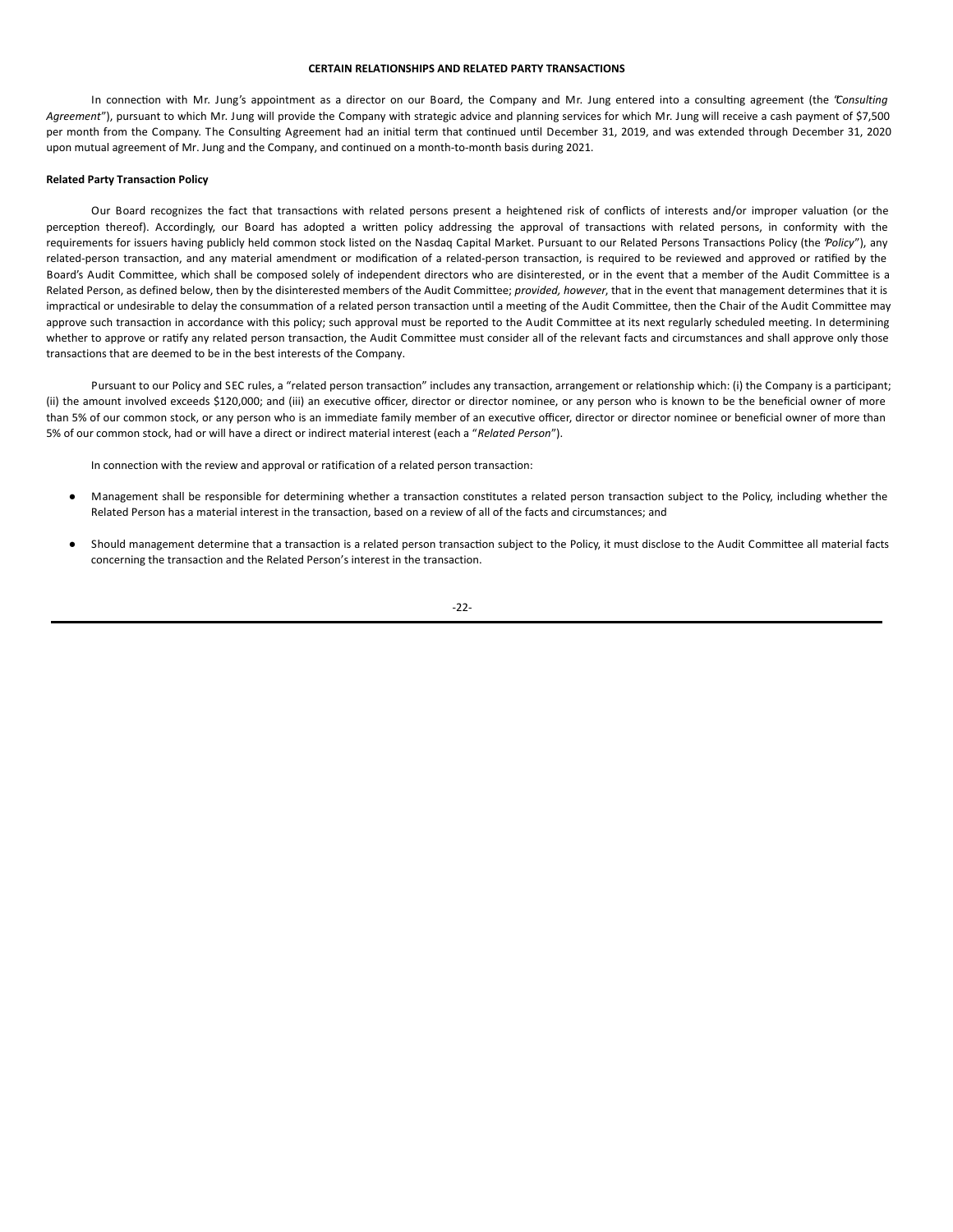## **SECURITY OWNERSHIP OF CERTAIN BENEFICIAL OWNERS AND MANAGEMENT AND RELATED STOCKHOLDER MATTERS**

The following table sets forth certain information known to us regarding beneficial ownership of our common stock as of April 18, 2022 for (i) each of our executive officers and directors individually, (ii) all of our executive officers and directors as a group, and (iii) each person, or group of affiliated persons, known by us to be the beneficial owner of more than 5% of our capital stock. A person is also deemed to be a beneficial owner of any securities of which that person has a right to acquire beneficial ownership within 60 days. The percentage of beneficial ownership in the table below is based on 38,540,845 shares of common stock deemed to be outstanding as of April 18, 2022 less shares reserved for issuance upon exercise and/or vesting of awards issued under our 2014 Plan.

|                                                                | <b>Shares of</b>    | <b>Total Number of</b><br><b>Shares Subject</b><br>to Exercisable<br><b>Options and</b> | <b>Total Number of</b><br><b>Shares</b><br><b>Beneficially</b> | Percentage of<br><b>Voting Common</b><br><b>Stock</b> |
|----------------------------------------------------------------|---------------------|-----------------------------------------------------------------------------------------|----------------------------------------------------------------|-------------------------------------------------------|
| Name, address and title of beneficial owner (1)                | <b>Common Stock</b> | <b>Warrants</b>                                                                         | Owned                                                          | Outstanding (2)                                       |
| <b>Officers and Directors:</b>                                 |                     |                                                                                         |                                                                |                                                       |
| <b>Ann Hand</b>                                                |                     |                                                                                         |                                                                |                                                       |
| Chief Executive Officer, President and Chair                   | 173,154             | 753,265                                                                                 | 926,419(3)                                                     | 2.5%                                                  |
| <b>David Steigelfest</b>                                       |                     |                                                                                         |                                                                |                                                       |
| Chief Platform Officer, Corporate Secretary and Director       | 93,868              | 247,338                                                                                 | 341,206 (4)                                                    | 0.9%                                                  |
| <b>Clayton Haynes</b>                                          |                     |                                                                                         | 101,697(5)                                                     | 0.3%                                                  |
| <b>Chief Financial Officer</b><br><b>Matt Edelman</b>          | 39,038              | 62,659                                                                                  |                                                                |                                                       |
|                                                                |                     |                                                                                         | 123,919(6)                                                     |                                                       |
| Chief Commercial Officer<br><b>Jeff Gehl</b>                   | 64,677              | 59,242                                                                                  |                                                                | 0.3%                                                  |
| <b>Director</b>                                                | 172,383             | 112,100                                                                                 | 284,483(7)                                                     | 0.8%                                                  |
| <b>Kristin Patrick</b>                                         |                     |                                                                                         |                                                                |                                                       |
| Director                                                       | 54,273              |                                                                                         | 54,273(8)                                                      | 0.1%                                                  |
| <b>Michael Keller</b>                                          |                     |                                                                                         |                                                                |                                                       |
| <b>Director</b>                                                | 241,282             | 100,839                                                                                 | 342,121 <sup>(9)</sup>                                         | 0.9%                                                  |
| Mark Jung                                                      |                     |                                                                                         |                                                                |                                                       |
| Director                                                       | 169,206             |                                                                                         | 169,206(10)                                                    | 0.5%                                                  |
| <b>Mike Wann</b>                                               |                     |                                                                                         |                                                                |                                                       |
| <b>Chief Strategy Officer and Director</b>                     | 658,124             | 37,383                                                                                  | 695,507 $(11)$                                                 | 1.9%                                                  |
| <b>Executive Officers and Directors as a Group (8 persons)</b> | 1,666,005           | 1,372,826                                                                               | 3,038,831                                                      | 8.2%                                                  |
| <b>5% Shareholders:</b>                                        |                     |                                                                                         |                                                                |                                                       |
| <b>Evolution Media MC Holdings, LLC</b>                        |                     |                                                                                         |                                                                |                                                       |
| 100 Wilshire Blvd, Suite 1200                                  |                     |                                                                                         |                                                                |                                                       |
| Santa Monica, CA 90401                                         | 9,574,187           |                                                                                         | 9,574,187                                                      | 24.8%                                                 |
|                                                                |                     |                                                                                         |                                                                |                                                       |

\* Less than 1.0%

- (1) Unless otherwise indicated, the business address for each of the executive officers and directors is c/o Super League Gaming, Inc., 2912 Colorado Avenue, Suite #203, Santa Monica, CA 90404.
- (2) Beneficial ownership is determined in accordance with the rules of the SEC. In computing the number of shares beneficially owned by a person and the percentage of ownership by that person, shares of voting common stock subject to outstanding rights to acquire shares of voting common stock held by that person that are currently exercisable or exercisable within 60 days are deemed outstanding. Such shares are not deemed outstanding for the purpose of computing the percentage of ownership by any other person.
- (3) Includes (i) 516,667 shares of common stock issuable upon conversion of warrants exercisable within 60 days of April 18, 2022, and (ii) 236,598 shares of common stock issuable upon exercise of stock options exercisable within 60 days of April 18, 2022. Excludes 47,060 RSUs that will not be vested within 60 days of April 18, 2022.
- (4) Includes 246,505 shares of common stock issuable upon exercise of stock options exercisable within 60 days of April 18, 2022 held directly, and (ii) 833 shares issuable upon exercise of stock options exercisable within 60 days of April 18, 2022 held jointly with spouse. Excludes 15,040 RSUs that will not be vested within 60 days of April 18, 2022.
- (5) Includes 62,659 shares issuable upon conversion of stock options exercisable within 60 days of April 18, 2022. Excludes 17,440 RSUs that will not be vested within 60 days of April 18, 2022.
- (6) Includes (i) 59,242 shares issuable upon conversion of stock options exercisable within 60 days of April 18, 2022, and (ii) 12,500 shares of common stock held by 3MB Associates, LLC. Excludes 14,353 RSUs that will not be vested within 60 days of April 18, 2022.
- (7) Includes (i) 25,001 shares of common stock issuable upon exercise of stock options exercisable within 60 days of April 18, 2022 held directly, (ii) 40,802 shares issuable upon conversion of warrants exercisable within 60 days of April 18, 2022 held directly, (iii) 76,911 shares of common stock held by BigBoy Investment Partnership, LLC, (iv) and 24,532 shares of common stock and 46,297 shares issuable upon conversion of warrants exercisable within 60 days of April 18, 2022 held by BigBoy, LLC. Includes 12,474 RSUs that will vest on the date of the Annual Meeting. Mr. Gehl is the Managing Member of BigBoy Investment Partnership and BigBoy, LLC, and, therefore, may be deemed to beneficially own these shares. The business address for BigBoy Investment Partnership and BigBoy, LLC is 111 Bayside Dr., Suite 270, Newport Beach, CA 92625.
- (8) Includes 12,474 RSUs that will vest on the date of the Annual Meeting.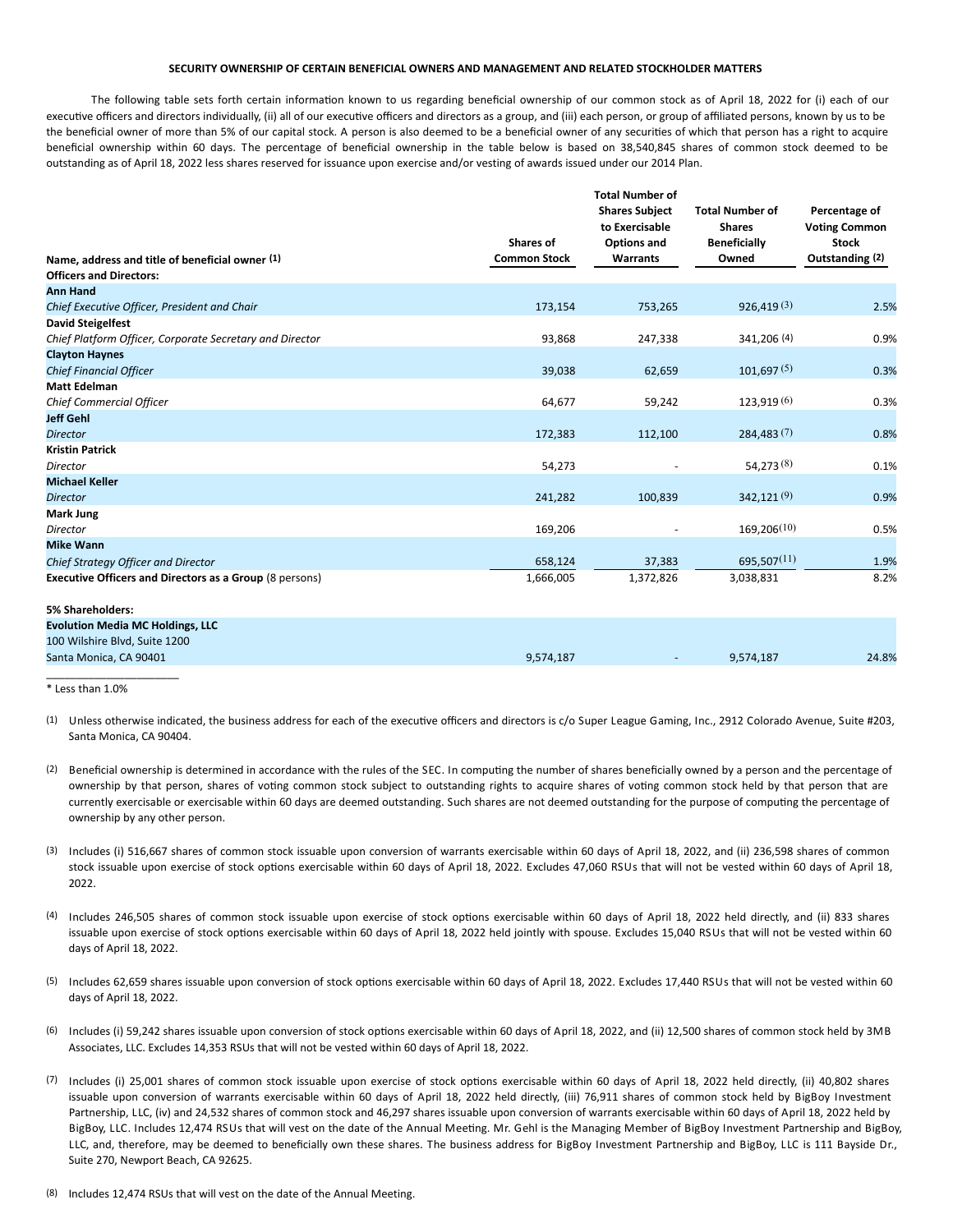- (9) Includes (i) 181,301 shares of common stock and an aggregate of 95,491 shares of common stock issuable upon conversion of warrants exercisable within 60 days of April 18, 2022 held by the Michael R. Keller Trust, (ii) 2,854 shares of common stock and 2,674 shares of common stock issuable upon conversion of warrants exercisable within 60 days of April 18, 2022 held by the Keller 2004 IRR Trust FBO William, and (iii) 2,854 shares of common stock and 2,674 shares of common stock issuable upon conversion of warrants exercisable within 60 days of April 18, 2022 held by the Keller 2004 IRR Trust FBO Charles. Includes 12,474 RSUs that will vest on the date of the Annual Meeting.
- (10) Includes 119,602 shares of common stock held in the Reporting Person's IRA account. Includes 12,474 RSUs that will vest on the date of the Annual Meeting.
- (11) Includes 37,383 shares of common stock issuable upon exercise of stock options exercisable within 60 days of April 18, 2022. Excludes 7,463 RSUs that will not be vested within 60 days of April 18, 2022.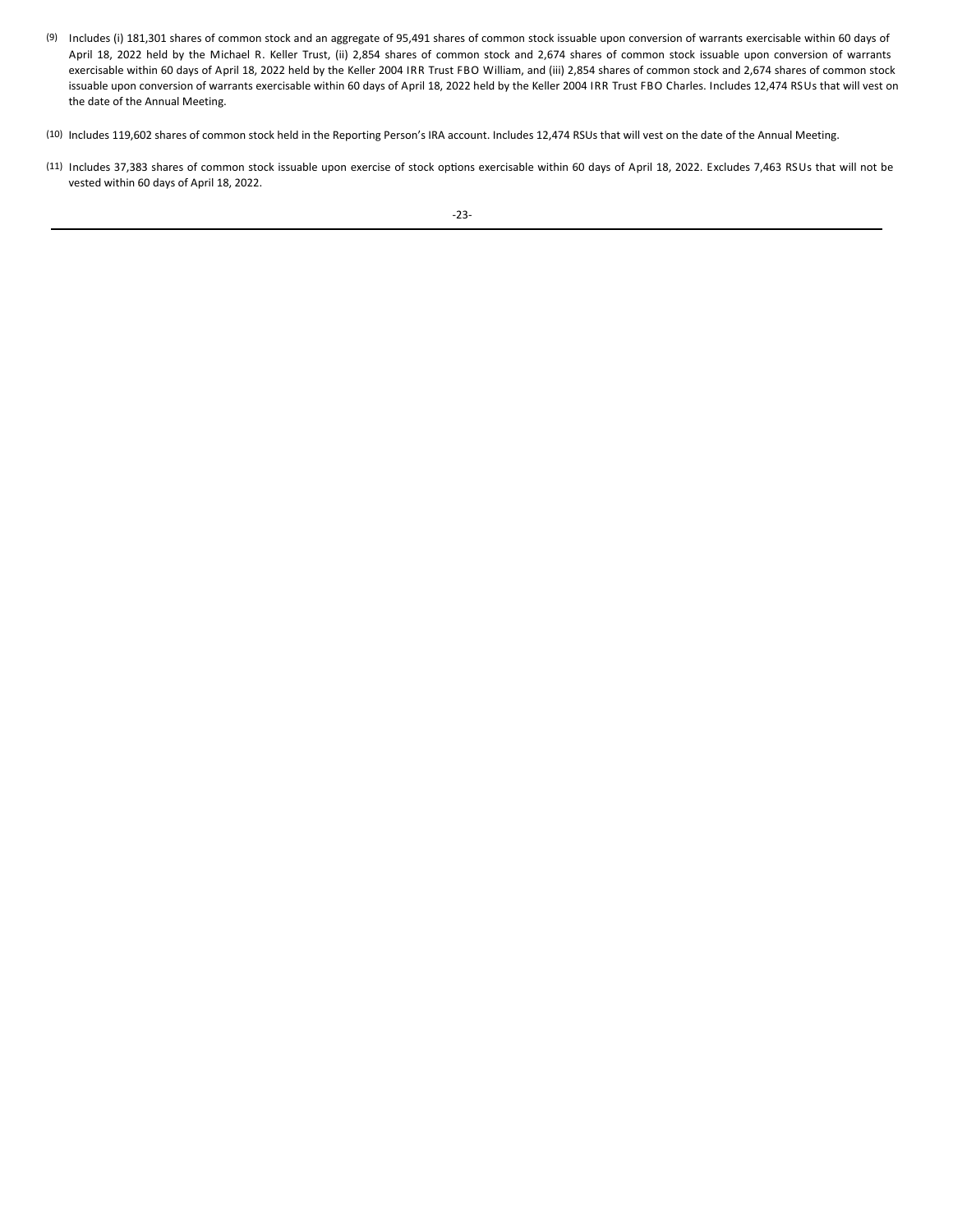## **PROPOSAL NO. 2**

# **INCREASE IN COMMON STOCK AVAILABLE UNDER THE AMENDED AND RESTATED 2014 STOCK OPTION AND INCENTIVE PLAN**

## **General**

The Board believes that the future success of the Company depends, in large part, upon the ability of the Company to attract, retain and motivate key employees and that the granting of equity awards under the Super League Amended and Restated 2014 Stock Option and Incentive Plan (the 2014 Plan") serves as an important factor in retaining key employees. Equity awards are used as compensation vehicles by most, if not all, of the companies with which we compete for talent, and we believe that providing equity awards is critical to our continued ability to attract and retain key employees. On April 18, 2022, the Company's Board approved, subject to stockholder approval, an amendment to the 2014 Plan to increase the number of shares reserved for issuance under the 2014 Plan by 1,250,000 shares, or from a total reserved of 5.0 million shares to a new total reserved of 6,250,000 shares. As of April 18, 2022, there were approximately 148,994 shares remaining available for issuance under the 2014 Plan.

The Board believes the current number of shares remaining available for issuance under the 2014 Plan is insufficient. Based on the Company's current rate of equity awards as well as the Company's anticipated hiring of new employees, the Board believes the existing share reserve will be exhausted within the next three to six months. Without the ability to provide equity compensation, the Company may be unable to attract and retain key employees. If this proposal is approved, the Company intends to continue to provide equity incentives to existing key employees as well to certain newly-hired employees and outside directors. If this proposal is approved, the Company expects to have sufficient shares available under the 2014 Plan for the next twelve to eighteen months.

The proposed increase of 1,250,000 shares was determined by comparing the Company's past equity grants to key employees and new employees to its current hiring and retention plan. The proposed increase in the number of shares reserved from 5,000,000 to 6,250,000 would increase the Company's overhang from 12.4% to 15.8%. The Company's run rate, or the number of shares awarded as compensation relative to the number of available shares, net of forfeited and expired shares, has averaged 2.3% over the past three fiscal years.

The Board believes that the increase in the number of shares available for issuance under the 2014 Plan is in the best interests of the Company and recommends a vote for this proposal.

### **Purpose of 2014 Plan**

The purpose of the 2014 Plan is to advance the interests of the Company by encouraging equity participation in the Company by directors, officers and employees of the Company through the acquisition of shares of common stock upon the exercise of options and the issuance of common stock in settlement of RSUs granted under the 2014 Plan. In addition, our Board determines the amount and terms of equity-based compensation granted to each individual. In determining whether to grant certain equity awards to our executive officers, the Board assesses the level of the executive officer's achievement of meeting individual goals, as well as the executive officer's contribution towards goals of the Company.

## **General Provisions**

The following is a summary of the 2014 Plan, as proposed to be amended. A copy of the amendment to the 2014 Plan is attached as Annex A to this proxy statement.

Our 2014 Plan, as proposed to be amended, was originally adopted in 2014 and subsequently amended in May 2015, May 2016, July 2017 and October 2018. The 2014 Plan allows grants of stock options, stock awards and performance shares with respect to common stock of the Company to eligible individuals, which generally includes directors, officers, employees, advisors and consultants. Options granted under the Plan include non-statutory options as well as incentive options intended to qualify under Section 422 of the Internal Revenue Code of 1986, as amended. We have developed the 2014 Plan to align the interests of (i) employees, (ii) non-employee Board members, and (iii) consultants and key advisors with the interest of our stockholders and to provide incentives for these persons to exert maximum efforts for our success and to encourage them to contribute materially to our growth.

The 2014 Plan is not subject to the provisions of the Employment Retirement Income Security Act, as amended (*'ERISA''*), and is not a "qualified plan" within the meaning of Section 401 of the Internal Revenue Code, as amended (the "*Code*").

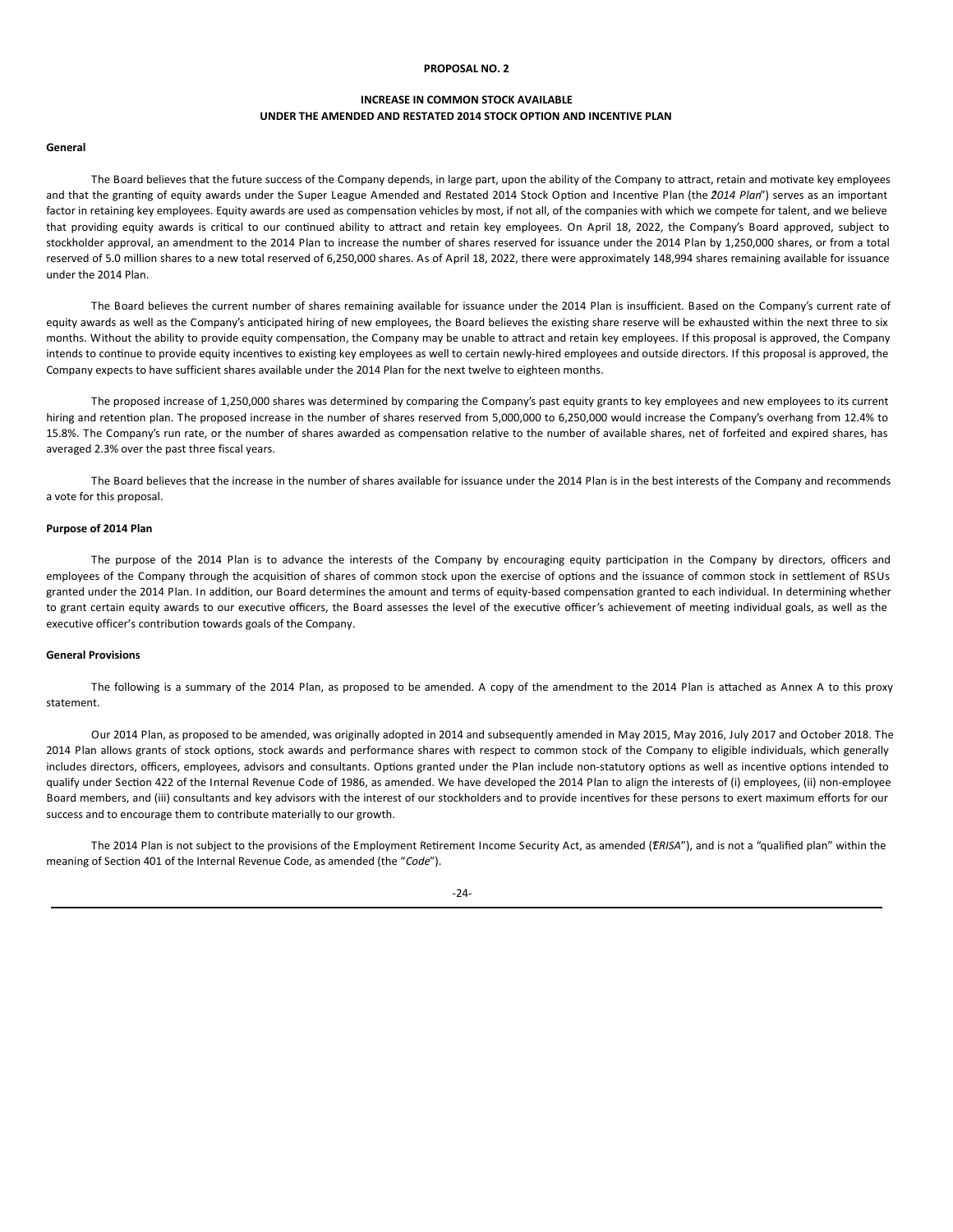*Shares Subject to the Stock Incentive Plan* Currently, the Company may issue up to 5,000,000 shares under the 2014 Plan, subject to adjustment to prevent dilution from stock dividends, stock splits, recapitalization or similar transactions. The Board has approved an amendment, subject to stockholder approval, to increase the number of shares which may be issued under the 2014 Plan to 6,250,000 shares.

Administration of the 2014 Plan. The Board administers the 2014 Plan and determines which eligible individuals are to receive option grants or stock issuances under the 2014 Plan, the times when the grants or issuances are to be made, the number of shares of common stock subject to each grant or issuance, the status of any granted option as either an incentive stock option or a non-statutory stock option under the federal tax laws, the vesting schedule to be in effect for the option grant or stock issuance and the maximum term for which any granted option is to remain outstanding.

*Awards Under the 2014 Plan*. Under the 2014 Plan, the Board may grant awards in the form of stock options, stock awards and performance shares.

*Options*. The duration of any option shall be within the sole discretion of the Board; *provided, however*, that any incentive stock option granted to a 10% or less stockholder or any nonqualified stock option shall, by its terms, be exercised within 10 years after the date the option is granted and any incentive stock option granted to a greater than 10% stockholder shall, by its terms, be exercised within five years after the date the option is granted. The exercise price of all options will be determined by the Board; provided, however, that the exercise price of an option (including incentive stock options or nonqualified stock options) will be equal to, or greater than, the fair market value of a share of our stock on the date the option is granted and further provided that incentive stock options may not be granted to an employee who, at the time of grant, owns stock possessing more than 10% of the total combined voting power of all classes of our stock or any parent or subsidiary, as defined in section 424 of the Code, unless the price per share is not less than 110% of the fair market value of our stock on the date of grant.

Restricted Stock. Restricted stock is common stock that is subject to a risk of forfeiture or other restrictions that will lapse upon satisfaction of specified conditions. Subject to any restrictions applicable to the award, a participant holding restricted stock, whether vested or unvested, will be entitled to enjoy all rights of a stockholder with respect to such restricted stock, including the right to receive dividends and vote the shares. Any dividends payable on the restricted stock awards will be subject to the same restrictions as the underlying award.

Performance Share Awards. A performance share award is an award entitling the holder to acquire shares of common stock upon the attainment of specified performance goals, as determined by the Board.

Termination of *Employment*. Unless the Board provides otherwise in the terms of the award, if the employment or service of a participant is terminated, options granted to such participant will immediately cease to be exercisable and any options or other awards granted after that date will cease to be exercisable (i) immediately if the participant's employment or service is terminated for cause or (ii) up to three (3) months after the participant's employment or service is terminated without cause.

*Termination or Amendment of the 2014 Plan*. Our Board may at any time terminate the 2014 Plan or make such amendments thereto as it deems advisable, without action on the part of our stockholders unless their approval is required under the law. However, no termination or amendment will, without the consent of the individual to whom any option has been granted, affect or impair the rights of such individual. Under Section 422(b)(2) of the Code, no incentive stock option may be granted under the 2014 Plan more than ten years from the date the 2014 Plan was amended and restated or the date such amendment and restatement was approved by our stockholders, whichever is earlier.

## **New Plan Benefits**

We are unable to determine the dollar value and number of stock awards that may be received by or allocated to (i) any of our named executive officers, (ii) our current executive officers, as a group, (iii) our employees who are not executive officers, as a group, and (iv) our non-executive directors, as a group as a result of the approval of the amendment to the 2014 Plan because at this time we are unable to determine whether any of the current non-executive directors will meet the requirements to receive any automatic grants of options under the 2014 Plan and all other stock awards granted to such persons are granted by the Compensation Committee on a discretionary basis.

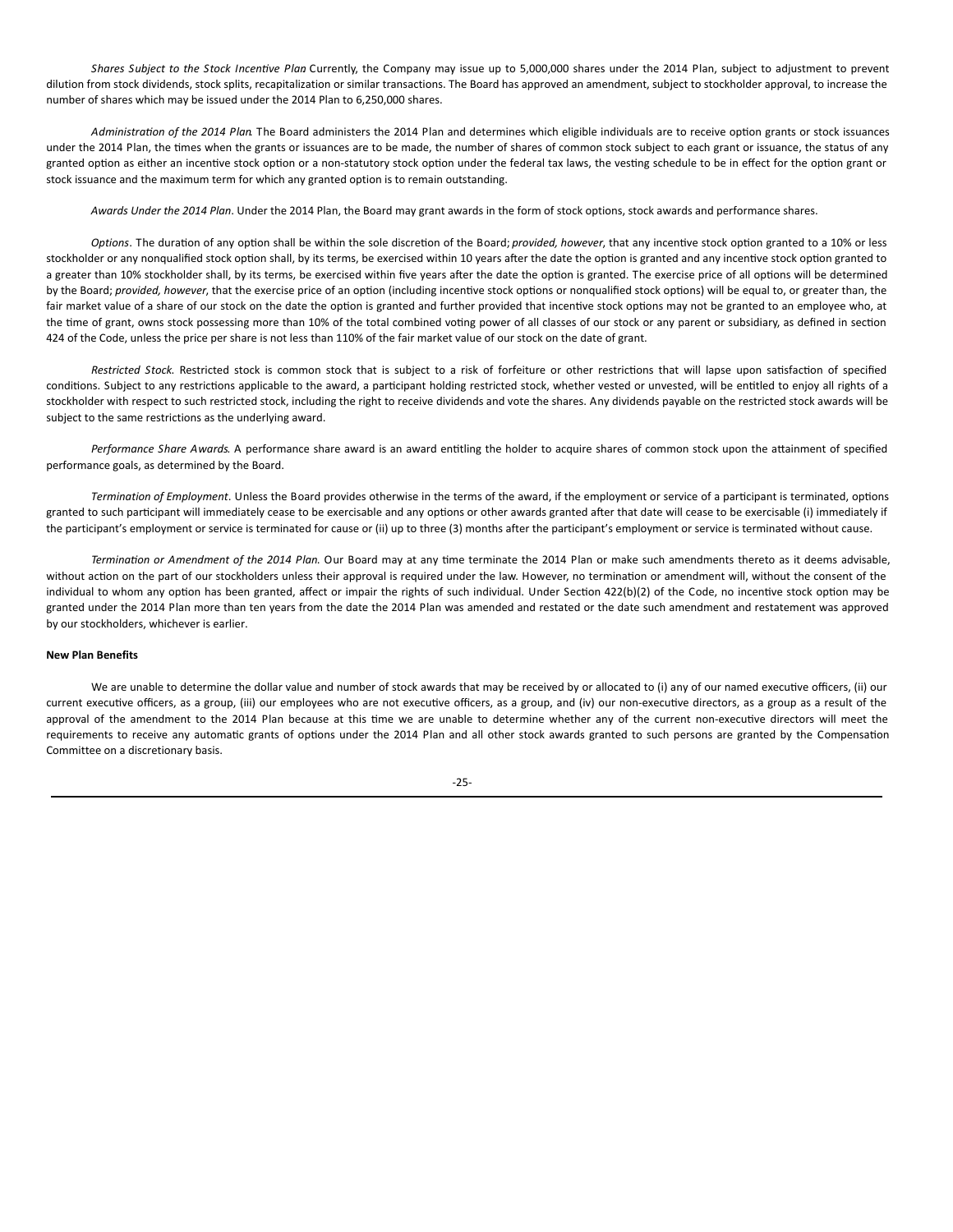#### **Federal Income Tax Consequences**

The following summarizes the U.S. federal income tax consequences that generally will arise with respect to awards granted under the 2014 Plan. This summary is based on the tax laws in effect as of the date of this proxy statement. This summary assumes that all awards granted under the 2014 Plan are exempt from, or comply with, the rules under Section 409A of the Internal Revenue Code related to nonqualified deferred compensation. Changes to these laws could alter the tax consequences described below. This discussion is not intended to be a complete discussion of all of the federal income tax consequences of the 2014 Plan or of all of the requirements that must be met in order to qualify for the tax treatment described herein. In addition, because tax consequences may vary, and certain exceptions to the general rules discussed herein may be applicable, depending upon the personal circumstances of individual holders of securities, each participant should consider his personal situation and consult with his own tax advisor with respect to the specific tax consequences applicable to him. No information is provided as to state tax laws. The 2014 Plan is not qualified under Section 401 of the Code, nor is it subject to the provisions of the Employee Retirement Income Security Act of 1974, as amended.

*Incentive Stock Options.* A participant will not have income upon the grant of an incentive stock option. Also, except as described below, a participant will not have income upon exercise of an incentive stock option if the participant has been employed by the Company at all times beginning with the option grant date and ending three months before the date the participant exercises the option. If the participant has not been so employed during that time, then the participant will be taxed as described below under "Nonstatutory Stock Options." The exercise of an incentive stock option may subject the participant to the alternative minimum tax.

A participant will have income upon the sale of the stock acquired under an incentive stock option at a profit (if sales proceeds exceed the exercise price). The type of income will depend on when the participant sells the stock. If a participant sells the stock more than two years after the option was granted and more than one year after the option was exercised, then, if sold at a profit, all of the profit will be long-term capital gain or, if sold at a loss, all of the loss will be long-term capital loss. If a participant sells the stock prior to satisfying these waiting periods, then the participant will have engaged in a disqualifying disposition and the participant will have ordinary income equal to the difference between the exercise price and the fair market value of the underlying stock at the time the option was exercised. Depending on the circumstances of the disqualifying disposition, the participant may then be able to report any difference between the fair market value of the underlying stock at the time of exercise and the disposition price as gain or loss, as the case may be.

*Nonstatutory Stock Options.* A participant will not have income upon the grant of a nonstatutory stock option. A participant will have compensation income upon the exercise of a nonstatutory stock option equal to the value of the stock on the day the participant exercised the option less the exercise price. Upon sale of the stock, the participant will have capital gain or loss equal to the difference between the sales proceeds and the value of the stock on the day the option was exercised. This capital gain or loss will be long-term if the participant has held the stock for more than one year and otherwise will be short-term.

Restricted Stock. Generally, restricted stock is not taxable to a participant at the time of grant, but instead is included in ordinary income (at its then fair market value) and subject to withholding when the restrictions lapse. A participant may elect to recognize income at the time of grant, in which case the fair market value of the common stock at the time of grant is included in ordinary income and subject to withholding and there is no further income recognition when the restrictions lapse.

*Other Stock-Based Awards.*The tax consequences associated with other stock-based awards granted under the 2014 Plan will vary depending on the specific terms of such award. Among the relevant factors are whether or not the award has a readily ascertainable fair market value, whether or not the award is subject to forfeiture provisions or restrictions on transfer, the nature of the property to be received by the participant under the award and the participant's holding period and tax basis for the award or underlying common stock.

Tax Consequences to the Company. There will be no tax consequences to the Company except that the Company will be entitled to a deduction when a participant has compensation income. Any such deduction will be subject to the limitations of Section 162(m) of the Code.

-26-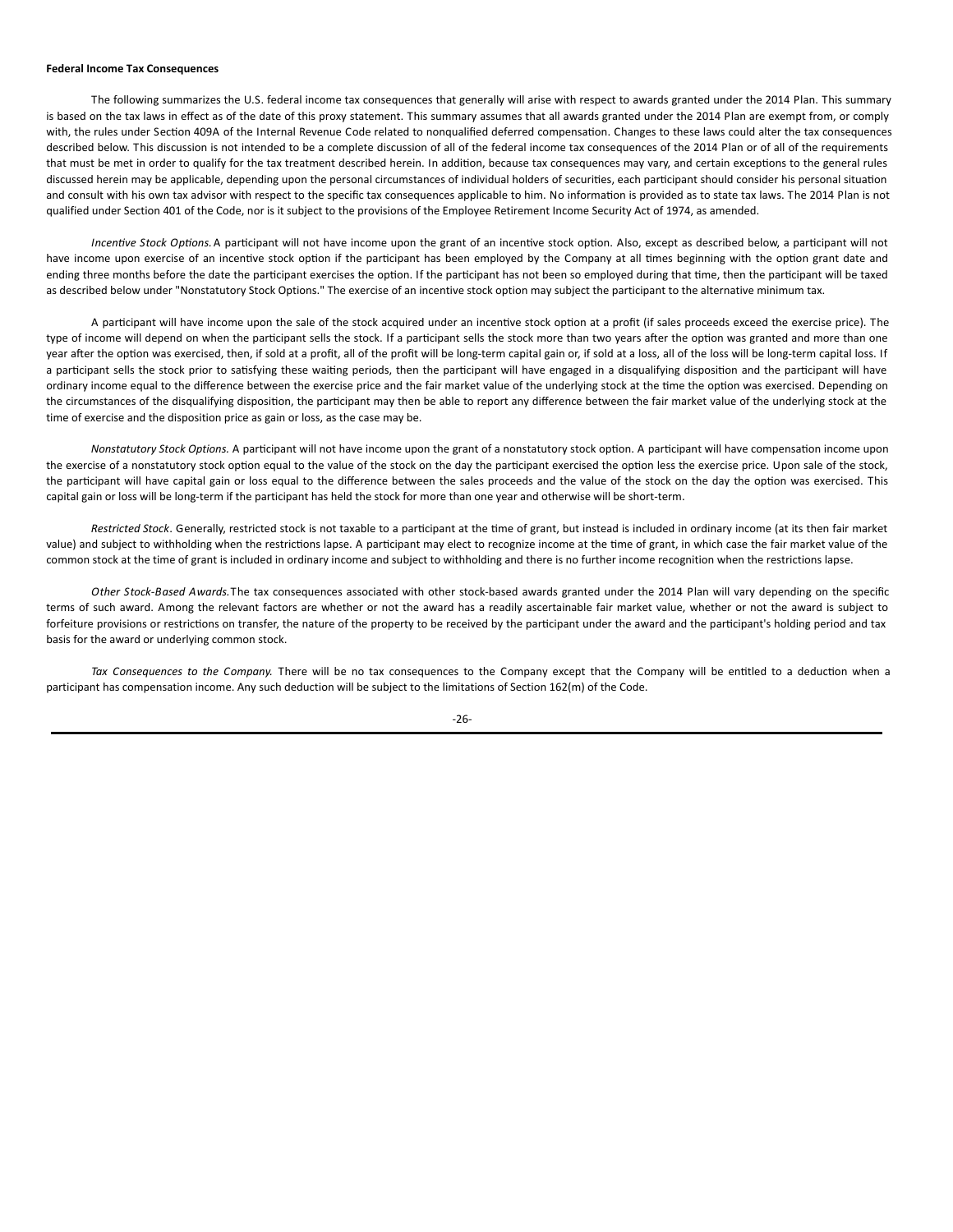## **PROPOSAL NO. 3**

# **RATIFICATION OF THE APPOINTMENT OF BAKER TILLY US, LLP TO SERVE AS OUR REGISTERED PUBLIC ACCOUNTING FIRM FOR THE CURRENT FISCAL YEAR**

Upon recommendation of the Audit Committee of the Board of Directors, the Board appointed Baker Tilly US, LLP (formerly Squar Milner LLPB(*fker Tilly'*) as our independent registered public accounting firm for the year ending December 31, 2022, and hereby recommends that the stockholders ratify such appointment.

The Board may terminate the appointment of Baker Tilly as the Company's independent registered public accounting firm without the approval of the Company's stockholders whenever the Board deems such termination necessary or appropriate.

Representatives of Baker Tilly will be present at the Annual Meeting or available by telephone and will have an opportunity to make a statement if they so desire and to respond to appropriate questions from stockholders.

# **Audit Fees**

The following table presents fees billed by Baker Tilly LLP for professional services rendered for the fiscal years ended December 31, 2021 and 2020:

|                        | 2021 |                          |  |                          |
|------------------------|------|--------------------------|--|--------------------------|
| Audit fees (1)         |      | 270,904                  |  | 113,000                  |
| Audit related fees (2) |      | 80,460                   |  | 52,700                   |
| Tax fees $(3)$         |      | 21,375                   |  | 7,700                    |
| All other fees (4)     |      | $\overline{\phantom{a}}$ |  | $\overline{\phantom{a}}$ |
| Total                  |      | 372,739                  |  | 173,400                  |

(1) Audit fees include fees and expenses for professional services rendered in connection with the audit of our financial statements for those years, reviews of the interim financial statements that are normally provided by the independent registered public accounting firm in connection with statutory and regulatory filings or engagements.

- (2) Audit related fees consist of fees billed for assurance related services that are reasonably related to the performance of the audit or review of our financial statements and are not reported under "Audit fees." Included in Audit related fees are fees and expenses related to reviews of registration statements and SEC filings other than annual reports on Form 10-K and quarterly reports on Form 10-Q.
- (3) Tax fees include the aggregate fees billed during the fiscal year indicated for professional services for tax compliance, tax advice and tax planning. No such fees were billed by Baker Tilly for 2021 or 2020.
- (4) All other fees consist of fees for products and services other than the services reported above. No such fees were billed by Baker Tilly for 2021 or 2020.

### **Changes in and Disagreements with Accountants on Accounting and Financial Disclosure**

There have been no changes in or disagreements with accountants on accounting and financial disclosure.

# **Auditor Independence**

Our Audit Committee and our full Board of Directors considered that the work done for us in the years ended December 31, 2021 and 2020, respectively, by Baker Tilly was compatible with maintaining Baker Tilly independence.

-27-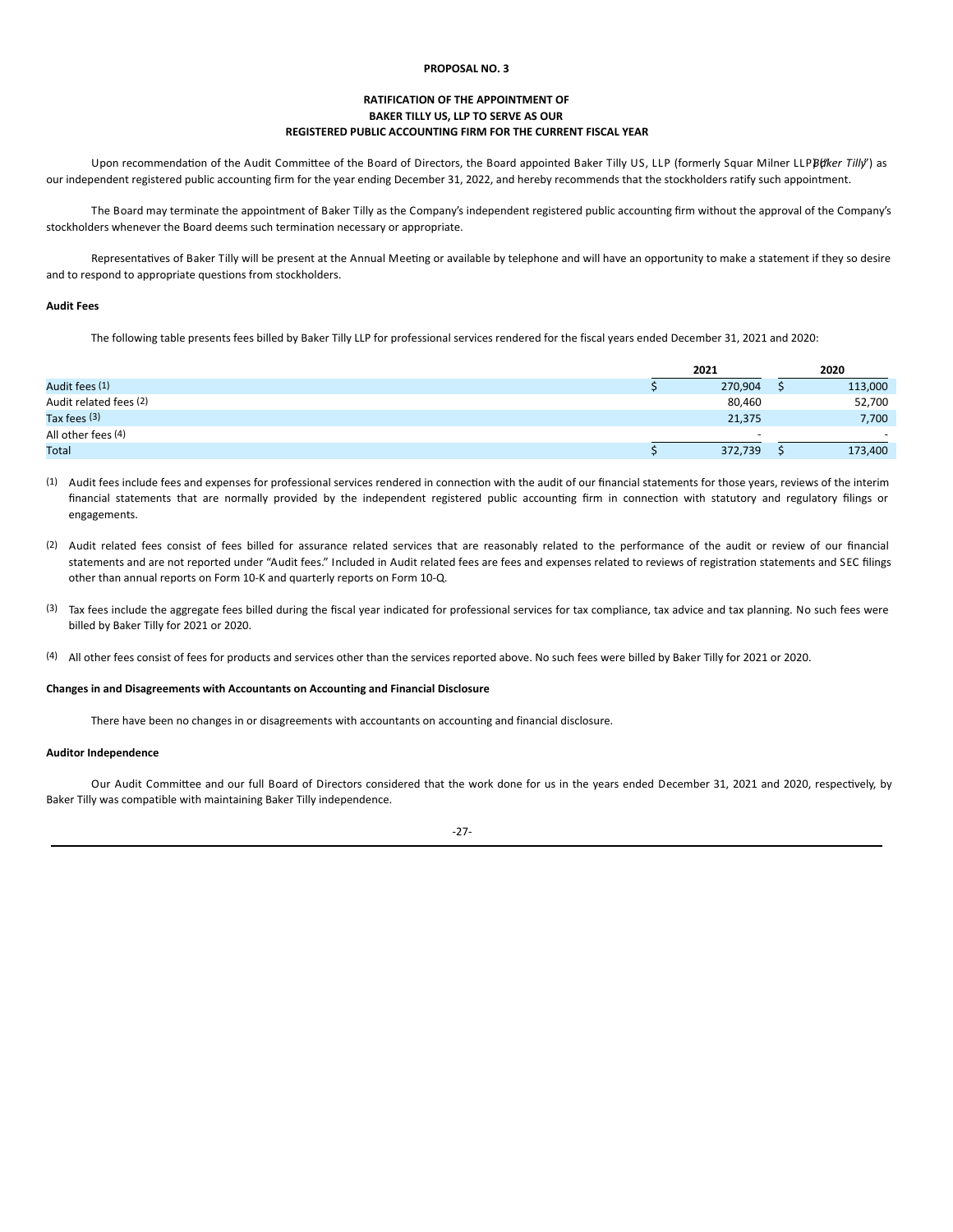## **WHERE YOU CAN FIND MORE INFORMATION**

We file annual, quarterly and special reports, proxy statements and other information with the SEC. The SEC maintains a Web site that contains reports, proxy statements and other information about issuers, like the Company, who file electronically with the SEC. The address of that site is *http://www.sec.gov*. Copies of these documents may also be obtained by writing our secretary at the address specified above.

## **STOCKHOLDER PROPOSALS FOR THE 2023 ANNUAL MEETING OF STOCKHOLDERS**

Pursuant to Rule 14a-8 under the Exchange Act, stockholder proposals to be included in our next proxy statement must be received by us at our principal executive offices no later than 90 days nor more than 120 days prior to the first anniversary of the preceding year's annual meeting. A stockholder proposal not included in the Company's proxy statement for the 2023 Annual Meeting of Stockholders will be ineligible for presentation at the meeting unless the stockholder gives timely notice of the proposal in writing to the Secretary of the Company at the principal executive offices of the Company. To be timely, the Company must have received the stockholder's notice not less than 90 days nor more than 120 days in advance of the date the proxy statement was released to stockholders in connection with the previous year's annual meeting of stockholders. However, if the date of the 2023 Annual Meeting of Stockholders is changed by more than 30 days from the date of this year's Annual Meeting, the Company must receive the stockholder's notice no later than the close of business on (i) the 90th day prior to such annual meeting and (ii) the seventh day following the day on which public announcement of the date of such meeting is first made.

We reserve the right to reject, rule out of order, or take other appropriate action with respect to any proposal that does not comply with these and all other applicable requirements.

## **HOUSEHOLDING OF PROXY MATERIALS**

The SEC has adopted rules that permit companies and intermediaries (e.g., brokers) to satisfy the delivery requirements for proxy statements and annual reports with respect to two or more stockholders sharing the same address by delivering a single proxy statement and annual report addressed to those stockholders. This process, which is commonly referred to as "householding," potentially means extra convenience for stockholders and cost savings for companies.

A number of brokers with account holders who are stockholders of the Company will be "householding" the Company's proxy materials. A single set of the Company's proxy materials will be delivered to multiple stockholders sharing an address unless contrary instructions have been received from the affected stockholders. Once you have received notice from your broker that they will be "householding" communications to your address, "householding" will continue until you are notified otherwise or until you revoke your consent. If, at any time, you no longer wish to participate in "householding" and would prefer to receive a separate set of the Company's proxy materials, please notify your broker or direct a written request to the Company at 2912 Colorado Avenue, Suite #203, Santa Monica, California 90404, or contact us at (802) 294-2754. The Company undertakes to deliver promptly, upon any such oral or written request, a separate copy of its proxy materials to a stockholder at a shared address to which a single copy of these documents was delivered. Stockholders who currently receive multiple copies of the Company's proxy materials at their address and would like to request "householding" of their communications should contact their broker, bank or other nominee, or contact the Company at the above address or phone number.

## **OTHER MATTERS**

At the date of this proxy statement, the Company knows of no other matters, other than those described above, that will be presented for consideration at the Annual Meeting. If any other business should come before the Annual Meeting, it is intended that the proxy holders will vote all proxies using their best judgment in the interest of the Company and the stockholders.

The proxy card accompanying this proxy statement, which we began mailing to eligible stockholders on or about May 2, 2022, contain instructions on how to access our Annual Report on Form 10-K for the fiscal year ended December 31, 2021. The Annual Report, which includes audited financial statements, does not form any part of the material for the solicitation of proxies.

The Board invites you to attend the virtual Annual Meeting. Whether or not you expect to attend the Annual Meeting virtually, please submit your vote by Internet, telephone or e-mail as promptly as possible so that your shares will be represented at the Annual Meeting.

REGARDLESS OF WHETHER YOU PLAN TO ATTEND THE VIRTUAL ANNUAL MERITING READ THE ACCOMPANYING PROXY STATEMENT AND THEN VOTE BY INTERNET, TELEPHONE OR MAIL AS PROMPTLY AS POSSUELIBNG PROMPTLY WILL SAVE US ADDITIONAL EXPENSE IN SOLICITING PROXIES AND WILL ENS **THAT YOUR SHARES ARE REPRESENTED AT THE ANNUAL MEETING.**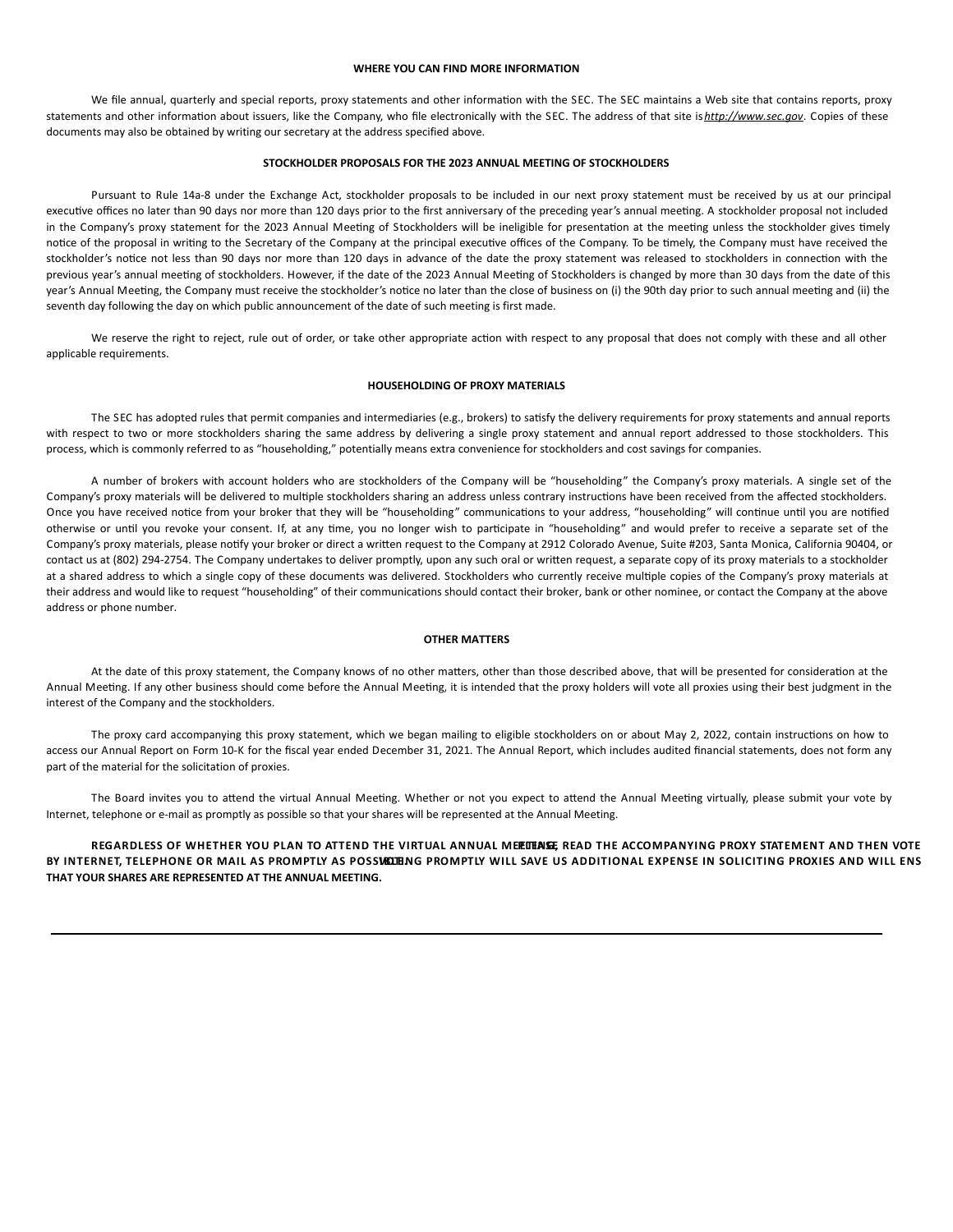SUPER LEAGUE GAMING, INC.<br>2906 COLORADO AVENUE<br>SANTA MONICA, CA 90404



VIEW THAT ENDIRED & VOTE BY INTERFERING AND THE SERVICE STATES IN THE UNIT OF THE INTERFERING THAT INTERFERING THE INTERFERING IN THE SPAIN ET ON DEVISION AND IS the intermed by 1153 P.M. ET ON DEVISION 2. Have your access

TO VOTE, WARK BLOCKS BELOW IN BLUE OR BLACK INK AS FOLLOWS: -----

KEEP THIS PORTION FOR YOUR RECORDS<br>DETACH AND RETURN THIS PORTION ONLY

|                                                                                                                                                                                                                                                                                                                                                     | THIS PROXY CARD IS VALID ONLY WHEN SIGNED AND DATED. |        |   |                        |                          |  |      | DETACH AND RETURN THIS PORTION ONLY |
|-----------------------------------------------------------------------------------------------------------------------------------------------------------------------------------------------------------------------------------------------------------------------------------------------------------------------------------------------------|------------------------------------------------------|--------|---|------------------------|--------------------------|--|------|-------------------------------------|
| The Board of Directors recommends you vote FOR<br>the following:                                                                                                                                                                                                                                                                                    |                                                      |        |   |                        |                          |  |      |                                     |
| 1. To ratify the election of Class II Directors<br>for a term of three years from the date of the<br>Meeting.                                                                                                                                                                                                                                       |                                                      |        |   |                        |                          |  |      |                                     |
| Nominees                                                                                                                                                                                                                                                                                                                                            |                                                      | For    |   | Withhold               |                          |  |      |                                     |
| 1a. Mike Keller                                                                                                                                                                                                                                                                                                                                     |                                                      | Ω      |   | O                      |                          |  |      |                                     |
| 1b. Jeff Gehl                                                                                                                                                                                                                                                                                                                                       |                                                      | n      |   | o                      |                          |  |      |                                     |
| The Board of Directors recommends you vote FOR<br>proposals 2 and 3.                                                                                                                                                                                                                                                                                |                                                      | For    |   | <b>Against Abstain</b> |                          |  |      |                                     |
| 2. To approve an amendment to the Super League<br>Gaming, Inc. Amended and Restated 2014 Stock<br>Option and Incentive Plan (the "2014 Plan") to<br>increase the number of shares of common stock<br>available for issuance under the 2014 Plan by<br>1,250,000 shares.                                                                             |                                                      | п      |   | O                      |                          |  |      |                                     |
| 3. To ratify the appointment of Baker Tilly LLP as<br>our independent auditors for the fiscal year<br>ending December 31, 2022.                                                                                                                                                                                                                     |                                                      | $\Box$ | Ω | 0                      |                          |  |      |                                     |
| NOTE: Such other business as may properly come<br>before the meeting or any adjournment thereof.                                                                                                                                                                                                                                                    |                                                      |        |   |                        |                          |  |      |                                     |
| Please sign exactly as your name(s) appear(s) hereon. When signing as<br>attorney, executor, administrator, or other fiduciary, please give full<br>title as such. Joint owners should each sign personally. All holders must<br>sign. If a corporation or partnership, please sign in full corporate or<br>partnership name by authorized officer. |                                                      |        |   |                        |                          |  |      |                                     |
| Signature [PLEASE SIGN WITHIN BOX]                                                                                                                                                                                                                                                                                                                  | Date                                                 |        |   |                        | Signature (Joint Owners) |  | Date |                                     |